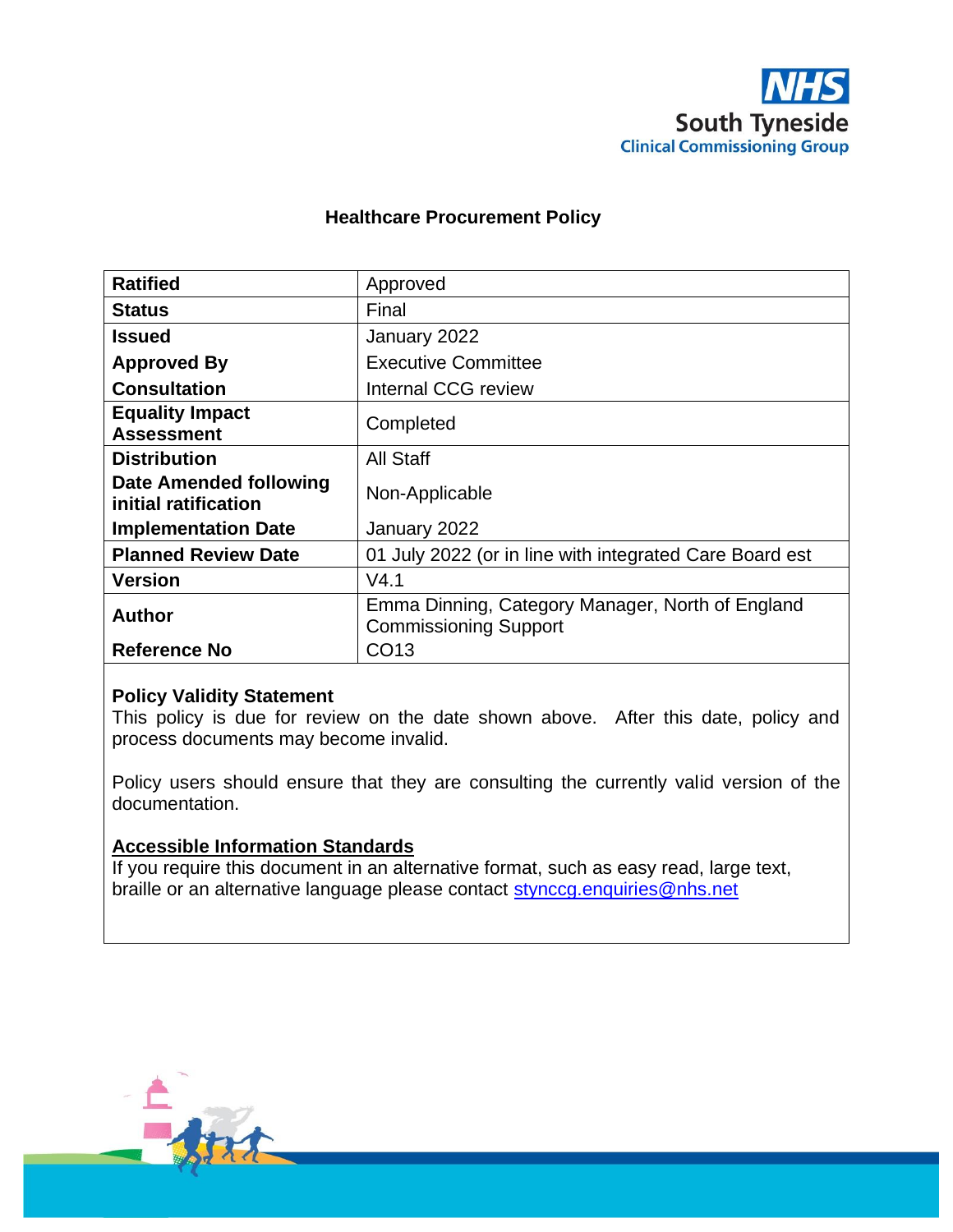## **Version Control**

| <b>Version</b> | <b>Release Date</b> | <b>Author</b>                                                | <b>Update comments</b>                                                      |
|----------------|---------------------|--------------------------------------------------------------|-----------------------------------------------------------------------------|
| V <sub>1</sub> | February 2013       | <b>Head of Procurement</b><br>and Market<br>Management, NECS | <b>First Issue</b>                                                          |
| V <sub>2</sub> | February 2018       | <b>Head of Procurement</b><br>and Market<br>Management, NECS | Rewritten to reflect<br>current legislation<br>and guidance.                |
| V <sub>3</sub> | May 2020            | Procurement and<br><b>Market Development</b><br>Manager      | Rewritten to reflect<br>current legislation<br>and guidance.                |
| V <sub>4</sub> | February 2021       | Category Manager                                             | Reviewed and<br>rewritten to reflect<br>current legislation<br>and guidance |
| V4.1           | January 2022        | <b>Category Manager</b>                                      | Extended in light of<br>ICB establishment                                   |

## **Approval**

| <b>Role</b> | <b>Name</b>                           | Date              |
|-------------|---------------------------------------|-------------------|
| Approval    | Governing Body                        | <b>March 2013</b> |
| Approval    | <b>Executive Committee</b>            | February 2018     |
| Approval    | <b>Executive Committee</b>            | April 2020        |
| Approval    | <b>Virtual Executive</b><br>Committee | April 2021        |
| Approval    | <b>Virtual Executive</b><br>Committee | January 2022      |

### **Review**

This document should be reviewed two years from its issue date, however, due to expected changed in the Public Contract Regulations (2015) (as amended) NECS advise a review of this policy in 12 months

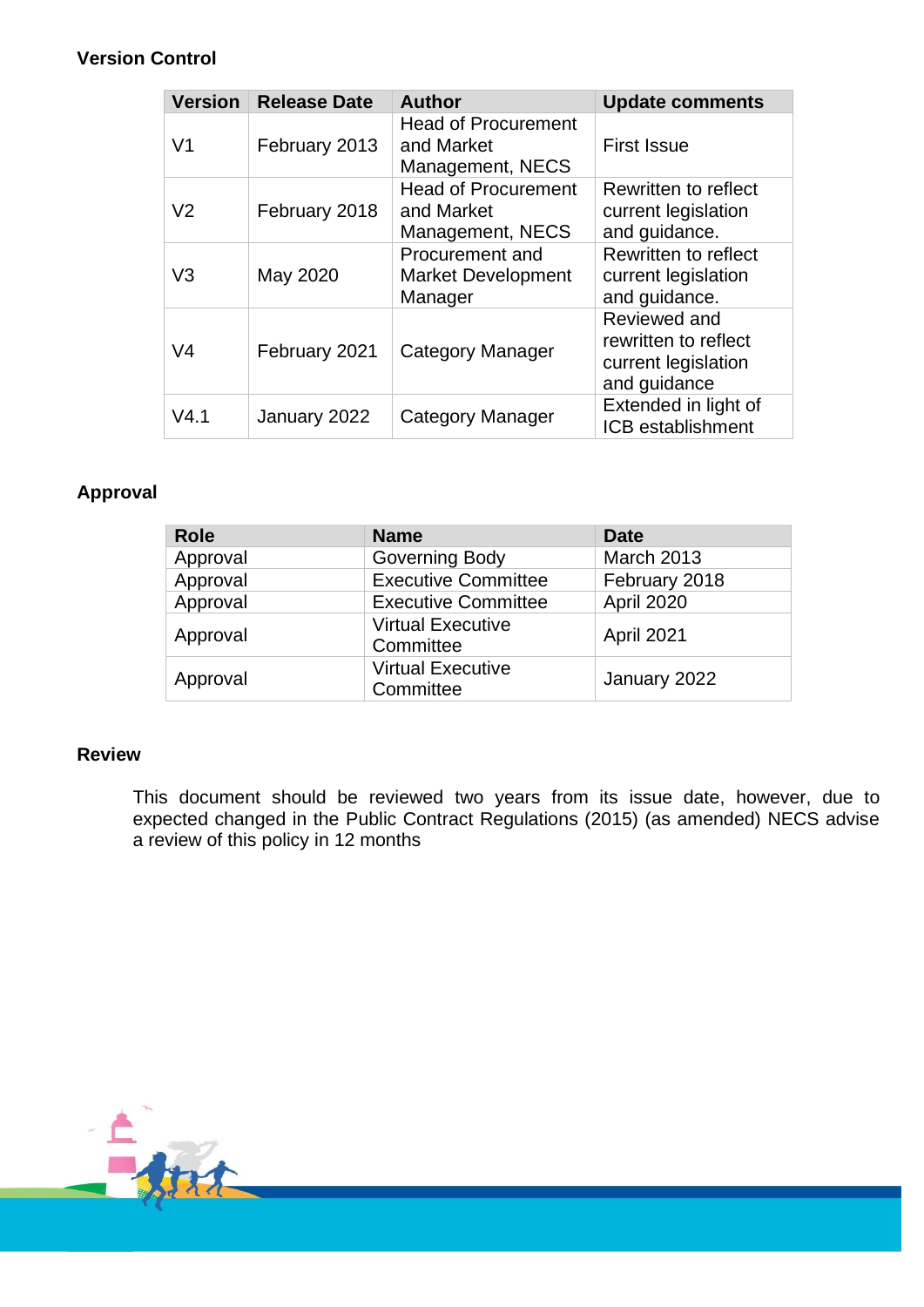| 1. |                                                                              |    |
|----|------------------------------------------------------------------------------|----|
| 2. |                                                                              |    |
| 3. |                                                                              |    |
| 4. |                                                                              |    |
| 5. |                                                                              |    |
| 6. |                                                                              |    |
| 7. |                                                                              |    |
| 8. |                                                                              |    |
| 9. |                                                                              |    |
|    |                                                                              |    |
|    |                                                                              |    |
|    |                                                                              |    |
|    |                                                                              |    |
|    |                                                                              |    |
|    |                                                                              |    |
|    |                                                                              |    |
|    |                                                                              |    |
|    |                                                                              |    |
|    |                                                                              |    |
|    |                                                                              |    |
|    |                                                                              |    |
|    |                                                                              |    |
|    |                                                                              |    |
|    |                                                                              |    |
|    |                                                                              |    |
|    | <b>Appendix B</b>                                                            |    |
|    | <b>Appendix C</b>                                                            |    |
|    | <b>Appendix D</b>                                                            |    |
|    | <b>Appendix E</b>                                                            |    |
|    | <b>Appendix F</b>                                                            |    |
|    |                                                                              |    |
|    | <b>Appendix H</b>                                                            |    |
|    | <b>Dynamic Purchasing System Procedure Flow</b><br><b>Appendix I</b>         | 38 |
|    |                                                                              |    |
|    |                                                                              |    |
|    | Appendix L Taking Account of Social Value in the Award of Central Government |    |
|    |                                                                              |    |
|    |                                                                              |    |
|    |                                                                              |    |

# **Contents**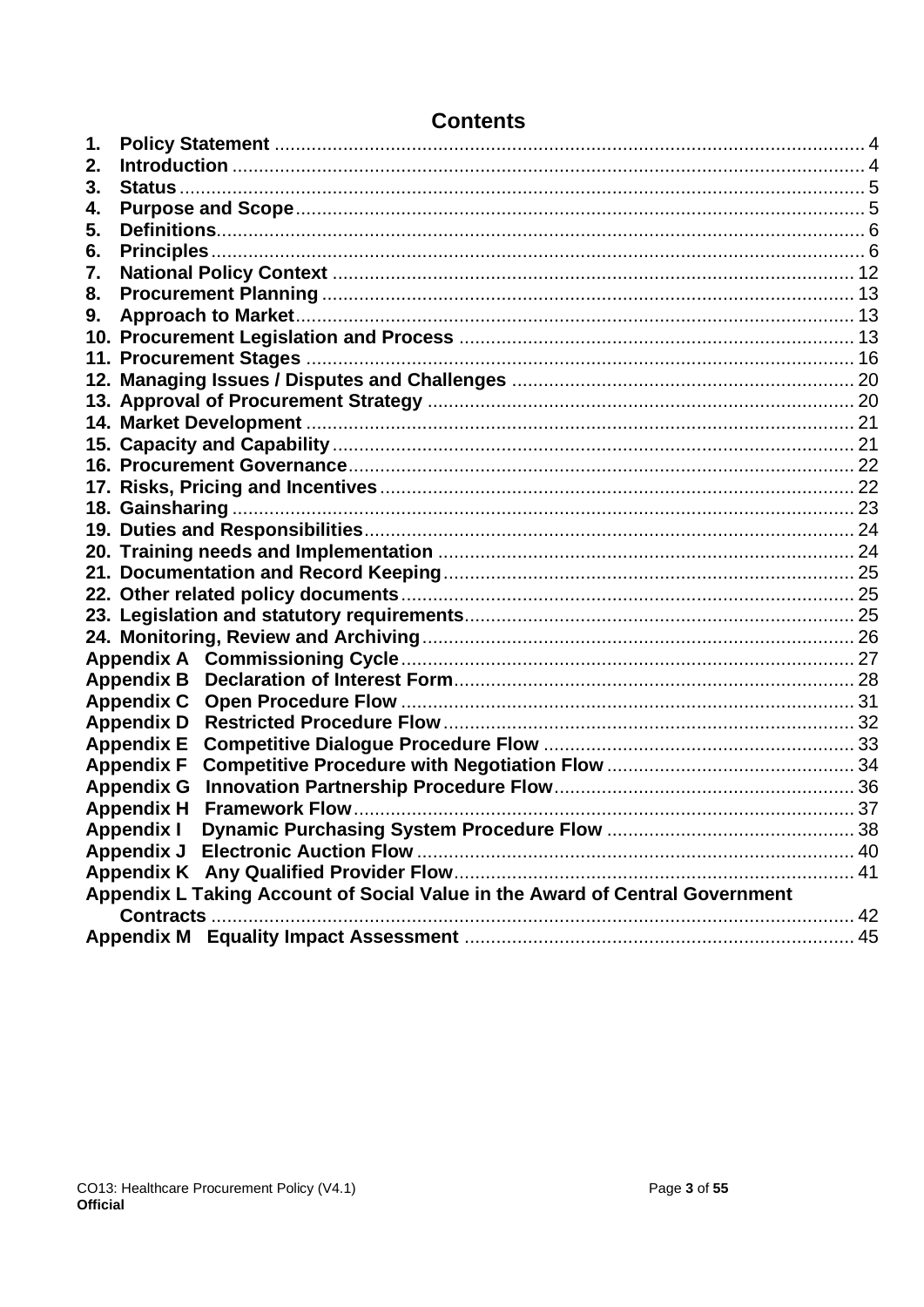# <span id="page-3-0"></span>**1. Policy Statement**

1.1 For the purposes of this policy NHS South Tyneside Clinical Commissioning Group will be referred to as 'the CCG'

Procurement activity undertaken by the CCG will be compliant with the prevailing regulatory framework relating to procurement and competition and will be used to support delivery of CCG priorities in the commissioning of healthcare services.

This policy should be read in conjunction with other key CCG documents, including but not exclusively:

- NHS South Tyneside CCG Standards of Business Conduct and Declarations of Interest Policy;
- NHS South Tyneside CCG Anti-Fraud, Bribery and Corruption Policy;
- NHS South Tyneside CCG Constitution;
- NHS South Tyneside CCG Safeguarding Children Policy;
- NHS South Tyneside CCG Safeguarding Adults Policy;
- NHS South Tyneside CCG Operational Scheme of Delegation, Standing Orders and Detailed Financial Policy;
- NHS Standard Contracts.

# <span id="page-3-1"></span>**2. Introduction**

- 2.1 The CCG aspires to the highest standards of corporate behaviour and clinical competence, to ensure that safe, fair and equitable procedures are applied to all organisational transactions, including relationships with patients, their carers, public, staff, stakeholders and the use of public resources. In order to provide clear and consistent guidance, the CCG will develop documents to fulfil all statutory, organisational and best practice requirements and support the principles of equal opportunity for all.
- 2.2 The CCG has a responsibility to secure services that meet the health needs of the local population and that deliver the best combination of quality to patients and value for taxpayers. When undertaking procurement activities to secure services the CCG is required to comply with legislation, internal governance rules and professional and ethical standards to ensure delivery of identified outcomes through efficient and effective procurement processes.
- 2.3 The CCGs role, as a commissioner, is to secure services that meet the health needs of the local population and that deliver the best combination of quality to patients and value for taxpayers. When undertaking procurement activities to secure healthcare services the CCG is required to comply with legislation, internal governance rules and professional and ethical standards to ensure delivery of identified outcomes through efficient and effective procurement processes.
- 2.4 The CCG aims to drive wider benefits through procurement, including efficiencies and improved system-wide outcomes by working in collaboration with other organisations such as other CCGs and Local Authorities and partnerships that may be formed through Integrated Care Systems (ICS) and Integrated Care partnerships (ICPs).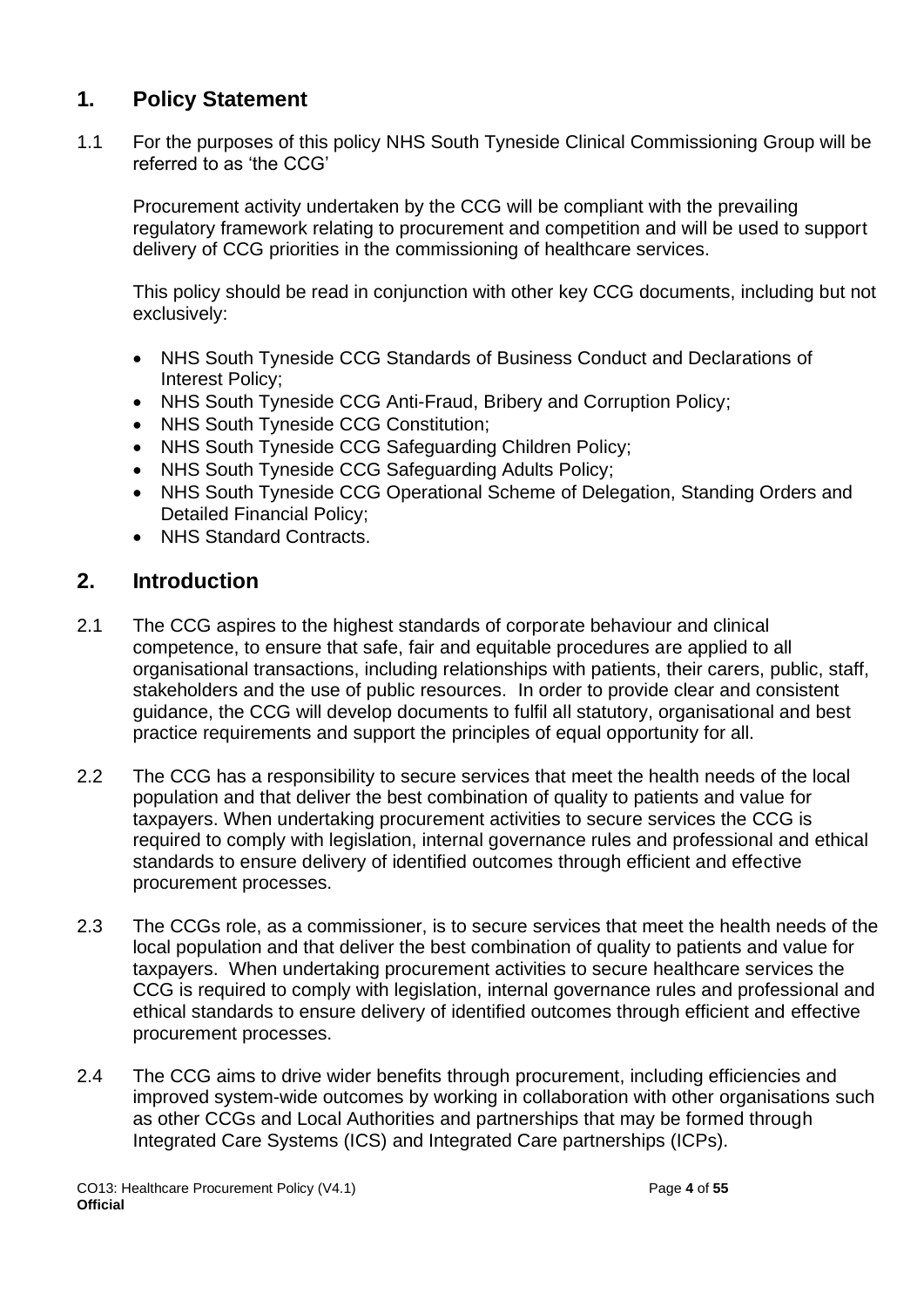2.5 Procurement for healthcare services is an integral part of the Commissioning Cycle (see Appendix A).

# <span id="page-4-0"></span>**3. Status**

3.1 This policy is a corporate policy.

# <span id="page-4-1"></span>**4. Purpose and Scope**

- 4.1 This policy covers the procurement of clinical healthcare services only and does not cover the procurement of non-pay goods and services.
- 4.2 The purpose of this policy is to provide clear and effective guidance to all CCG officers when undertaking procurement activities and to ensure that when commissioning healthcare services, the CCG:
	- acts with a view to meeting the needs of its local population and to improve the quality and efficiency of healthcare services;
	- complies with the applicable regulatory framework, including all relevant legislation and guidance;
	- acts in a way which treats providers fairly and equally;
	- acts with transparency and proportionality;
	- seeks to achieve value for money;
	- does not act anti-competitively, unless this is in the interests of patients (and where this is permitted within legislation and guidance);
	- acts with a view to improving the economic, social and environmental well-being of the local area;
	- acts to ensure that modern slavery and human trafficking is not taking place in any part of the CCGs business and supply chains.
- 4.3 The policy has been developed in line with key applicable legislation which includes:
	- EU Procurement Directives, implemented in UK law by The Public Contracts Regulations 2015 (as amended)<sup>1</sup> (the "PCR s"), which apply to the award of contracts by public bodies. As a public body the CCG is required to adhere to legislation that governs the award of contracts by public bodies, including the PCRs.
	- From the 1 January 2021, the PCR continue to apply in their entirety with only the following amendments to:

• Contract Advertising Platform – advertising rules for contract opportunities remain unchanged, however; there is no longer a requirement to advertise contract opportunities within the Official Journal of the European Union (OJEU); this has been replaced by the UK platform Find a Tender; and

<sup>1</sup> <http://www.legislation.gov.uk/uksi/2015/102/contents/made>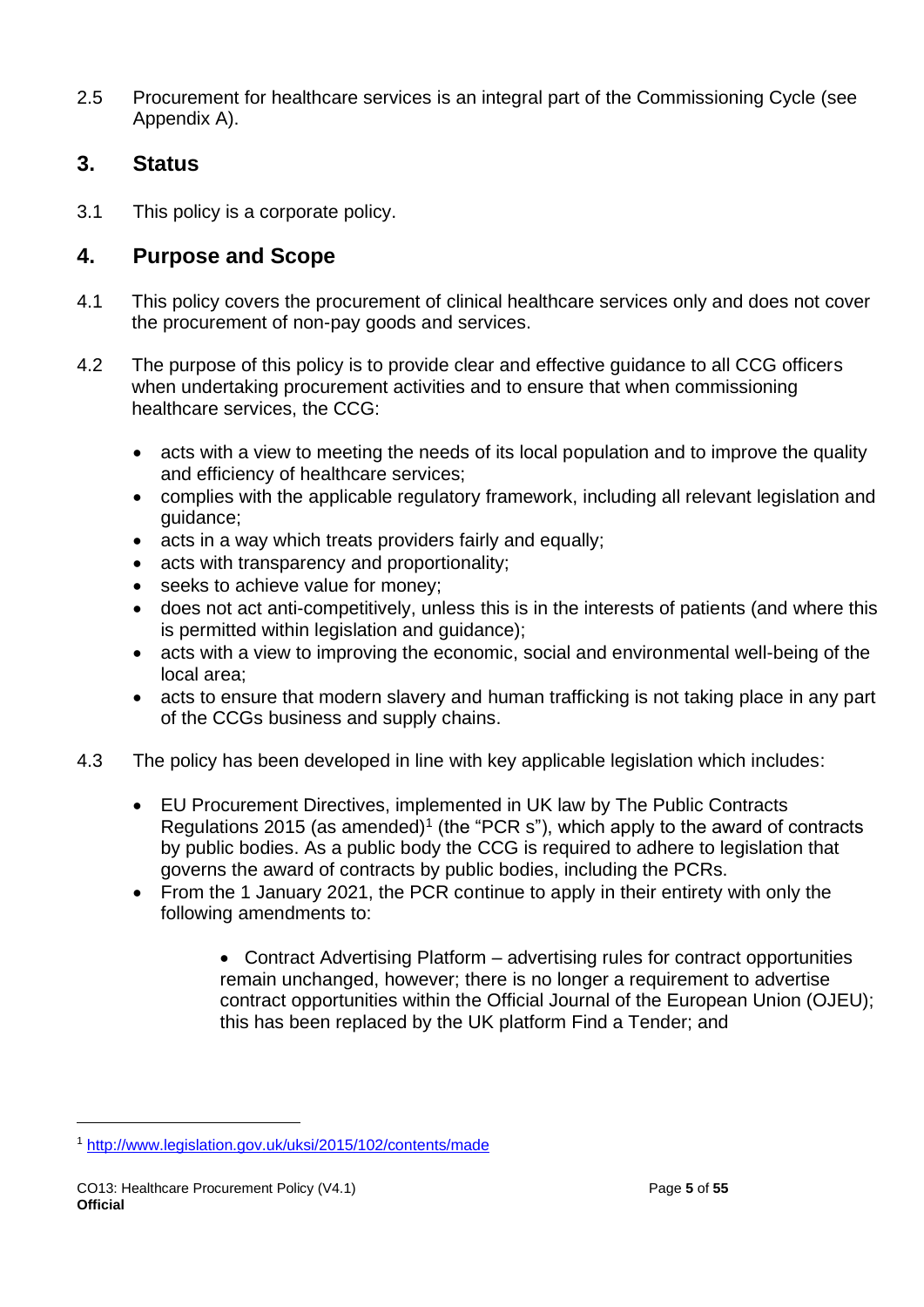- The European Single Procurement Document (ESPD) is now known as the Single Procurement Document (SPD) having removed the reference to Europe
- Public Procurement (Amendment etc.) (EU Exit) Regulations 2019<sup>2</sup>.
- Public Procurement (Amendment etc.) (EU Exit) Regulations 2020<sup>3</sup>
- The National Health Service (Procurement, Patient Choice and Competition) (No.2) Regulations 2013<sup>4</sup> (the "PPCC Regulations");
- Public Services (Social Value) Act 2012<sup>5</sup> (the "Act");

# <span id="page-5-0"></span>**5. Definitions**

- 5.1 *Commissioning* is the process of putting in place health services that effectively meet the needs of the population and includes assessing the needs of the population, prioritising health outcomes, specifying requirements and monitoring quality of services.
- 5.2 *Procurement* is the process of securing, or purchasing those services.

# <span id="page-5-1"></span>**6. Principles**

- 6.1 The objective of this policy is to provide a framework to ensure all procurements meet the overarching obligations of procurement law, namely, transparency, proportionality, nondiscriminatory and equality of treatment. In addition the framework is designed to ensure that procurements are evidence based; deliver key business objectives; services are innovative, affordable and viable; clinically safe and effective; set stretched targets to improve health outcomes and the quality of patient experience.
- 6.2 The policy and all procurements are underpinned by a number of core principles that the CCG will observe. This will clearly demonstrate to all stakeholders including providers of services that the CCG is adopting a principled approach to the procurement of healthcare.

## 6.3 The CCG

- will, consistently with its obligations under, inter alia, the PCR's, the PPCC Regulations and applicable Community law, ascertain whether it is necessary, desirable or appropriate to invite competition when purchasing in order to ensure it will incur only budgeted, approved and necessary spending;
- will seek value for money for all services by reference to the optimum combination of whole life cost and quality;
- will, in relation to each purchasing decision concerning healthcare services;

<sup>5</sup> <http://www.legislation.gov.uk/ukpga/2012/3/enacted>

<sup>2</sup> <http://www.legislation.gov.uk/ukdsi/2019/9780111176788>

<sup>3</sup> https://www.legislation.gov.uk/ukdsi/2020/9780348212952

<sup>4</sup> <http://www.legislation.gov.uk/uksi/2013/500/contents/made>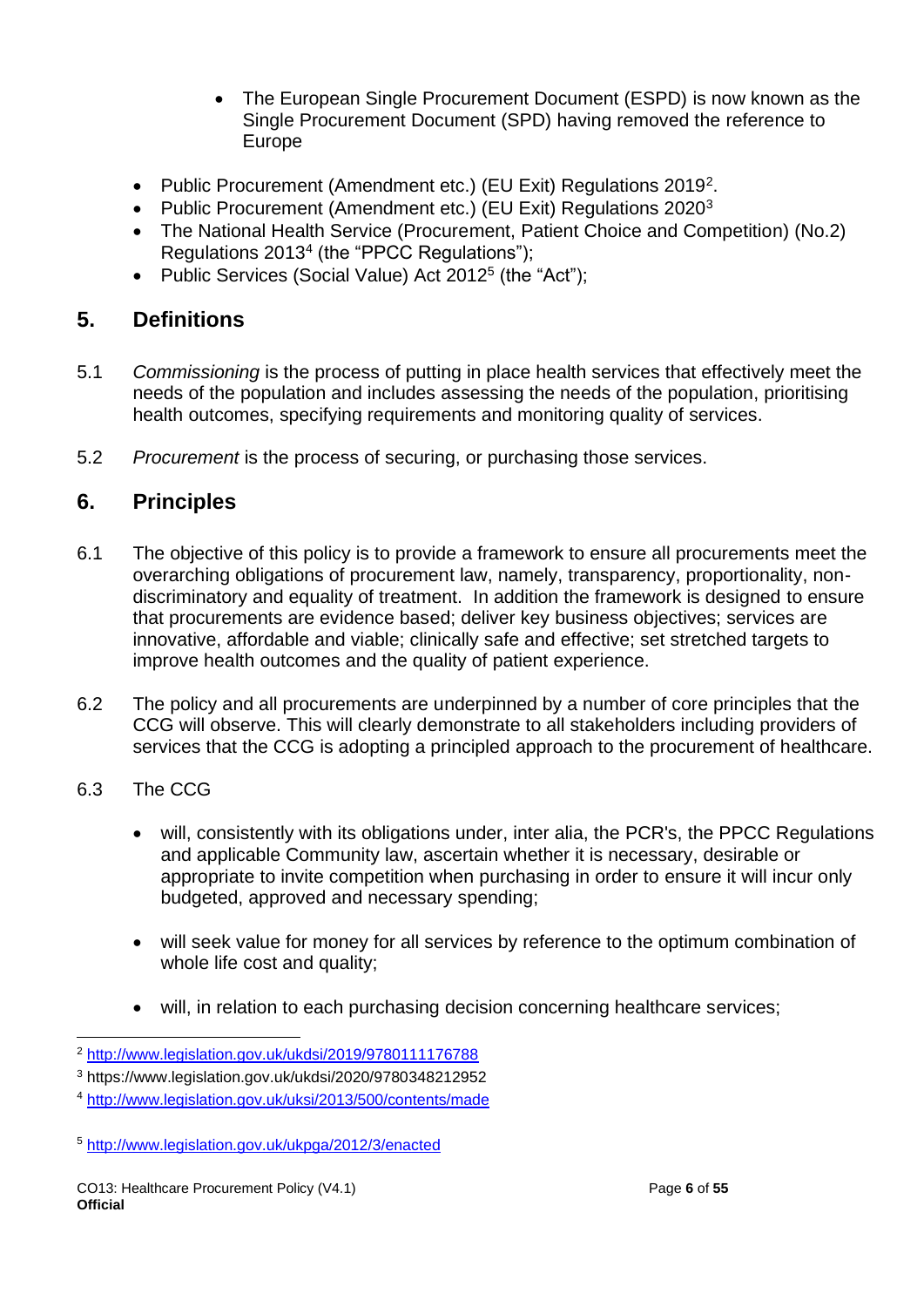- o consider the extent to which the PCRs and PPCC Regulations require any form of competition and consider the most appropriate process and procedure for awarding the relevant contract or contracts; and
- o in that regard give consideration to whether the use of a framework agreement, including the use of approved lists, is the most appropriate means of appointing providers;
- o ensure that it complies with applicable NHS guidance when procuring jointly with Local Authorities
- shall, wherever possible and where it is consistent with legal requirements, ensure that contractual provisions, procurement procedures and selection and award criteria are designed to ensure that contractors and providers are:
	- o good employers who comply with all relevant employment legislation, including the Public Interest Disclosure Act 1998<sup>6</sup>;
	- $\circ$  maintain acceptable standards of health and safety and comply fully with all legal obligations;
	- o meet all tax and National Insurance obligations;
	- o meet all equal opportunities legislation;
	- o are reputable in their standards of business conduct;
	- o respect the environment and take appropriate steps to ensure that they minimise their environmental impact.
- will, in each procurement and consistently with the relevant law, exclude companies which have been convicted of offences, or whose director(s) or any other person or company who has powers of representation, decision or control of the company has or have been convicted of offences in the conduct of their business or committed an act of grave professional misconduct in the conduct of their business, such as breaches of employment, equal opportunities or environmental legislation. However, any corrective/remedial action taken by the company in response to such an offence will be taken into account in determining its suitability as a bidder.
- will, in each procurement and consistently with relevant EU and international law, ensure that contractual provisions, procurement procedures and selection and award criteria prohibit or restrict contractors' use of offshore jurisdictions and/or improper tax avoidance schemes or arrangements and/or exclude companies which use such jurisdictions and/or such schemes or arrangements. Following the transition from the EU on 1 January 2021, EU Procurement Law will continue to apply. . For any

<sup>6</sup> <https://www.legislation.gov.uk/ukpga/1998/23/contents>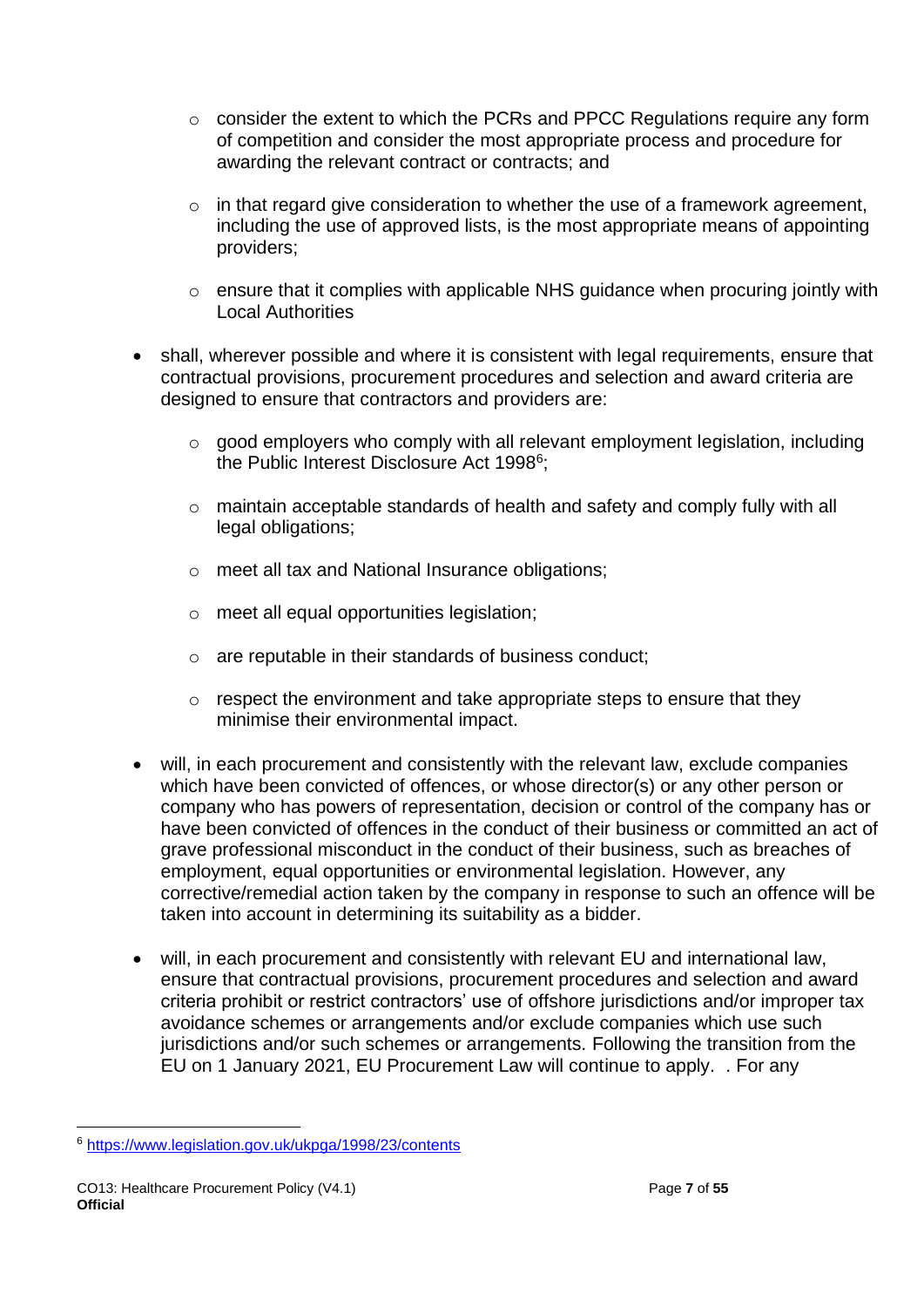procurement procedures that are ongoing at the end of the transition period, the existing regulatory regime will continue up until contract award.

- will, in each procurement and in line with new Government Legislation as from 1 January 2021, explicitly evaluate a minimum of 10% social value proportionate to the contract, utilising the Social Value Model so that social benefits that can be achieved in the delivery of the contract(s).
- 6.4 The CCG procurement policy identifies its principles when procuring health services as;

## **i) Transparency**

The CCG will make its commissioning intent clear to the market, including appropriate advertising of tenders, transparency of contract terms, timescales, short-listing and award criteria and in making decisions not to tender.

The CCG will account publicly for expenditure and actions through:

- publication of commissioning strategies and intentions, outcome of service reviews and the mechanism by which it will secure services on its website;
- advertising all procurements with a value in excess of £10,000 on Contracts Finder and on the Government Find a Tender Service (FTS). With effect from 1 January 2021 FTS replaces the Official Journal of the European Union (OJEU) advertising requirement for the UK.. **N.B.** EU regulatory thresholds are subject to change every 2 years; current threshold for services that fall within the scope of the "Light Touch Regime" (LTR), so called as it is a more relaxed set of rules enabling some flexibilities in the procurement process for services listed at Schedule 3 of the PCRs, as of 01 January 2020 = £663,540, net of VATand for services not listed at Schedule 3 of the  $PCR = £122.976$ , net of VAT:
- full publication of evaluation and scoring criteria in procurement documentation;
- publication of contract award details on Contracts Finder and in FTS;
- maintenance of an auditable documentation trail of all key decisions which provides clear accountability, including Regulation 84 report in line with legislative requirements;
- robust management of potential conflicts of interest;
- provision of feedback to unsuccessful bidders;
- publication of a register of procurement decisions on the CCGs website;
- provision of feedback to unsuccessful bidders; and
- market management tools such as Prior Information Notices (PIN) will be used to ensure current and potential providers are aware of engagement opportunities.

## **ii) Proportionality**

• The CCG will adopt procurement processes which are proportionate to the value, complexity, level of benefit and risk, to both the service and patients, of the healthcare service to be procured in compliance with the PCRs.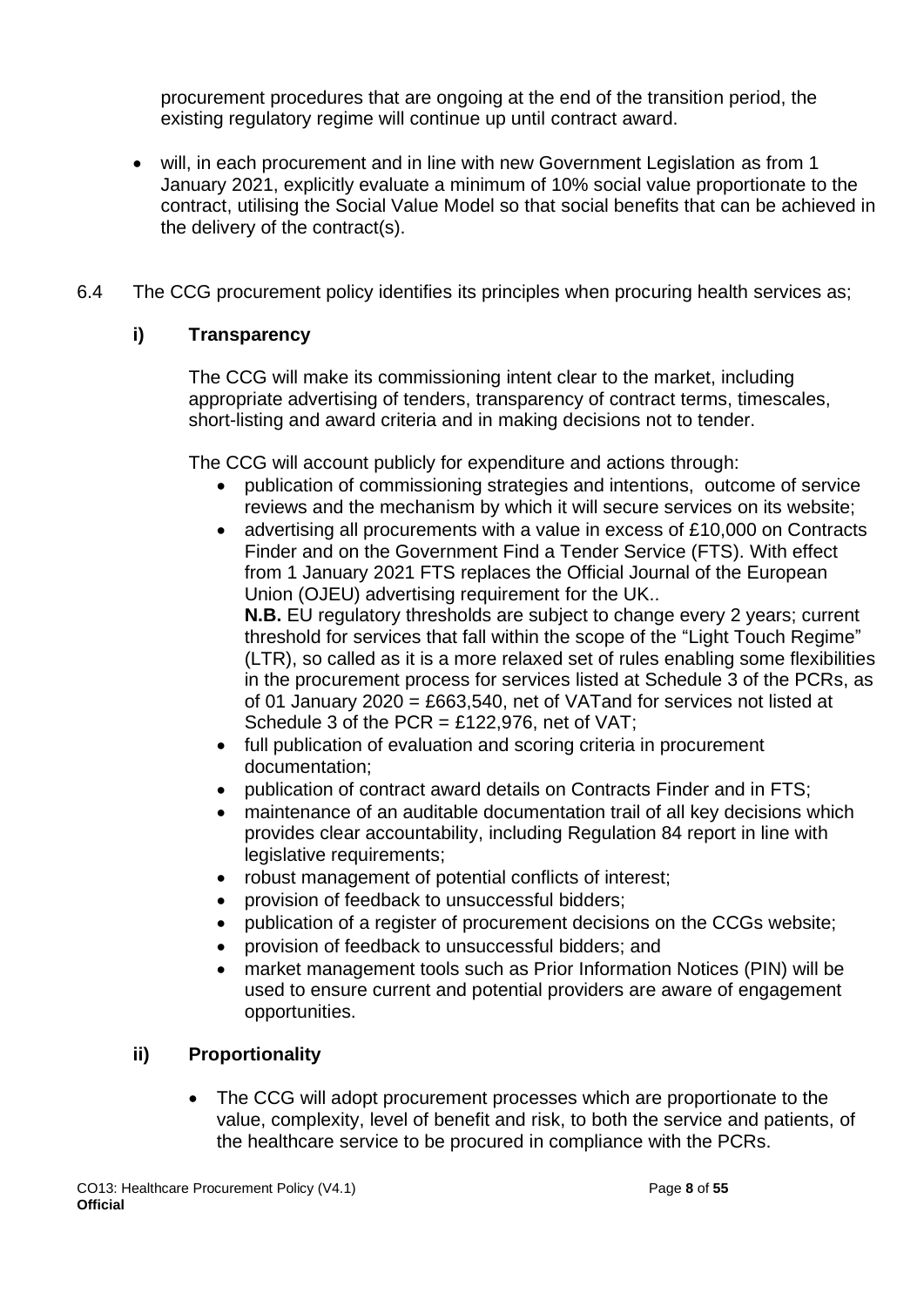- The CCG will equally carry out the financial and quality assurance checks for potential providers by undertaking an assessment of which is proportionate to the service that is to be procured.
- Procurements that fall under the UK Thresholds can be limited by location (subject to criteria in the Policy Procurement Note 11/20 (PPN)), and or SME's and VCSEs, however the focus for this is to ensure value for money which can only be achieved by a competitive process.
- The CCGs Detailed Financial Policies (DFPs) outline that formal tendering can be waived (i.e. use of Negotiated Procedure without Prior Publication) in exceptional circumstances where:
	- $\circ$  The Accountable Officer decides that formal tendering procedures would not be practicable;
	- o The estimated expenditure or income would not warrant formal tendering procedures, and the circumstances are detailed in an appropriate CCG record; and
	- $\circ$  Regulation (32) (a) where no tenders, no suitable tenders, no requests to participate or no suitable requests to participate have been submitted in response to an open procedure or a restricted procedure, provided that the initial conditions of the contract are not substantially altered and that a report is sent to the Commission where it so requests
	- o Regulation (32) (b) where the works, supplies or services can be supplied only by a particular economic operator for any of the following: -
	- (i) the aim of the procurement is the creation or acquisition of a unique work of art or artistic performance;
	- (ii) competition is absent for technical reasons;
	- (iii) the protection of exclusive rights, including intellectual property rights
	- o Regulation (32) (c) insofar as is strictly necessary where, for reasons of extreme urgency brought about by events unforeseeable by the contracting authority, the time limits for the open or restricted procedures or competitive procedures with negotiation cannot be complied with.
	- o The Accountable Officer decides that formal tendering procedures would not be practicable;
	- $\circ$  The estimated expenditure or income would not warrant formal tendering procedures, and the circumstances are detailed in an appropriate CCG record; and
	- o If awarding contracts under the NHS England Direct Enhanced Services Contract.

Where it is decided that competitive tendering is not applicable and should be waived, the fact of the waiver and the reasons should be documented and recorded in an appropriate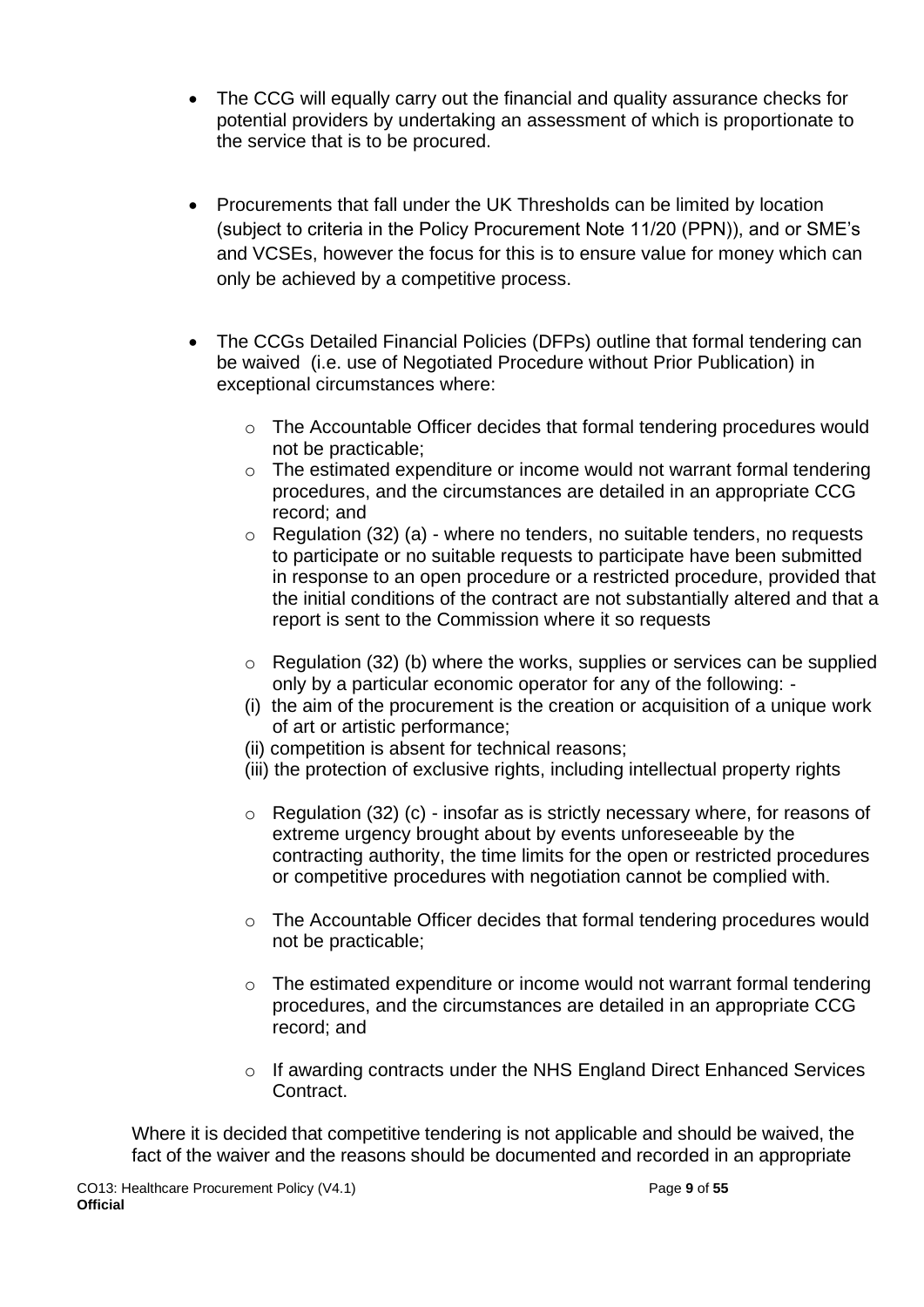CCG record, detailing the rationale for the decision for governing body and reported to the Audit Committee at each meeting. Procurement advice in respect of compliance with the PCR Regulations and identification of any risks for the CCG must be sought and documented in the CCG record to the Audit Committee.

The PCRs permit contract variations under Regulation (72) (c) – modification of contracts during their term; providing all of the following criteria can be met:

• Regulation (72) (c)

(i) the need for modification has been bought about by circumstances which a diligent contracting authority could not have foreseen; (ii) the modification does not alter the overall nature of the contract; and (iii) any increase in price does not exceed 50% of the value of the original

contracts or framework agreement.

- In recognition of the cost and management capacity implications of undertaking a formal procurement, this policy permits that under certain circumstances, the CCG can adopt a reduced tendering procedure in line with the "competitive quotations" process detailed within the CCGs DFPs to enable the service to be offered to bidders within a reduced timescale and with a reduced submission requirement. The proposal, including the risks of challenge and/or breach of PCRs and PPCC Regulations must have been detailed in either a business case/options report approved by the CCG. Circumstances under which this approach might be adopted are where:
	- o There are a limited number of potential providers in the market able to deliver the required service (evidenced by market analysis).
	- o Where the timescale genuinely precludes competitive tendering, however failure to plan the work properly would not be regarded as a justification for a single tender action;
	- $\circ$  The timeframe for the procurement and the nature of the service justifies adopting such an approach as:
		- $\circ$  The value over a three year contract term is below the relevant threshold detailed within the PCRs and the annual value does not exceed £50K

## **iii) Non-Discrimination**

- All forms of procurement will be transparent and non-discriminatory. The specification and bidding process will not discriminate against or in favour of any particular provider or group of providers. Specifications will be written in generic terms and avoid the use of trade names.
- All tender documentation will identify objective evaluation criteria and weightings and include detailed scoring criteria that bids will be evaluated against. No provider will be given preference over another.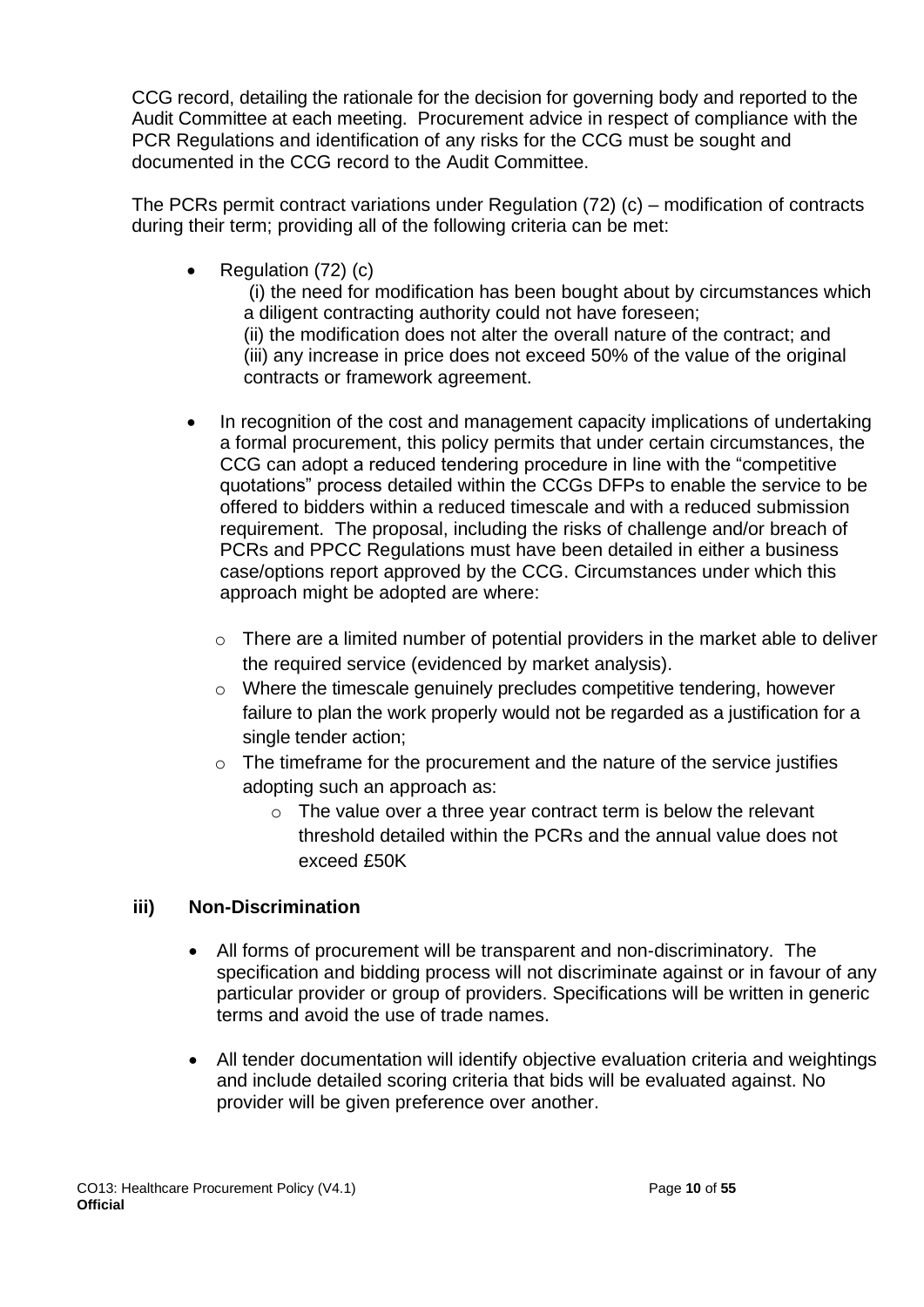- The CCG will provide all information in good time ensuring all potential providers have the ability to assess the service provision and whether they wish to express an interest in providing that service.
- The CCG will not favour or advantage a provider from any sector (Public, Private, Third etc.) or nationality/geographical background. This will ensure that the successful provider is selected in relation to their compliance with the evaluation criteria and not with regard to the type of organisation.
- The CCG will provide all potential providers with the same information about the bidding process at the same time.

## **iv) Equality of Treatment**

The CCG will ensure that all potential providers and sectors are treated equally and have equal opportunity to compete where appropriate; that financial and due diligence checks apply equally and are proportionate and that pricing and payment regimes are fair.

## **v) Contracts**

Standard NHS contracts or national template contracts will be used. Where no NHS contract is available a locally developed contract will be used until such times as a national template is available.

## **vi) Conflicts of Interest**

All conflicts of interest that arise in relation to procurement will be declared and managed appropriately and in accordance with the requirements of:

- NHS England: Managing Conflicts of Interest: Statutory Guidance for CCGs: (June) 2017<sup>7</sup>
- CCG Constitution 2018
- NHS England: Standards of Business Conduct Policy 2017<sup>8</sup>
- Public Contracts Regulations 2015 (as amended);
- Public Procurement (Amendment etc.) (EU Exit) Regulations 2019
- the Bribery Act  $2010^9$  and
- the PPCC Regulations
- NHS South Tyneside CCG Standards of Business Conduct and Declarations of Interest Policy

<sup>7</sup> <https://www.england.nhs.uk/wp-content/uploads/2017/06/revised-ccg-conflict-of-interest-guidance-v7.pdf>

<sup>8</sup> <https://www.england.nhs.uk/publication/standards-of-business-conduct-policy/>

<sup>9</sup> <https://www.legislation.gov.uk/ukpga/2010/23/contents>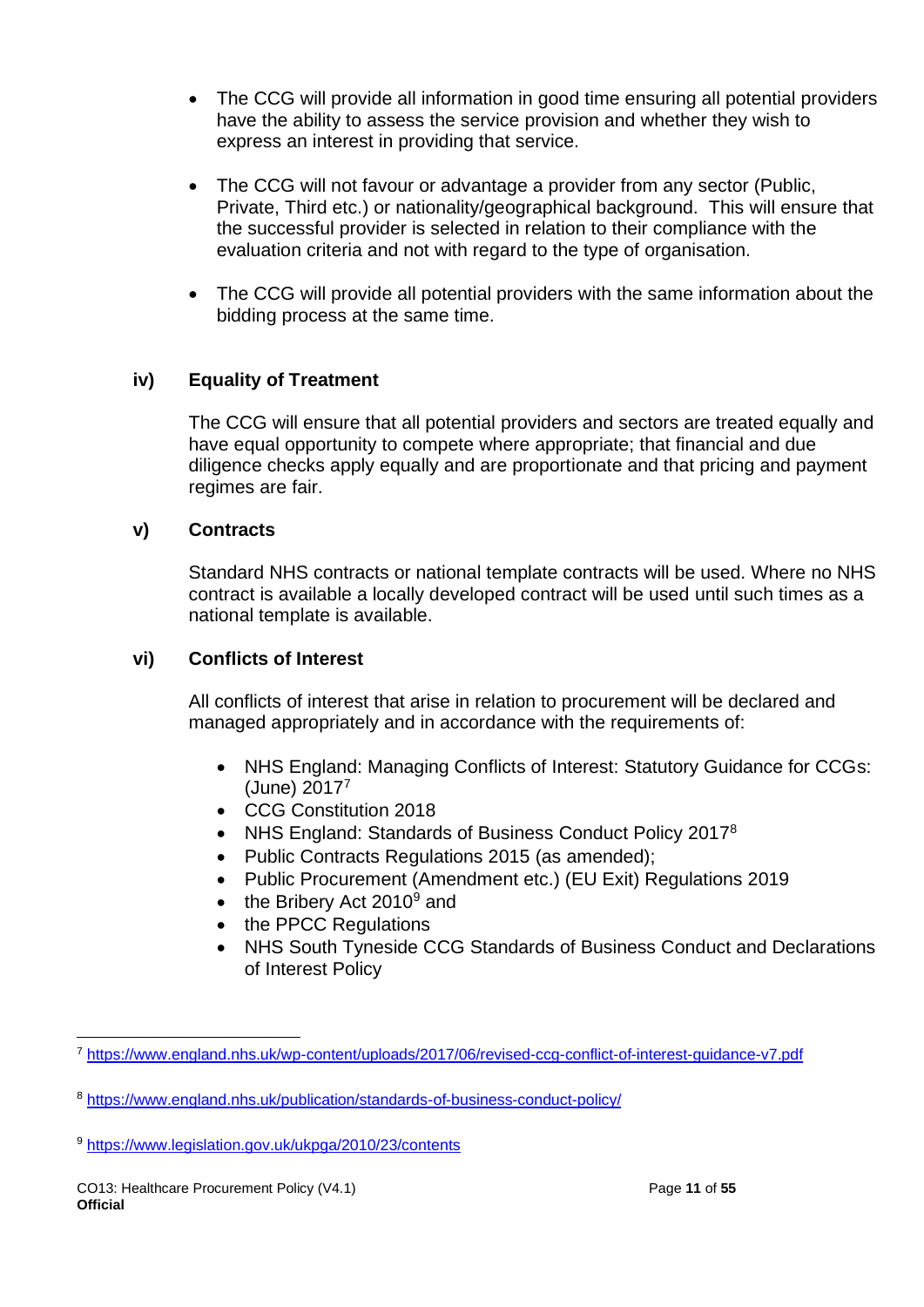All potential providers will be required to declare potential conflicts of interest through completion and submission of a Declaration of Interest Form (detailed at Appendix B).

All internal parties and other key stakeholders involved in the procurement of a potential service, including decision making will declare any conflict of interest at the commencement of the procurement, which will be monitored throughout the process.

## **vii) Diversity**

The CCG will promote diversity of provision and acceptable choices for local service users in accordance with the Equality Act 2010<sup>10</sup>.

## **viii) Procurement Competencies**

Recognise the contribution of all functions in the CCG in delivering best procurement outcomes and support competency and development in the commissioning and procurement process.

## **ix) Use of Resources**

The CCG will comply with internal governance and legal requirements for procurement procedures.

## **x) Sustainability**

The CCG will consider the economic, environmental and social issues relating to services they intend to procure in accordance with the Act. In order to comply with the requirements of the Act, the CCG will consider:

- a) how what is proposed to be procured might improve the economic, social and environmental well-being of the relevant area, and
- b) how, in conducting the process of procurement, it may act with a view to securing that improvement.

# <span id="page-11-0"></span>**7. National Policy Context**

7.1 The CCG aims to address issues of health inequality, variations in access and to improve the health outcomes of the population of the CCG. To support this, investment will need to be delivered via robust procurement and investment planning. The CCG will need to determine which changes will occur to service delivery of existing services and where there will be benefit to patients in terms of access, choice and patient experience by identifying new providers into the market.

<sup>10</sup> <https://www.legislation.gov.uk/ukpga/2010/15/contents>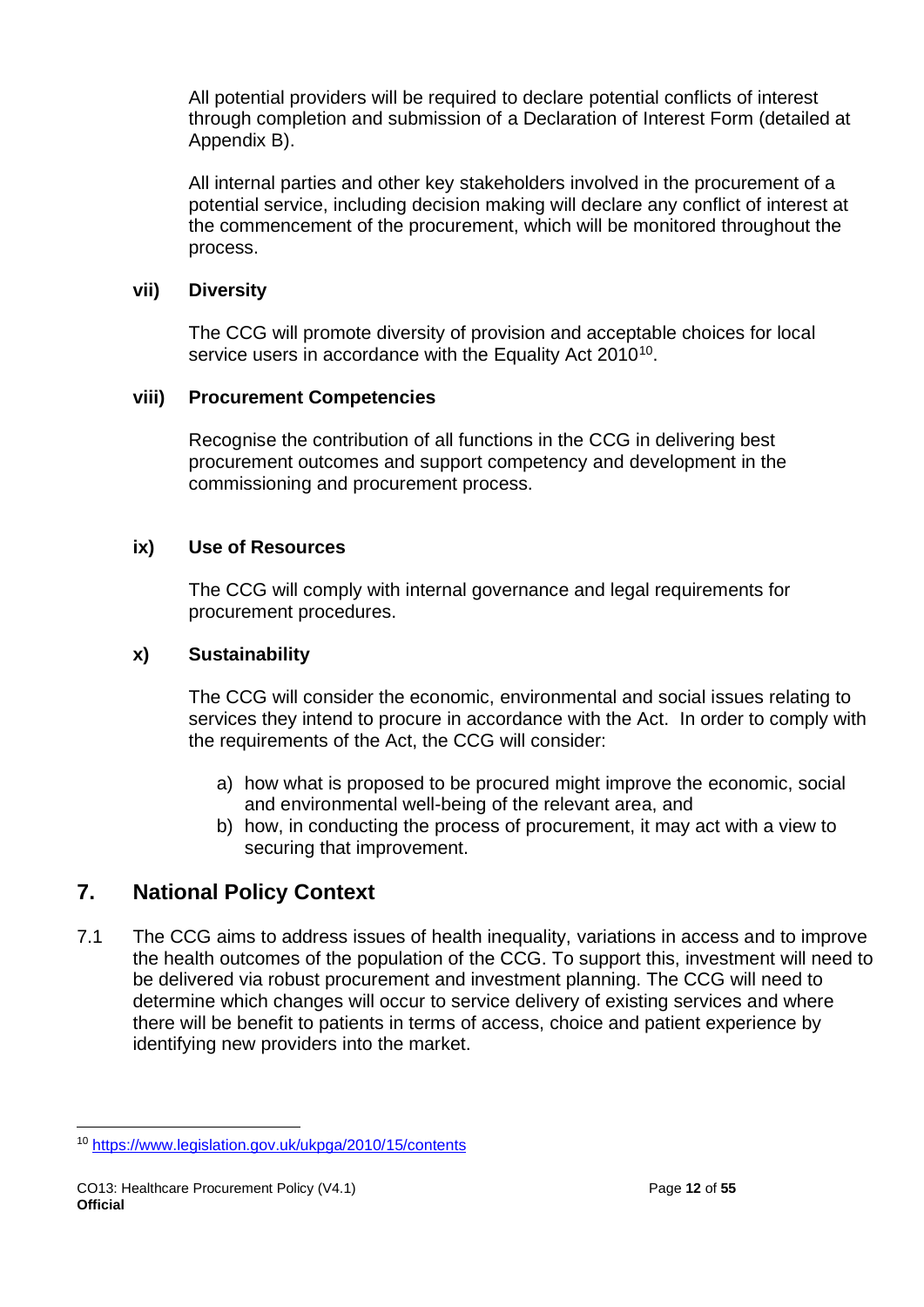- 7.2 The latter might be through competitive tendering, the 'Any Qualified Provider' (AQP) model or in exceptional circumstances through Single Tender Waiver (i.e. use of Negotiated Procedure without Prior Publication). To achieve this it is essential that there are well developed, transparent processes that are accessible and effective.
- 7.3 Where a CCG chooses to use commissioning support it will remain accountable whether or not it appoints others to carry out activities on its behalf. The CCG will not delegate responsibility for decisions in relation to procurement. As a public body, the CCG will adhere to legislation that governs the award of contracts by public bodies.

# <span id="page-12-0"></span>**8. Procurement Planning**

- 8.1 A procurement plan will be maintained that will list current and future procurements. The plan will be reviewed on a regular basis taking into account CCG commissioning intentions and national and local priorities.
- 8.2 As detailed within the NHS Long Term Plan, January 2019<sup>11</sup> (LTP), the CCG will seek to work collaboratively with other organisations such as other CCGs and Local Authorities, and through Integrated Care Systems where possible and appropriate in support of improved efficiencies and outcomes of care.

# <span id="page-12-1"></span>**9. Approach to Market**

9.1 The decision making process and range of factors that will be considered may be broadly similar in different scenarios and the process will be transparent, proportionate and nondiscriminatory.

Key considerations that will inform a commissioner's decision may include:

- Commissioning Priorities;
- Quality Innovation Productivity and Prevention (QIPP);
- Service Reviews:
- Healthcare Market Analysis; and
- Public, Patient and Staff Engagement.

# <span id="page-12-2"></span>**10. Procurement Legislation and Process**

# **10.1 Applicable procurement legislation**

10.1.1 Some key provisions of the PPCC Regulations are set out below; please note that the list is not exhaustive and staff should have a full and detailed knowledge of the PPCC Regulations prior to undertaking procurement. The PPCC Regulations provide that when the CCG procures healthcare services they must act with a view to:

<sup>11</sup> <https://www.longtermplan.nhs.uk/wp-content/uploads/2019/08/nhs-long-term-plan-version-1.2.pdf>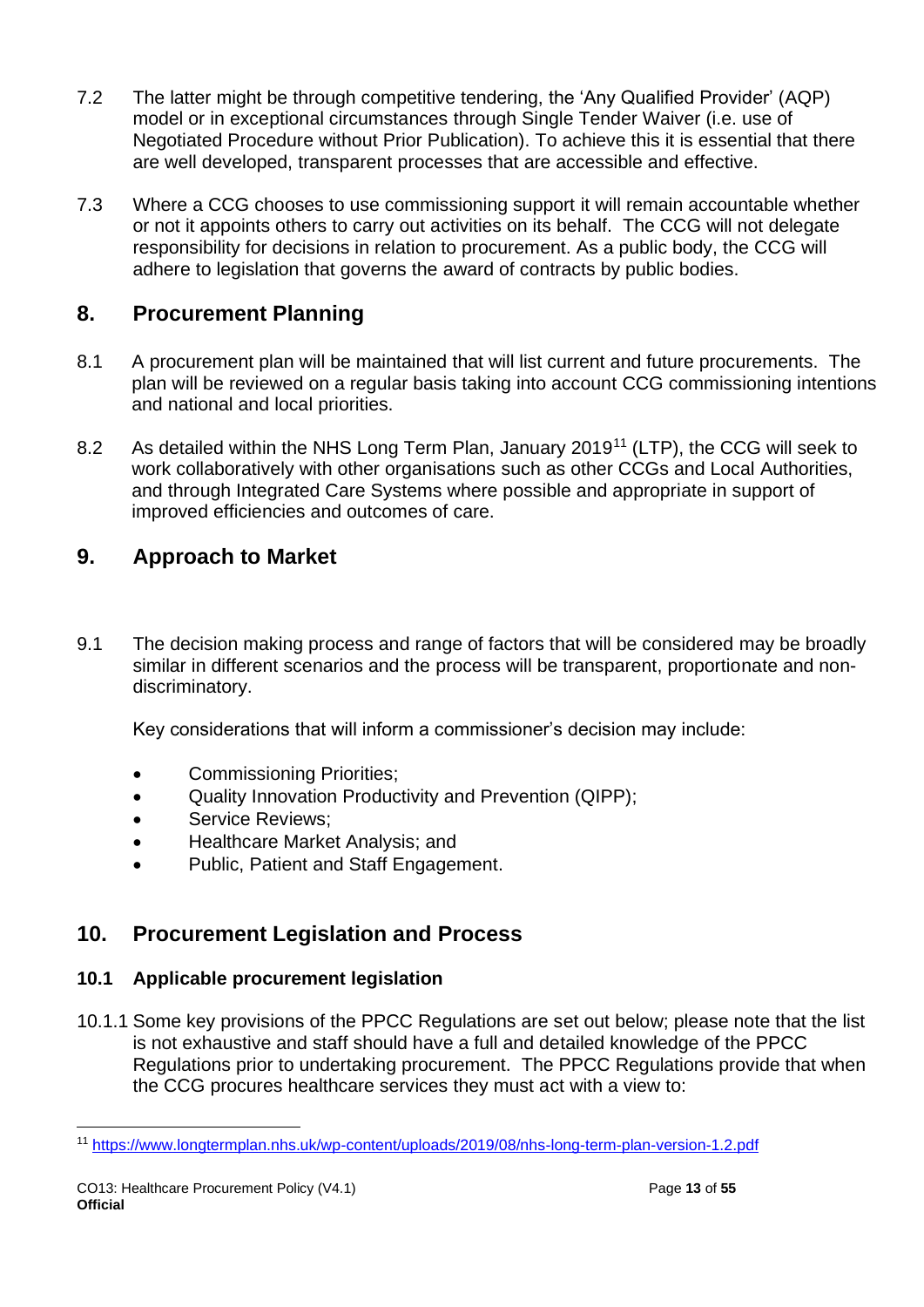- a) Securing the needs of the people who use the services;
- b) Improving the quality of the services;
- c) Improving efficiency in the provision of the services, including through the services being provided in an integrated way (including with other healthcare services; health-related services, or social care services); and
- d) the CCG may award a new contract for the provision of healthcare services for the purposes of the NHS to a single provider without advertising an intention to seek offers from providers in relation to that contract where the relevant body is satisfied that the services to which the contract relates are capable of being provided only by that provider.
- 10.1.2 Healthcare services are listed under Schedule 3 of the PCRs and as such are generally subject to the "Light Touch Regime", however there are some services e.g. patient transport, which may fall within the scope of the full PCRs. Key CCG obligations (this is not an exhaustive list) under LTR are:
	- Advertising in Contracts Finder (values over £10,000);
	- Advertising in Find a Tender (required if above the appropriate financial threshold);
	- Publishing a contract award notice in Find a Tender (if applicable) and Contracts Finder.

In evaluating procurement options a decision will need to be made on which procurement route to adopt; key options are outlined below:

Procurement Procedures

- Negotiated Procedure without prior publication. (Direct Award or more often known as Single Tender Waiver) see note below)
- Open Procedure (Appendix C)
- Restricted Procedure (Appendix D)
- Competitive Dialogue (Appendix E)
- Competitive Procedure with Negotiation (Appendix F)
- Innovation Partnership (Appendix G)

## Procurement Processes

- Framework (Appendix H)
- Dynamic Purchasing Systems (Appendix I)
- Electronic Auctions (Appendix J)
- Any Qualified Provider (Appendix K)

## **Note**:

Negotiated Procedure without prior publication is the direct award of a contract (sometimes referred to as Single Tender Waiver). This process allows the CCG to depart from usual obligations on open competition and transparency and negotiate a contract directly with one or more providers. The process must only be adopted when considered strictly necessary under specific circumstances in line with Regulation 32. The rationale must demonstrate with supporting evidence that there is only one provider capable of delivering the services and that they can deliver value for money. Single Tender Waivers carry an inherent risk of legal challenge and the governing body must be assured of the rationale for the decision as described in 6.4, ii) Proportionality.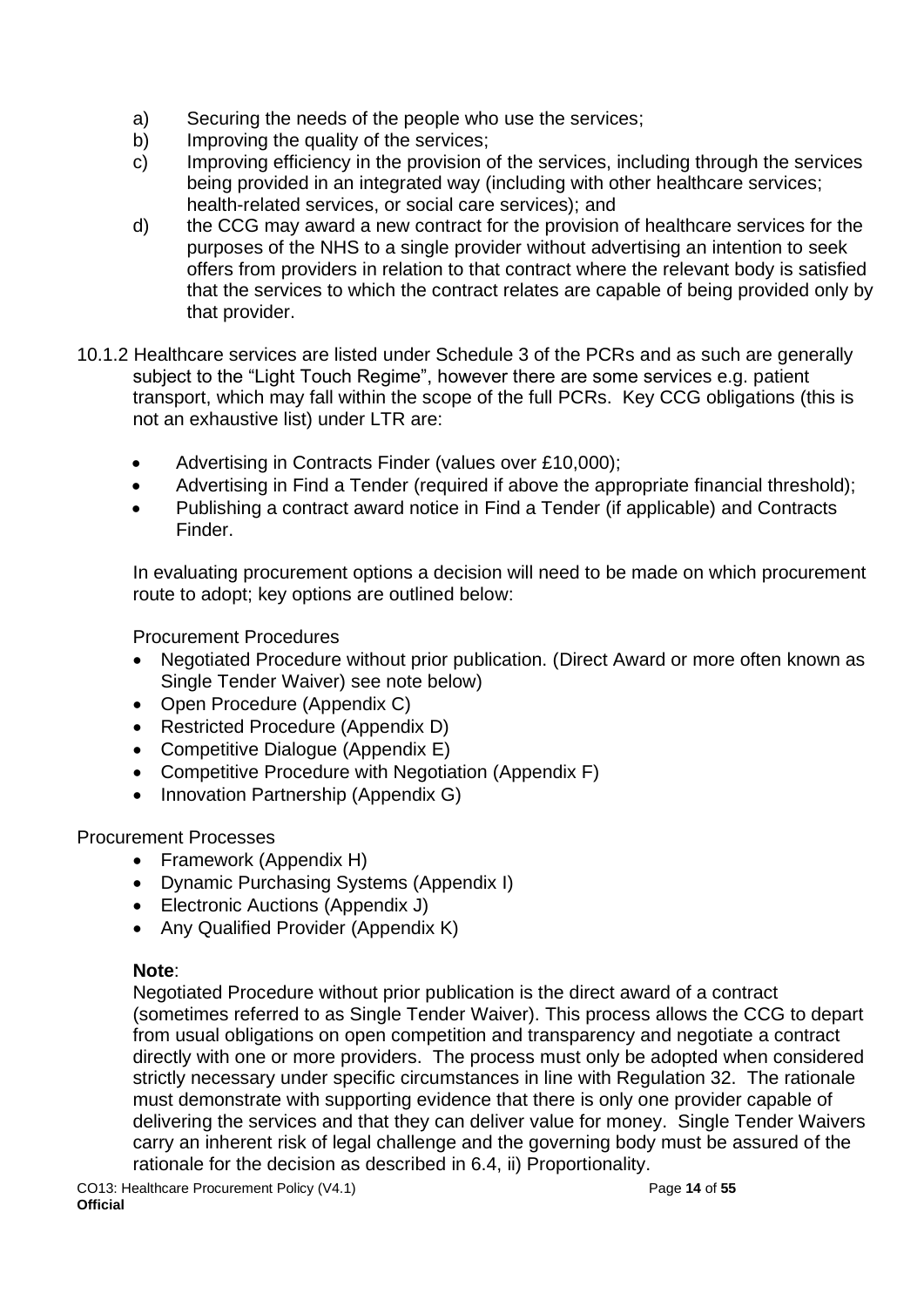## Procurement Procedures

- 10.1.3 Open competition all applicants who respond to a Contract Notice will be invited to submit a tender for the contract opportunity. This method is best suited to non-complex procurement activity where the size of the market is relatively small.
- 10.1.4 Restricted competition this procedure should be used where the CCG is looking to restrict competition to those providers who can demonstrate they can meet minimum selection criteria. A defined number of short-listed providers are then invited to tender for the opportunity. This approach is best suited to non-complex procurement activity with larger markets.
- 10.1.5 Competitive dialogue this procedure allows the CCG to enter into dialogue with a small number of short-listed providers following a pre-qualification process prior to submitting a final tender. This approach is designed for high value, complex procurements where the CCG cannot clearly define in advance the technical specifications capable of meeting their objectives.
- 10.1.6 Competitive procedure with negotiation this procedure is similar to the competitive dialogue procedure, however, initial tenders are submitted which are the basis for subsequent negotiation(s) prior to a final tender being submitted. This approach is designed for high value, complex procurements where the CCG cannot define clearly the objectives that they wish to realise.
- 10.1.7 Innovation Partnership this procedure is appropriate for the requirement for an innovative product, service or works that cannot be met by purchasing products, services or works already available on the market. The tender documents would define the minimum requirements to be met and the submissions would be assessed against the required criteria. The CCG would then invite those that have met the requirements to participate in the procedure. The negotiation process may take place in successive stages to reduce the number of bidders invited to submit tender response documents.

### Procurement Processes

- 10.1.8 Framework agreements are pre-tendered arrangements which are established in compliance with procurement legislation. Once established the framework can be used by the CCG to purchase services either via a direct call off or a mini-competition without the need to carry out a full competition, which can save both time and money for the CCG. The CCG must comply with the terms and conditions of the framework. A framework is established for a defined period of years e.g. 4 years; however, a contract can be awarded in the last month of the framework for the number of years the CCG requires, beyond the termination of the framework.
- CO13: Healthcare Procurement Policy (V4.1) Page **15** of **55 Official** 10.1.9 Dynamic purchasing system (DPS) – this procedure reflects that of a restricted route and is a two stage process that tests the capacity, capability and technical competence of bidders in accordance with the PCRs. This procedure may also be known as a pseudo dynamic purchasing system (PDPS) which is set up under the Light Touch regime for health care contracts within the PCRs. Once set up a DPS or PDPS allows the CCG to call off from those who are registered which enables efficiency in respect of timescales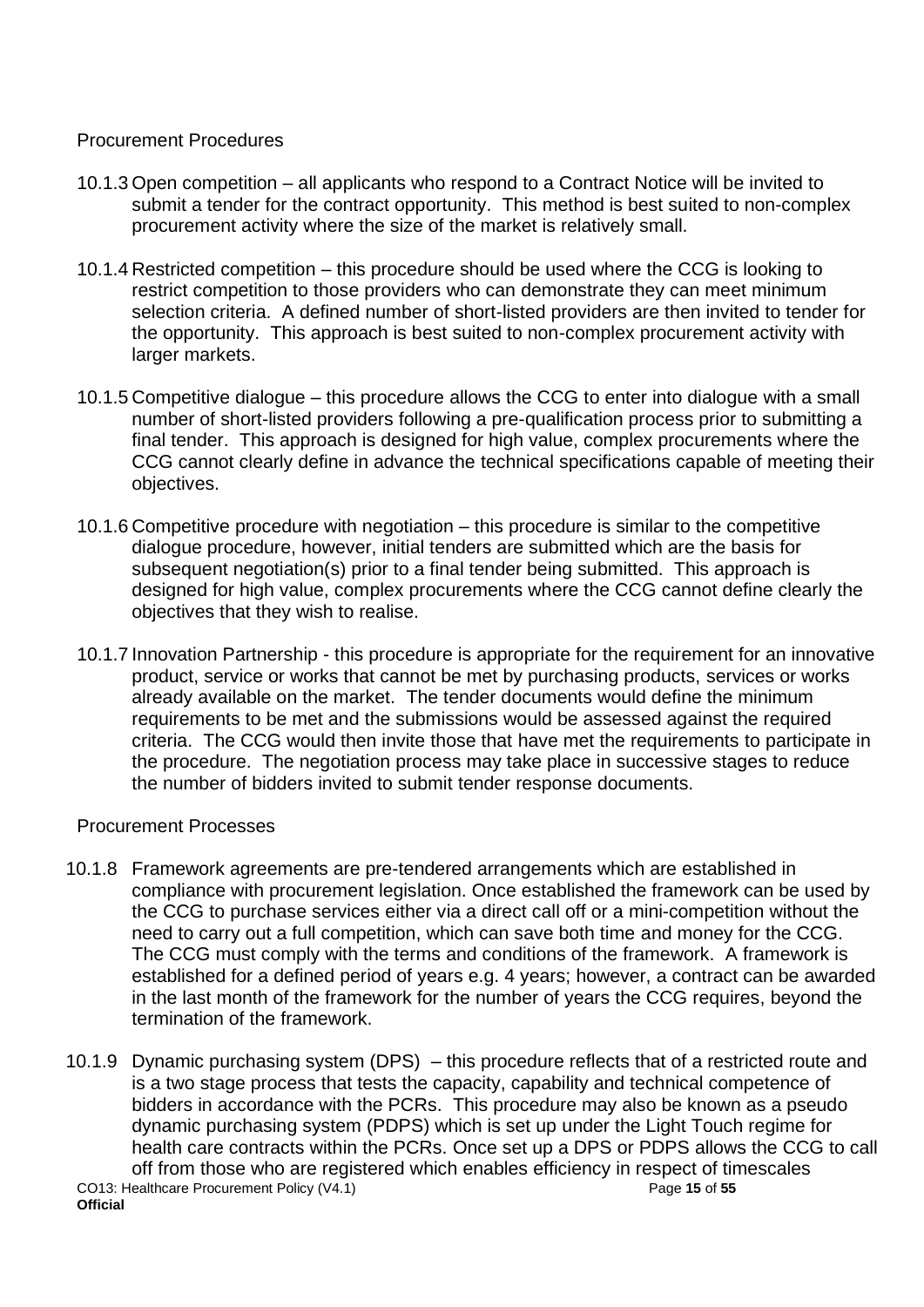required to advertise services. A DPS allows bidders to apply at any time which can attract new entrants to the market and can encourage competition through bidding for opportunities. This approach is used for commonly used services readily available in the market. NHS England has adopted a DPS process which is specifically for healthcare services in line with Schedule 3 of the PCRs which can be used by CCGs.

- 10.1.10 Electronic auctions this procedure is a procurement tool that uses web-based software to allow potential suppliers to compete online, in real time, to provide prices for the goods/services under auction. The initial stage of the tender may be carried out using healthcare flexibilities under LTR. Those bids that qualify are then invited to participate in the eAuction. eAuctions can be based on price alone or other criteria such as quality, delivery or service levels can also be taken into account. This approach is used when the services can be specified precisely.
- 10.1.11 Any Qualified Provider a process by which any provider assessed as meeting rigorous quality requirements who can deliver services at a pre-set tariff, under the NHS Standard Contract is able to deliver the service. Providers have no volume guarantees and patients will decide which provider they are referred to on the basis of quality. Consideration should be given to the characteristics of the service and the local healthcare system to determine whether patient choice under AQP is appropriate for a given service. This consideration will include whether the service lends itself to patient choice, an assessment of the current market, the degree of choice and competition in the market and potential barriers to entry.

# <span id="page-15-0"></span>**11. Procurement Stages**

## **11.1 Advertising**

- 11.1.1 Adverts will be clear and will succinctly promote the procurement opportunity, encouraging suitably qualified providers to respond. The advert will be published in an appropriate means including Contracts Finder (where the contract value is above £10,000) and Find a Tender when applicable (i.e. where there is a potential for cross-border interest or the service falls within the scope of the PCRs).
- 11.1.2 The scope of any procurement opportunity must be carefully considered prior to advertisement as any subsequent changes may result in a requirement to halt the process and re-advertise.
- 11.1.3 Advertisements are key to alerting the market, in increasing market stimulation and ensuring adequate competition. Adverts must provide sufficient detail of the services, including what they are, how they are to be delivered, how they are to be priced and expected outcomes. The advert should also detail how the contract will be awarded, i.e. high level evaluation criteria.
- 11.1.4 Publishing Prior Information Notices (PIN) alerts the market and raises awareness of the future procurement intentions of the CCG. Where a PIN has been published the CCG may shorten the timescales when using the open, restricted or competitive procedure with negotiation. PINs can also be used as a call for competition when using the restricted and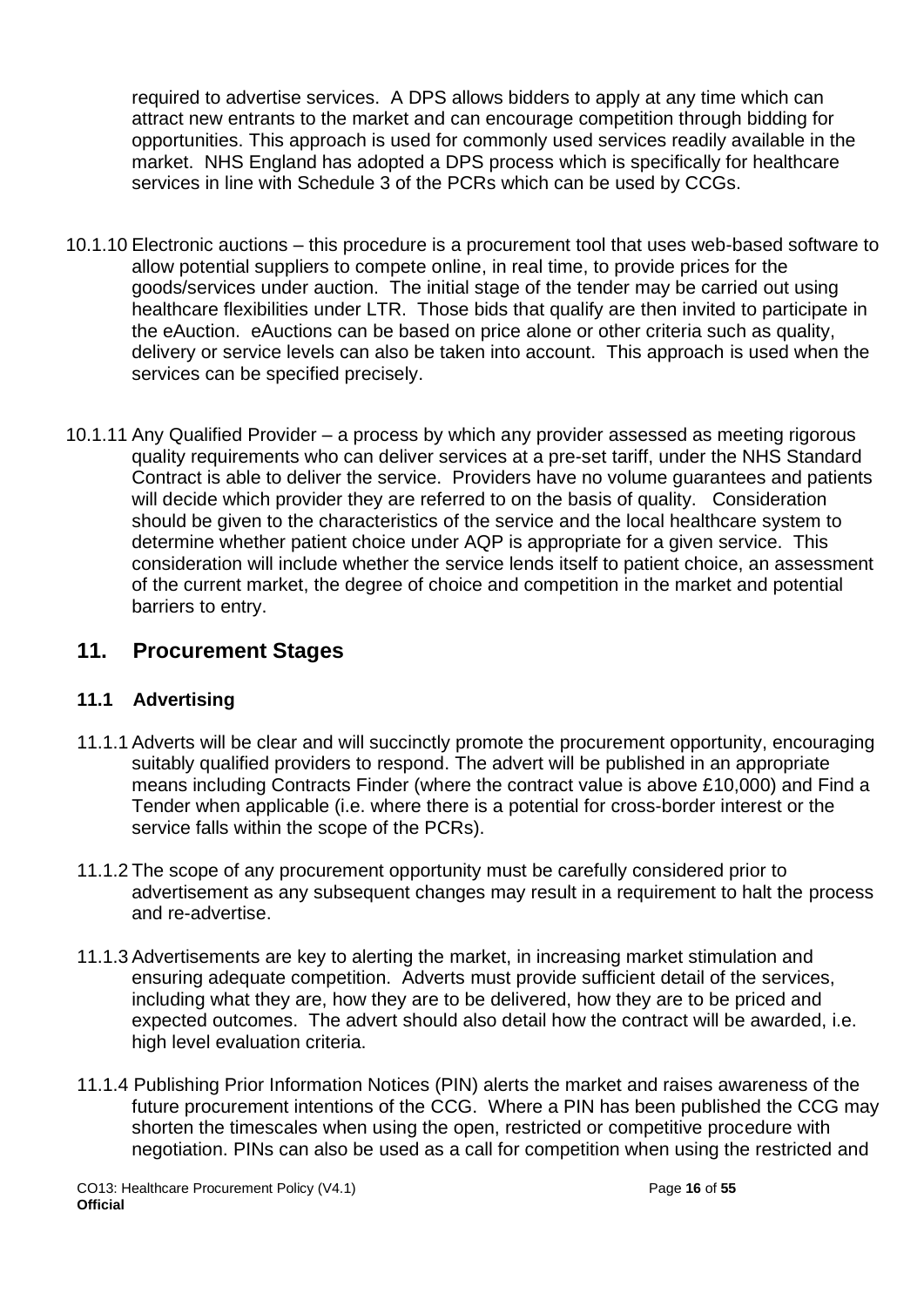competitive procedure with negotiation which removes the requirement to publish a contract notice. If the PIN is to be used as a call for competition the process must comply with the conditions detailed within the PCR s.

## **11.2 Market Engagement / Bidder Events**

- 11.2.1 Prior to the start of a procurement process, market engagement may be held to stimulate interest and gain feedback from the market in relation to service specification, commercial and contractual models. Market engagement can be designed in a number of formats e.g. an event, workshops, table discussions or one to one sessions, feedback from which can help to scope the service specification and the contractual model. Market engagement can also provide the CCG with information in relation to the size, shape and capability of the market. The CCG may also publish a Request for Information (RFI) to obtain written feedback from the market to assist with the development of the service model.
- 11.2.3 Bidder Events may be held prior to or following the commencement of the formal procurement process to inform the market and allow bidders to obtain a more in depth understanding of the procurement requirements and provide a further opportunity to stimulate market interest. Note: There is a risk of challenge from holding a bidder event and it is essential to ensure that all interested parties are provided with the same level of information during the procurement process, so all information provided, points of discussion, etc. from any bidder event must be made available to all.
- 11.2.4 Due to the cost implications of holding face to face market engagement and bidder events, the overarching principle of Proportionality will remain and other methods such as virtual events where appropriate can be considered. The impact of the COVID-19 pandemic will also influence the requirement for virtual events.

## **11.3 Memorandum of Information (MOI)**

- 11.3.1 Larger scale procurements may require the publication of a Memorandum of Information (MOI) which is sometimes referred to as a prospectus. This would be issued at the same time as the advertisement and is the communication with the market at the first stage of the formal procurement process.
- 11.3.2 The MOI is a document providing an overview of the services that will be competitively tendered. It contains the background information and context of the procurement. It will not contain any commercially sensitive information and will be available to any organisations who register their interest in the procurement through an electronic procurement portal. The information allows potential providers to make an initial assessment of the opportunity so that they can determine whether they wish to proceed to the next stage.

## **11.4 Selection Questionnaires**

CO13: Healthcare Procurement Policy (V4.1) Page **17** of **55 Official** 11.4.1 The Single Procurement Document (SPD) is a self-declaration of businesses' financial status, abilities and suitability for a public procurement procedure. Guidance was created under the European Union (EU) 2014 Directive on Procurement and implemented by Regulation 59 of the UK's Public Contracts Regulation 2015which first introduced the European SPD. Since the transition of the UK leaving the EU on 1 January 2021 this is now referred to as the SPD in the UK. The SPD may be submitted by bidders interested in tendering, as an element of the Selection Questionnaire (SQ), for contracts for the supply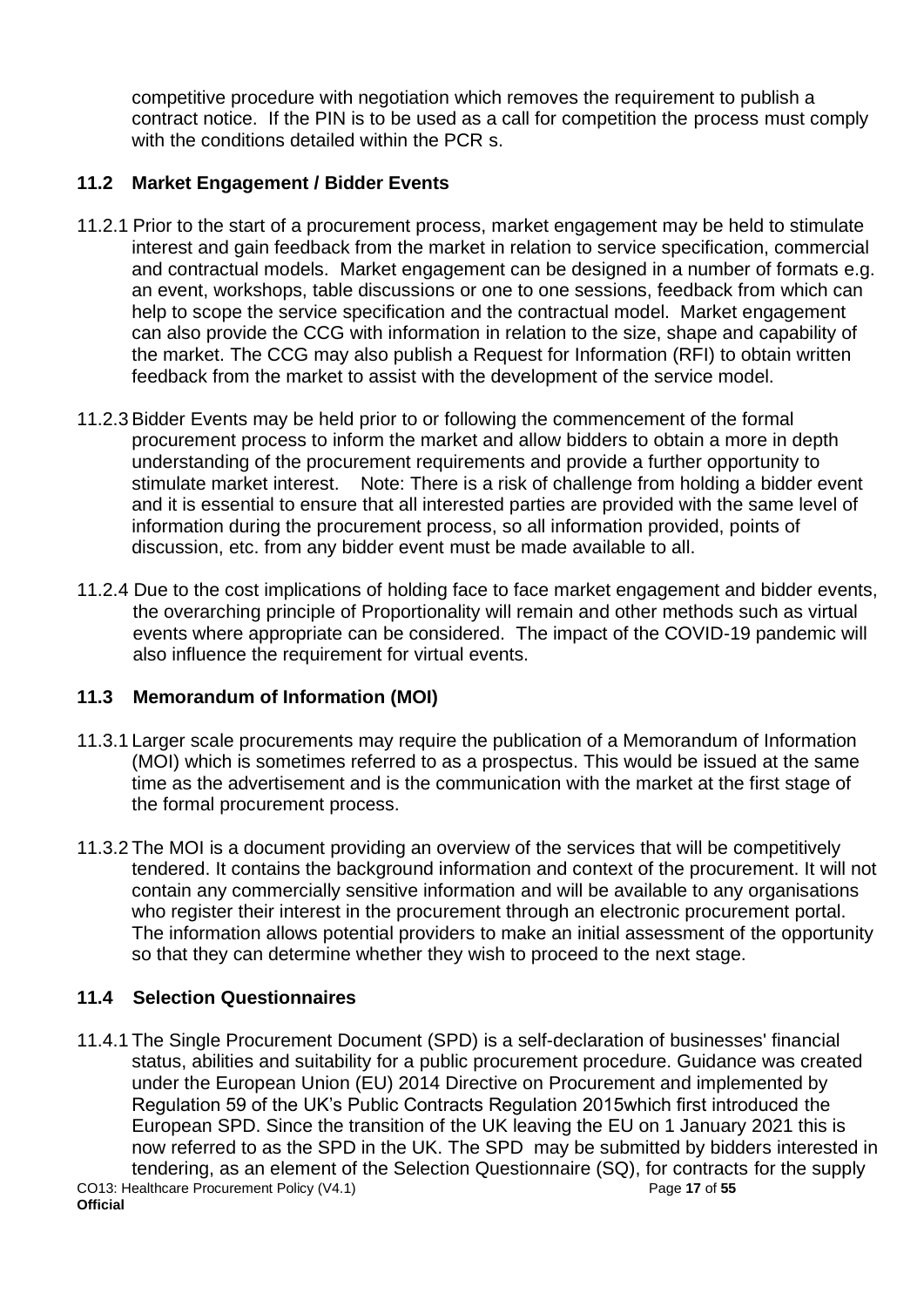of goods, works or services to public bodies located anywhere within the UK. Where bidders have self-declared in the SPD , they must be able to provide all evidence in support of their self-declaration on request and prior to award of a contract.

- 11.4.2 The Selection Questionnaire (SQ) allows the CCG to assess the capacity and capability, legal status and economic and financial viability of organisations to deliver the service requirements. Note: The SQ is an assessment of the organisation and not the service delivery and financial model which are tested at a later stage within the procurement process.
- 11.4.3 The SQ document is published on a secure website and is available to all potential bidders on an electronic procurement portal.
- 11.4.4 When the procurement procedure involves a shortlisting process the SQ is used to enable the CCGs to evaluate providers in their suitability to be short listed for the Invitation to Tender /Invitation to Participate stage.
- 11.4.5 Bidders are short-listed against a set of published evaluation and scoring criteria. Shortlisted organisations are taken forward to the next stage of the procurement process.

## **11.5 Invitation to Tender**

- 11.5.1 The Invitation to Tender (ITT) documents are issued to short-listed organisations or in the case of the Open Procedure they are combined with assessment of capacity, capability, legal status and economic and financial viability in a single stage process. The ITT documents consist of guidance and instructions to the bidders on the process, detailed evaluation criteria, questions and corresponding response criteria based on the financial model, approved Service Specification and associated contractual requirements.
- 11.5.2 Bidders are required to submit their responses to address requirements within the ITT documents within a specified deadline. The responses are evaluated against predetermined, and pre-documented evaluation and scoring criteria.
- 11.5.3 To avoid the risk of challenge it is essential that the process is clear and that the stated process is adhered to, thereby ensuring that all providers have a fair and equal opportunity to respond.

## **11.6 Tender Evaluation**

- 11.6.1 Tender evaluation is the non-discriminatory, transparent and objective process used to evaluate bid responses. It is essential that details of evaluation and scoring processes are stated at the time of advertisement of the contract opportunity and that scoring undertaken by the evaluation panel is entirely consistent with those criteria and processes.
- 11.6.2 The tender evaluation panel is a legal requirement of any tender process and its function is to ensure the safety, quality, performance, financial viability and merit of potential providers to serve patients on behalf of the CCG.
- 11.6.3 Multi-disciplinary teams will be established for all procurements to ensure fair and transparent scoring of each submission. The Evaluation panel will consist of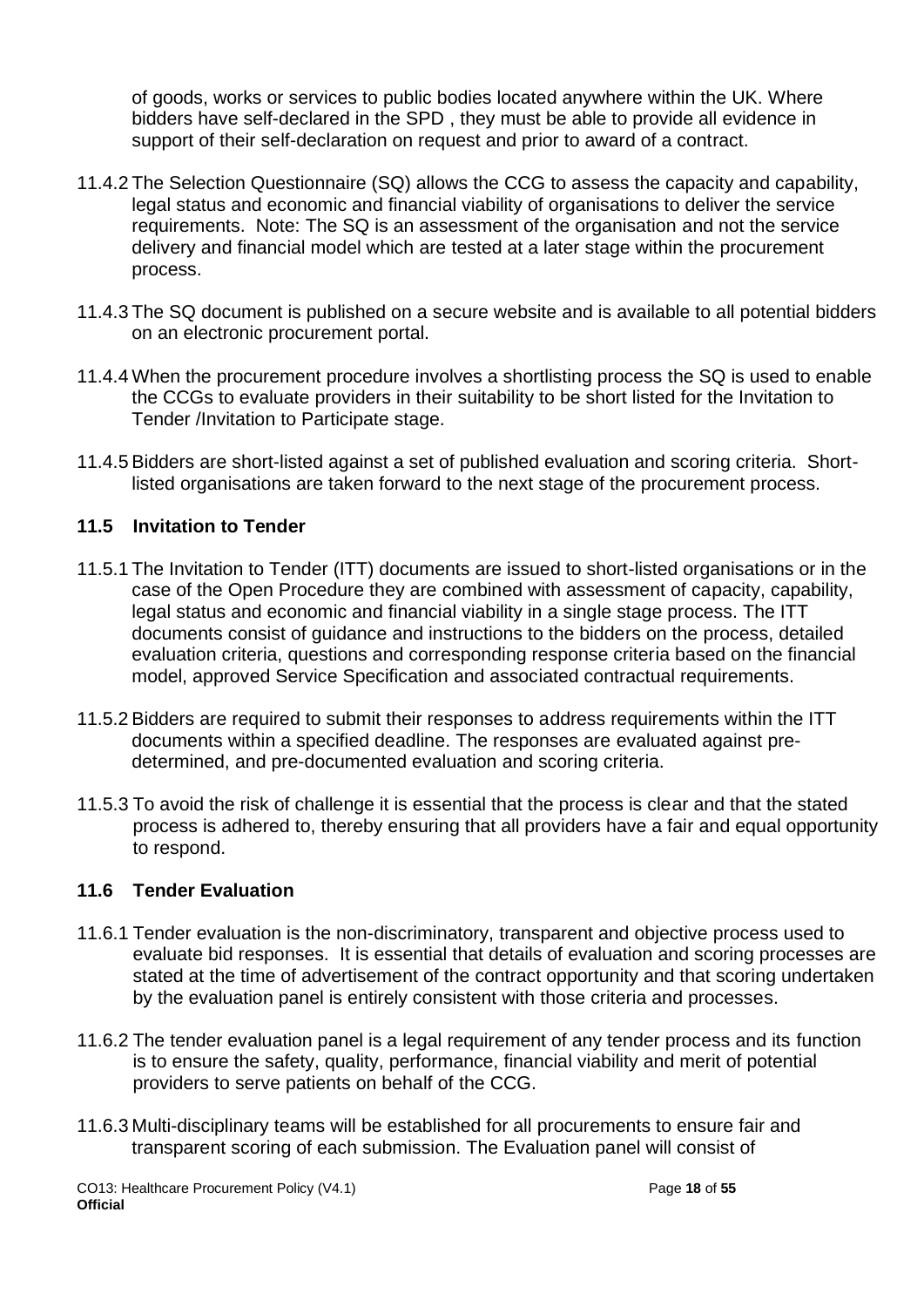representatives appropriate to the service requirements and the scope of the procurement. A panel is typically made up of the following representatives:

- Procurement Representative (Moderator)
- Commissioning Lead
- Clinical
- **Finance**
- Clinical Governance/Patient Safety
- Contract Management Representative
- IM&T
- **Estates**
- HR
- 11.6.4 Other representatives may be evaluators i.e. subject matter experts such as Local Authority. Roles and responsibilities of panel members must be clearly defined in the Terms of Reference (TOR). Conflicts of interest will be taken into account when selecting panel members and all conflicts resolved to the satisfaction of the CCG prior to commencing evaluation of bid responses.

### **11.7 Contract Award and Standstill**

- 11.7.1 Following evaluation of responses a successful provider will be identified based on their total combined score in the process. Contracts are to be awarded by selecting the provider offering the "Most Economically Advantageous Tender (MEAT)" which takes into account overall value for money and quality. The criteria which determine the MEAT are those which are set out in the ITT.
- 11.7.2 The CCG will always make the final decision to award a contract to the successful bidder by approval of the recommended bidder in a recommended bidder report (which is anonymised) and the decision must be based on the outcome of the evaluation.
- 11.7.3 All bidders involved in the procurement process must be notified of the outcome. Letters will be issued to the successful and unsuccessful bidders via the eTendering system. It is essential that the content of the letters is fully compliant with the requirements of the PCRs.
- 11.7.4 In accordance with best practice the CCG will apply a standstill period of 10 days (if the contract value of the service is above the threshold applicable at the time of contract award is the standstill period is mandatory) between notification of the bidders of the outcome of the procurement process and contract award to allow unsuccessful bidders to obtain further information and an opportunity to challenge the decision before their rights to obtain relief, other than damages, are closed off. The CCG may choose to further extend this period allowing additional time to resolve any issues that may arise, so as to reduce the risk of costly legal proceedings.
- 11.7.5 Once the 'standstill' period has passed, the contract is then formally awarded to the successful provider.
- 11.7.6 It is mandatory for CCGs to publish a record of each contract awarded for healthcare services on Contracts Finder and maintain and publish a register of procurement decisions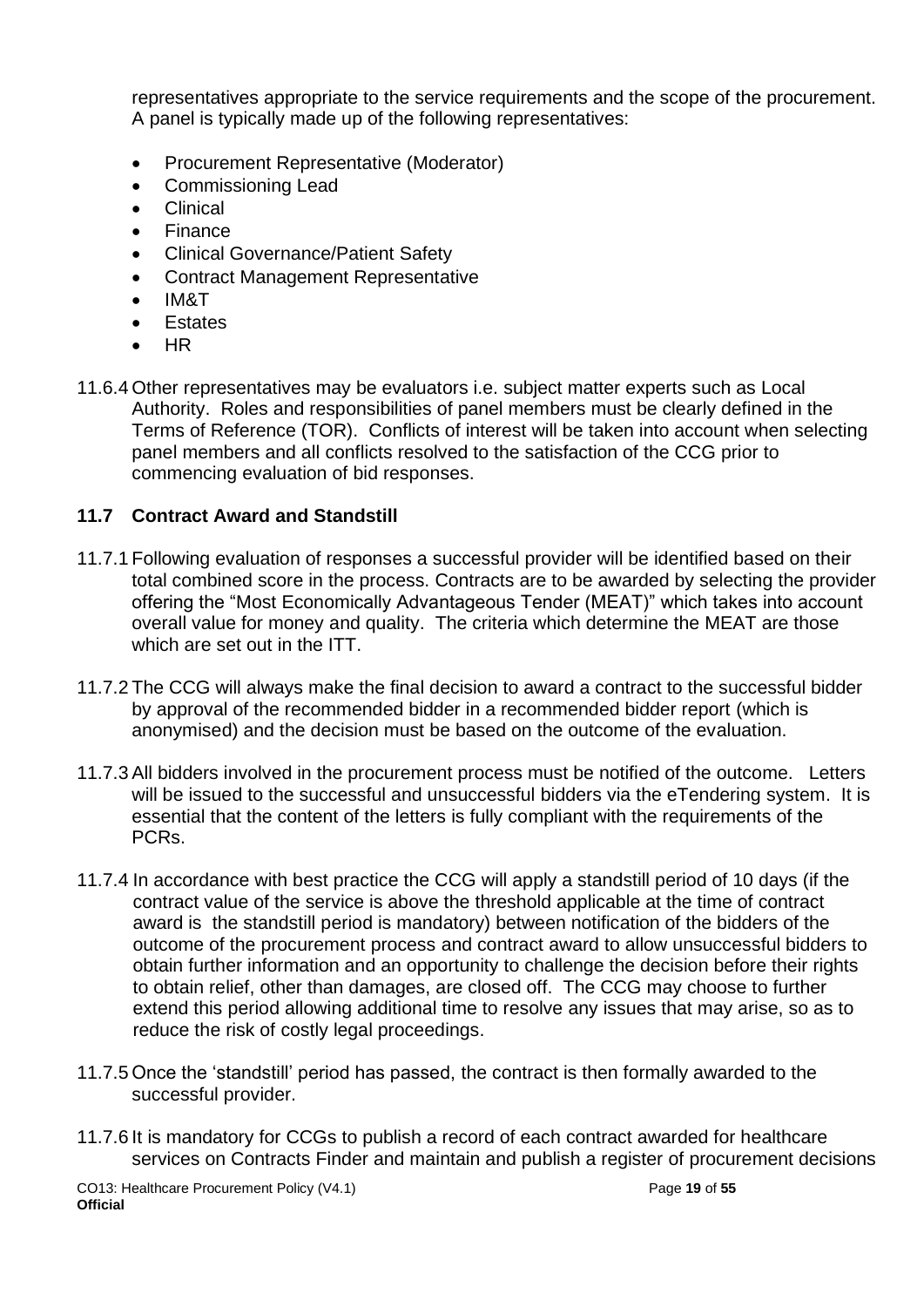as set out in the Standards of Business Conduct and Declarations of Interest policy. Notices will also be published in FTS (if applicable).

# <span id="page-19-0"></span>**12. Managing Issues / Disputes and Challenges**

- 12.1 Organisations bidding to provide services may choose to raise an issue or dispute at any stage of the procurement process where they believe that the process being followed breaches regulations or guidance in some way. In these instances the CCG will aim to resolve the issue to avoid it progressing further, potentially to a formal legal challenge, wherever possible, whilst acting in accordance with the legislation and guidance governing procurement practice.
- 12.2 Where a provider wishes to raise an issue, they will be required to submit any correspondence through the electronic tendering portal being used to manage the procurement process to maintain a robust audit trail of communication and to ensure consistency in the messages delivered.
- 12.3 On receipt of correspondence from a provider raising an issue or dispute, a holding response will be issued in acknowledgement of receipt of the correspondence and to provide an indication of timescale for full response. Claims will be investigated initially by the procurement officer managing the process on behalf of the CCG. Following investigation, an approach to managing the issue will be agreed by the CCG Chief Officer or an officer acting under the delegated authority of the Chief Officer based on the nature of the issue raised. Specific legal advice may be sought at this point if necessary to provide guidance on available options prior to responding to the provider.
- 12.4 If the actions taken fail to resolve the issue raised by the bidder, they may decide to progress to a formal challenge, either via NHS Improvement where there is a perceived breach of the PPCC Regulations or through the courts if the perceived breach relates to the PCRs. The CCG will seek legal advice should the challenge progress to this stage.
- 12.5 In compliance with the PCRs (Regulation 92) a bidder can raise a challenge out with the 10 day standstill period and such proceedings must be started within 30 days of the date when the bidder first knew, or ought to have known, the grounds for starting the proceedings. In these circumstances the CCG would be required to refrain from entering into a contract until the proceedings have concluded by the Court.

# <span id="page-19-1"></span>**13. Approval of Procurement Strategy**

- 13.1 The process will ensure that the CCG and their commissioning partners (e.g. local authority) will;
	- commission services which are safe and equitable for the population of the CCG;
	- commission services that meet the strategic objectives of the CCG;
	- reduce the risk of legal challenge to the CCG by following best practice in procuring services;
	- ensure robust and viable contracts are in place;
	- stimulate the market to meet demand and secure required clinical, and health and well-being outcomes.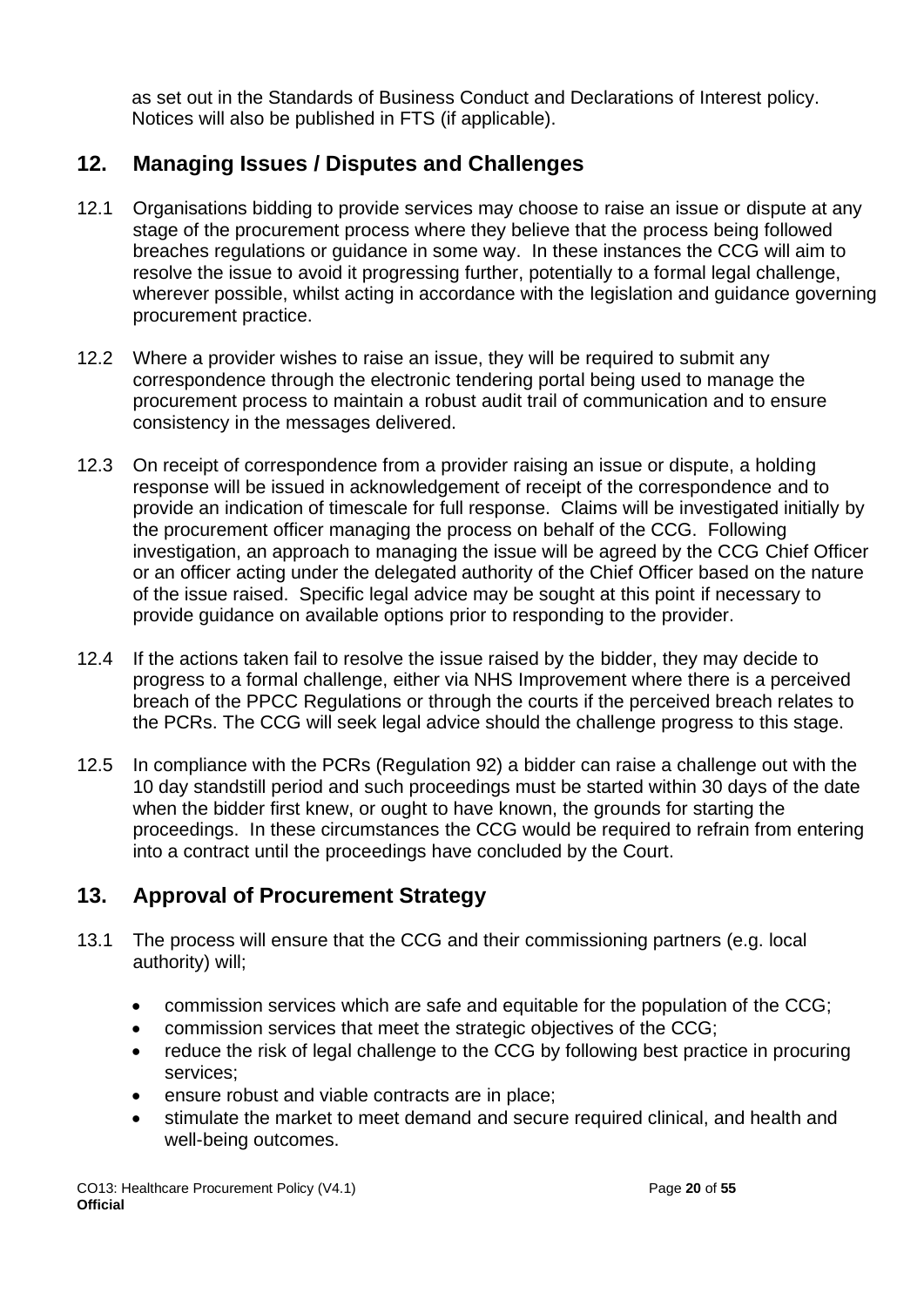- 13.2 The process will ensure that the CCG and its commissioning partners comply with PPCC Regulations when procuring health services:
	- commissioning services that secure the needs of the people who use the services;
	- acting with a view to improving the quality of the services;
	- acting with a view to improving the efficiency in the provision of services.
- 13.3 Before any procurement commences, it is essential that the CCG approves a Procurement Strategy, to be reviewed by the CCG Governing Body or a CCG Representative/Group nominated by the Governing Body. The Procurement Strategy acts as the initial gateway to the procurement and includes information such as:
	- Commissioning Priorities
	- Links to priorities detailed within the LTP
	- Financial Envelope and Approved Authorisation
	- Funding Information
	- Current State
	- TUPE implications
	- Anticipated benefits in line with QIPP
	- Healthcare Market analysis
	- Procurement Process
	- Service Model
	- Risks and Benefits

# <span id="page-20-0"></span>**14. Market Development**

- 14.1 Effective engagement with providers is crucial for effective procurement of healthcare services.
- 14.2 As such, one of the CCG roles is to identify current weaknesses in provision against the strategic aims and to assess where weaknesses in existing markets may be a contributing factor. Market analysis and engagement will be undertaken to assess the existing position and determine strategies for improvement where proportionate to the service requirement.
- 14.3 The CCG will seek to stimulate the market through appropriate publicity and marketing for identified services.

# <span id="page-20-1"></span>**15. Capacity and Capability**

- 15.1 The CCG needs to ensure that the right procurement capability and capacity is widely available and gaps are actively identified and managed to ensure;
	- Commissioning staff have appropriate skills in procurement commensurate with their role;
	- The CCG has capacity and capability to undertake the procurement of healthcare services;
	- The CCG has a systematic process to demonstrate best value, governance and probity.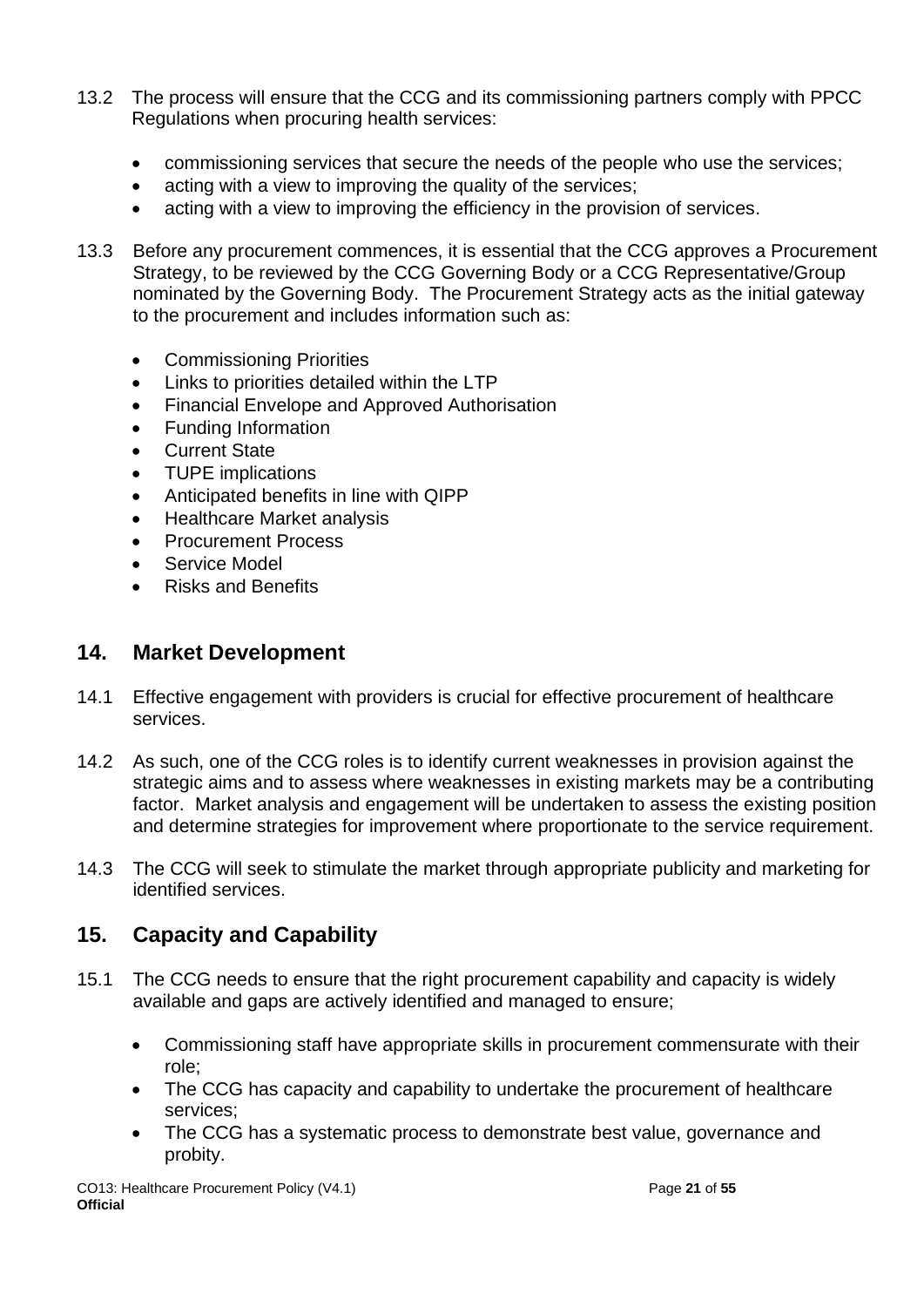# <span id="page-21-0"></span>**16. Procurement Governance**

- 16.1 In order that procurements are planned, communicated and managed appropriately the procurement service will:
	- Agree an annual procurement plan with the CCG for each financial year to enable future planning;
	- Be informed by the commissioning leads on the commencement of developing a service specification/commencing patient, public consultation;
	- Work with the appropriate individuals to determine the best route to procure the service, once the service specification has been developed;
	- Set a timetable and lead the process to ensure all milestones are met, legal and otherwise;
	- Ascertain the type of contract that can be offered, e.g. single contract, prime provider, innovative partnership etc.;
	- Support the establishment of evaluation panels and facilitate the evaluation of proposals submitted by providers against pre-determined criteria;
	- Ensure the process is audited providing an open and transparent framework that can stand scrutiny in the event of a legal challenge on the decisions made.

# <span id="page-21-1"></span>**17. Risks, Pricing and Incentives**

- 17.1 The consequences of not following best practice procurement processes and principles are that aggrieved providers may;
	- Initiate a dispute resolution procedure or challenge via NHS Improvement;
	- Bring actions in the UK courts for damages and/or for the award decision to be set aside;
	- Bring wasted cost claims;
	- Seek judicial review;
	- Bring the breach to the attention of the European Commission by lodging a complaint which could lead to an investigation and formal legal proceedings in the European Court of Justice.
- 17.2 All decisions in relation to procurement will be determined by what it is trying to achieve for its patients and populations, including decisions on how prices, funding models and contract durations will reflect risk transfer and create incentives.
- 17.3 A commissioner will wish to review pricing mechanisms to complement the service specification and ensure they will drive the behaviours it is seeking to achieve, for example:
	- Increased activity
	- Improved outcomes
	- Addressing Health Inequalities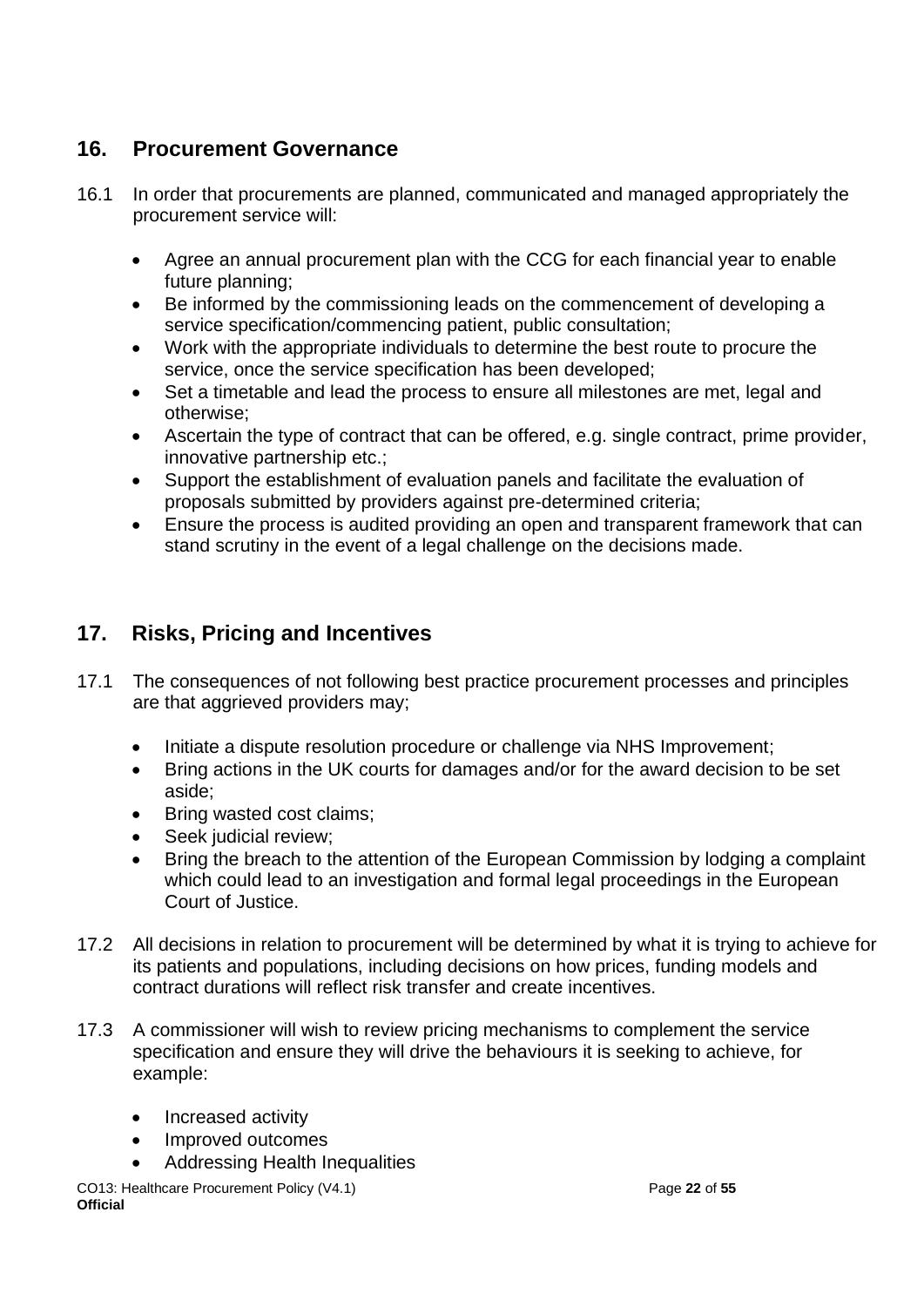- Service Deliverv
- 17.4 In turn, adjusting the funding model and prices to reflect an appropriate balance of risk will impact upon the extent to which revenues are determined by
	- Performance Risk

As providers will generally be in control of performance, an appropriate transfer of risk would link prices and payments to performance

Demand Risk

When undertaking procurements, the CCG will consider how to manage risks of demand being higher, or lower, than anticipated. Contracts will be constructed so that the risk of greater demand lies with the provider where appropriate. However, providers are likely to require greater compensation if they are taking more risks, so contracts that transfer risk are likely to be more expensive.

# <span id="page-22-0"></span>**18. Gainsharing**

- 18.1 Gainsharing is a tool that allows the CCG to drive behaviours in providers which leads to cost savings. It allows both provider and commissioner to identify and share savings, and can be useful in developing longer-term strategic partnerships.
- 18.2 Contractual terms can encourage the reinvestment of the savings into patient care/ other efficiencies.
- 18.3 It is paramount that clinicians are involved in this process as they are best placed to understand how the process may be streamlined to reduce cost, strengthen efficiency and improve quality.
- 18.4 It is anticipated that Gainsharing will have the greatest impact on high-cost, high volume specialties for providers with a sufficient level of activity.
- 18.5 The benefits of Gainsharing are threefold:

Provider benefits:

- Keeping some of the savings
- Incentive to innovate
- Reduction in destabilisation risk

### CCG Benefits

- Facilitates new patterns of provision where appropriate
- Getting better prices
- Reduced risk of the destabilisation of existing providers
- Bringing providers on the strategic journey

### Patient Benefits

Receiving treatments in more appropriate settings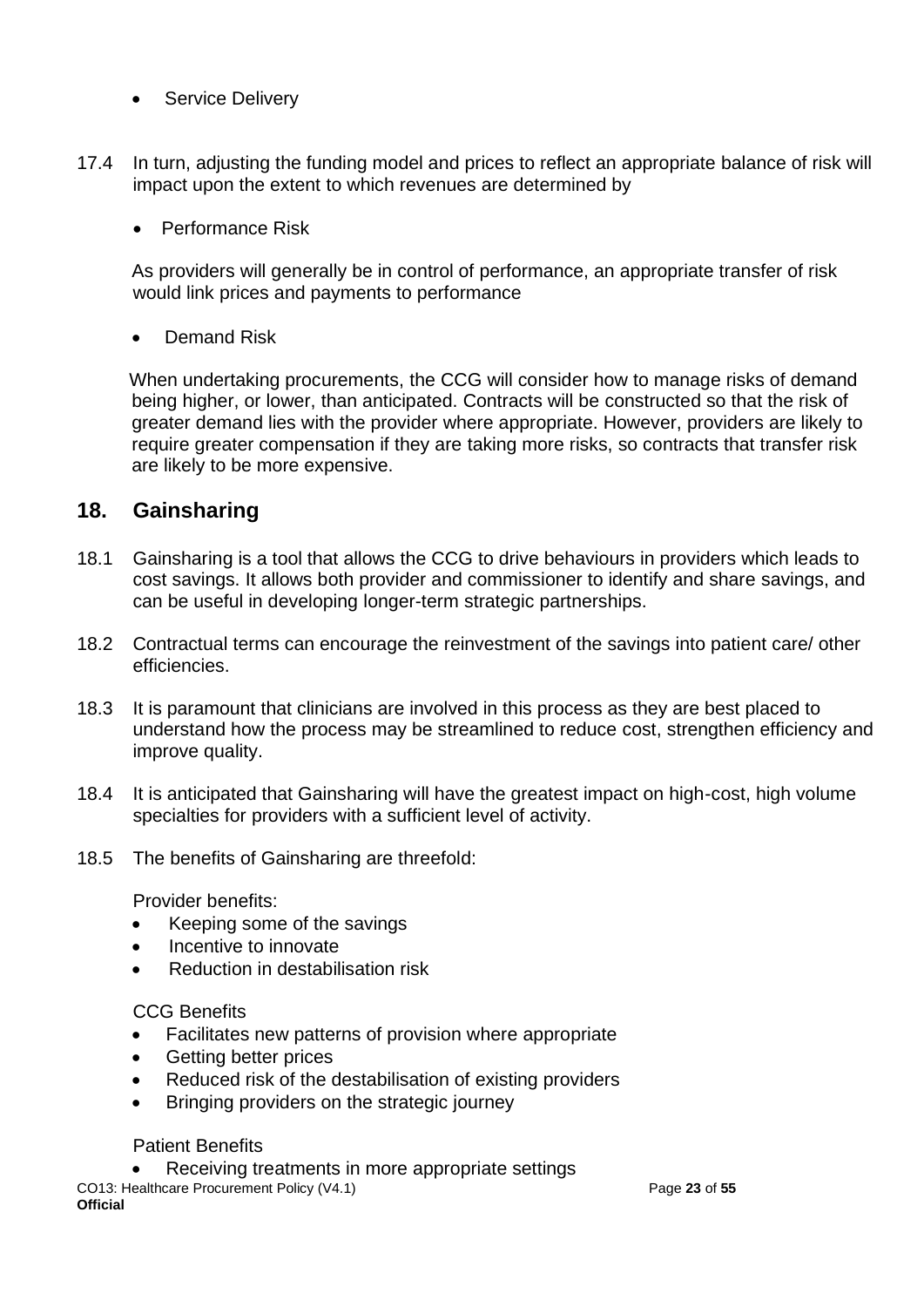- Financial benefits are reinvested to improve services.
- 18.6 The CCG will ensure one provider is not favoured above another and will be open, transparent and non-discriminatory regarding which providers it works with.
- 18.7 The CCG will also consider opening up these opportunities to new providers in order to ensure the best possible chance for innovative solutions.

# <span id="page-23-0"></span>**19. Duties and Responsibilities**

| <b>Executive</b><br><b>Committee</b> | The Executive Committee has delegated responsibility to the<br>Governing Body (GB) for setting the strategic context in which<br>organisational process documents are developed, and for<br>establishing a scheme of governance for the formal review and<br>approval of such documents.                                                                                                                                                                                           |  |  |  |  |  |
|--------------------------------------|------------------------------------------------------------------------------------------------------------------------------------------------------------------------------------------------------------------------------------------------------------------------------------------------------------------------------------------------------------------------------------------------------------------------------------------------------------------------------------|--|--|--|--|--|
| <b>Accountable</b>                   | The Accountable Officer has overall responsibility for the                                                                                                                                                                                                                                                                                                                                                                                                                         |  |  |  |  |  |
| <b>Officer</b>                       | strategic direction and operational management, including                                                                                                                                                                                                                                                                                                                                                                                                                          |  |  |  |  |  |
|                                      | ensuring that CCG process documents comply with all legal,                                                                                                                                                                                                                                                                                                                                                                                                                         |  |  |  |  |  |
|                                      | statutory and good practice guidance requirements                                                                                                                                                                                                                                                                                                                                                                                                                                  |  |  |  |  |  |
| <b>Director of</b>                   | The Director of Operations will:                                                                                                                                                                                                                                                                                                                                                                                                                                                   |  |  |  |  |  |
| <b>Operations</b>                    | . Update the policy as and when required to meet national and<br>local policy.                                                                                                                                                                                                                                                                                                                                                                                                     |  |  |  |  |  |
|                                      | . Update the policy as and when required in order for NHS                                                                                                                                                                                                                                                                                                                                                                                                                          |  |  |  |  |  |
|                                      | South Tyneside CCG to meet legislative requirements                                                                                                                                                                                                                                                                                                                                                                                                                                |  |  |  |  |  |
|                                      | • Communicate the policy throughout the organisation to                                                                                                                                                                                                                                                                                                                                                                                                                            |  |  |  |  |  |
|                                      | ensure compliance.                                                                                                                                                                                                                                                                                                                                                                                                                                                                 |  |  |  |  |  |
| <b>All Staff</b>                     | All staff, including temporary and agency staff, are responsible                                                                                                                                                                                                                                                                                                                                                                                                                   |  |  |  |  |  |
|                                      | for:                                                                                                                                                                                                                                                                                                                                                                                                                                                                               |  |  |  |  |  |
|                                      | Compliance with relevant process documents. Failure to<br>$\bullet$<br>comply may result in disciplinary action being taken.<br>Co-operating with the development and implementation of<br>policies and procedures and as part of their normal duties<br>and responsibilities.                                                                                                                                                                                                     |  |  |  |  |  |
|                                      | Identifying the need for a change in policy or procedure as<br>a result of becoming aware of changes in practice,<br>changes to statutory requirements, revised professional or<br>clinical standards and local/national directives, and<br>advising their line manager accordingly.<br>Identifying training needs in respect of policies and<br>procedures and bringing them to the attention of their line<br>manager.<br>Attending training / awareness sessions when provided. |  |  |  |  |  |

# <span id="page-23-1"></span>**20. Training needs and Implementation**

20.1 This policy will be available to all staff for use in ensuring that procurement activity complies with the relevant legislation and guidance.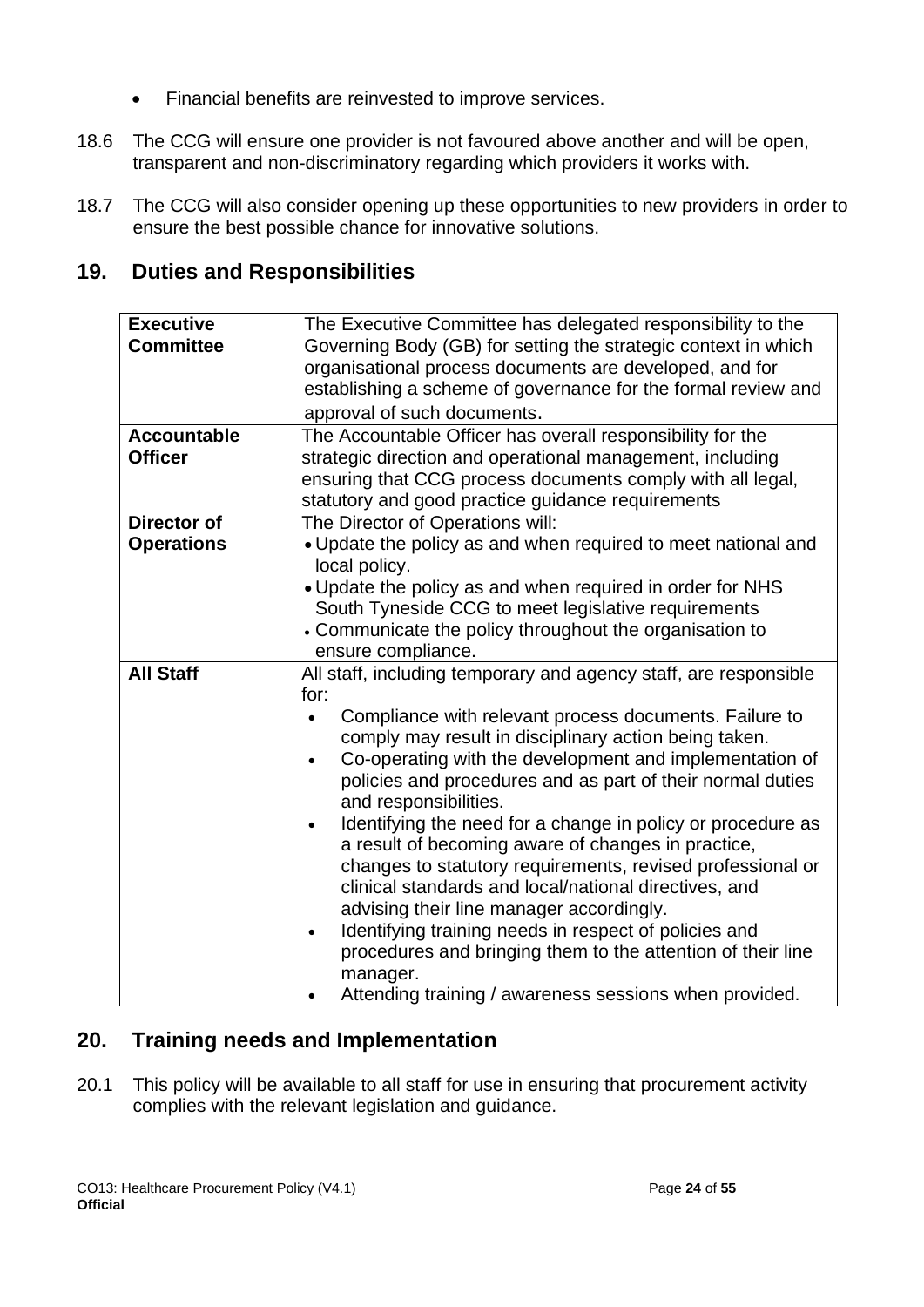- 20.2 Managers are responsible for ensuring that CCG staff have read and understood this document and are competent to carry out their duties in accordance with this policy.
- 20.3 All CCG staff and others working with the CCG will need to be aware of this policy and its implications. It is not intended that staff generally will develop procurement expertise, but to recognise when and how to seek further support.
- 20.4 A key requirement is that staff know enough about procurement to be able to give clear and consistent messages to providers and potential providers in relation to CCG procurement activity and intentions.
- 20.5 Awareness of procurement issues will be supported through organisational development and training sessions for CCG staff.

# <span id="page-24-0"></span>**21. Documentation and Record Keeping**

- 21.1 The CCG will comply with its statutory obligations to keep and maintain appropriate records in relation to procurement.
- 21.2 A robust audit trail will be maintained throughout the procurement process which records all steps and decisions taken, and the rationale for those steps/decisions in full compliance with Regulation 84 of the PCRs.

# <span id="page-24-1"></span>**22. Other related policy documents**

- NHS South Tyneside CCG Standards of Business Conduct and Declarations of Interest Policy
- NHS South Tyneside CCG Anti-Fraud, Bribery and Corruption Policy
- NHS South Tyneside CCG Safeguarding Children Policy
- NHS South Tyneside CCG Safeguarding Vulnerable Adults Policy

# <span id="page-24-2"></span>**23. Legislation and statutory requirements**

- Public Contracts Regulations 2015 (as amended)
- Public Procurement (Amendment etc.) (EU Exit) Regulations 2019
- Public Procurement (Amendment etc.) (EU Exit) Regulations 2020
- The National Health Service (Procurement, Patient Choice and Competition) (No.2) Regulations 2013
- Public Services (Social Value) Act 2012
- Equality Act 2010
- The Public Record, Disclosure of Information and Co-operation (Financial Services) (Amendment) (EU Exit) Regulations 2019
- Bribery Act 2010
- "Managing conflicts of interests: Statutory Guidance for CCGs" (NHS England, 2017)
- NHS South Tyneside CCG Constitution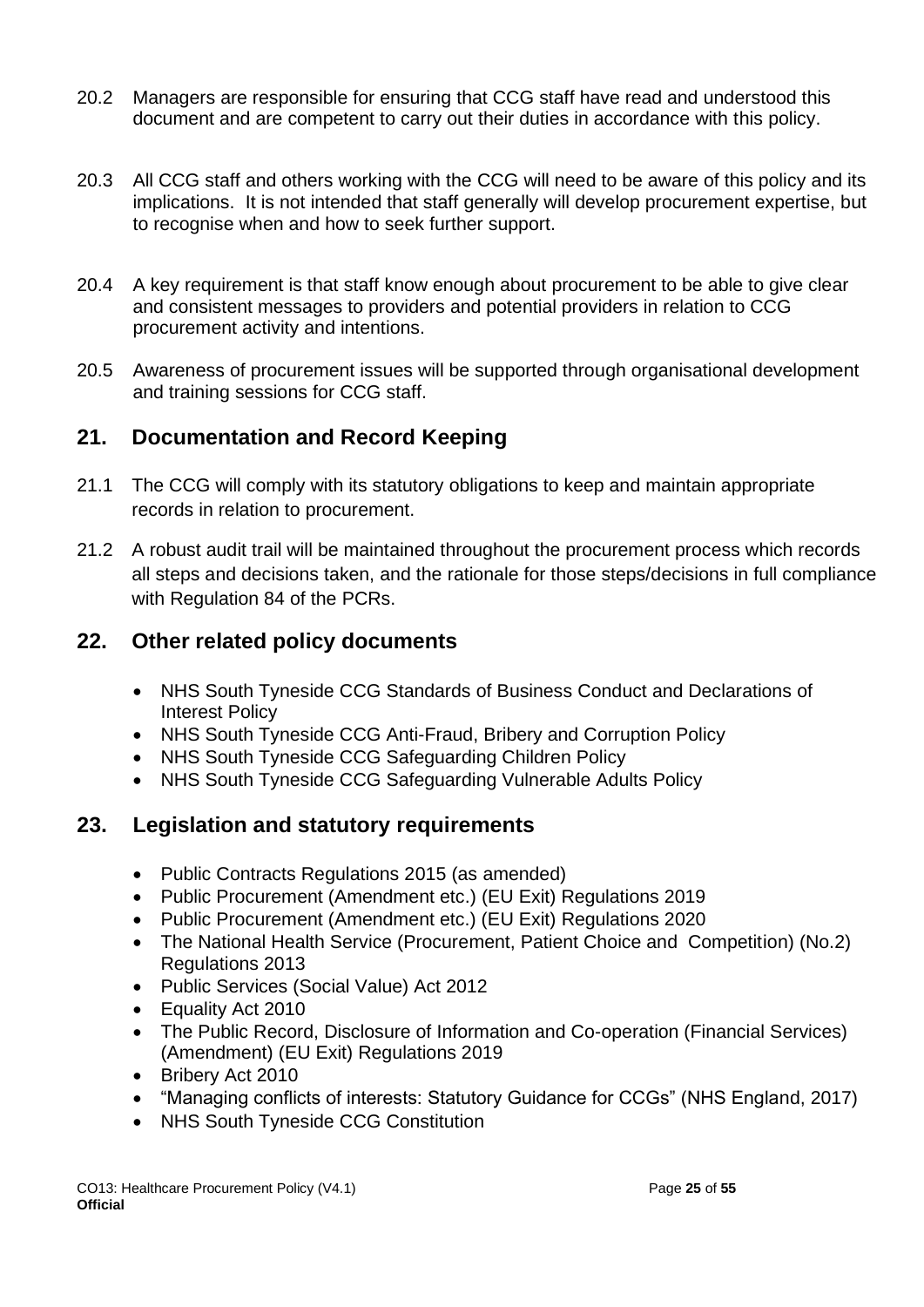# <span id="page-25-0"></span>**24. Monitoring, Review and Archiving**

## **24.1 Monitoring**

The governing body will have a method for monitoring the dissemination and implementation of this policy. Monitoring information will be recorded in the policy database.

# **24.2 Review**

- 24.2.1 The governing body will ensure that this policy document is reviewed in accordance with the timescale specified at the time of approval. **No policy or procedure will remain operational for a period exceeding three years without a review taking place.**
- 24.2.2 Staff who become aware of any change which may affect a policy should advise their line manager as soon as possible. The governing body will then consider the need to review the policy or procedure outside of the agreed timescale for revision.
- 24.2.3 For ease of reference for reviewers or approval bodies, changes should be noted in the 'document history' table on the front page of this document.

**NB:** If the review consists of a change to an appendix or procedure document, approval may be given by the sponsor director and a revised document may be issued. Review to the main body of the policy must always follow the original approval process.

## **24.3 Archiving**

The governing body will ensure that archived copies of superseded policy documents are retained in accordance with Records Management: NHS Code of Practice 2018.<sup>12</sup>

<sup>12</sup> <https://www.gov.uk/government/publications/records-management-nhs-code-of-practice>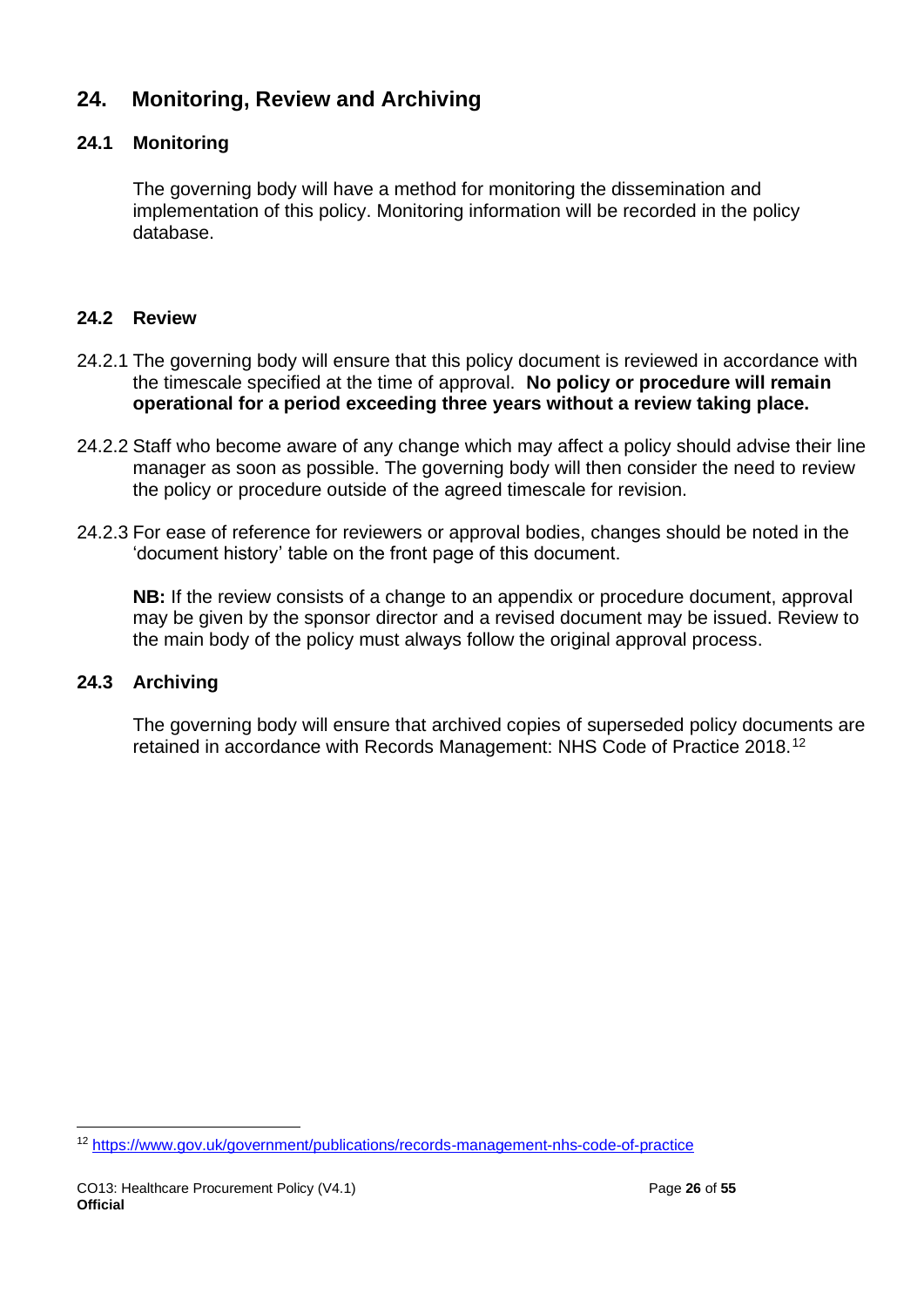# <span id="page-26-0"></span>**Appendix A Commissioning Cycle**



Courtesy of the Information Centre for Health and Social Care<sup>13</sup>

<sup>13</sup> <https://www.england.nhs.uk/participation/resources/commissioning-engagement-cycle/>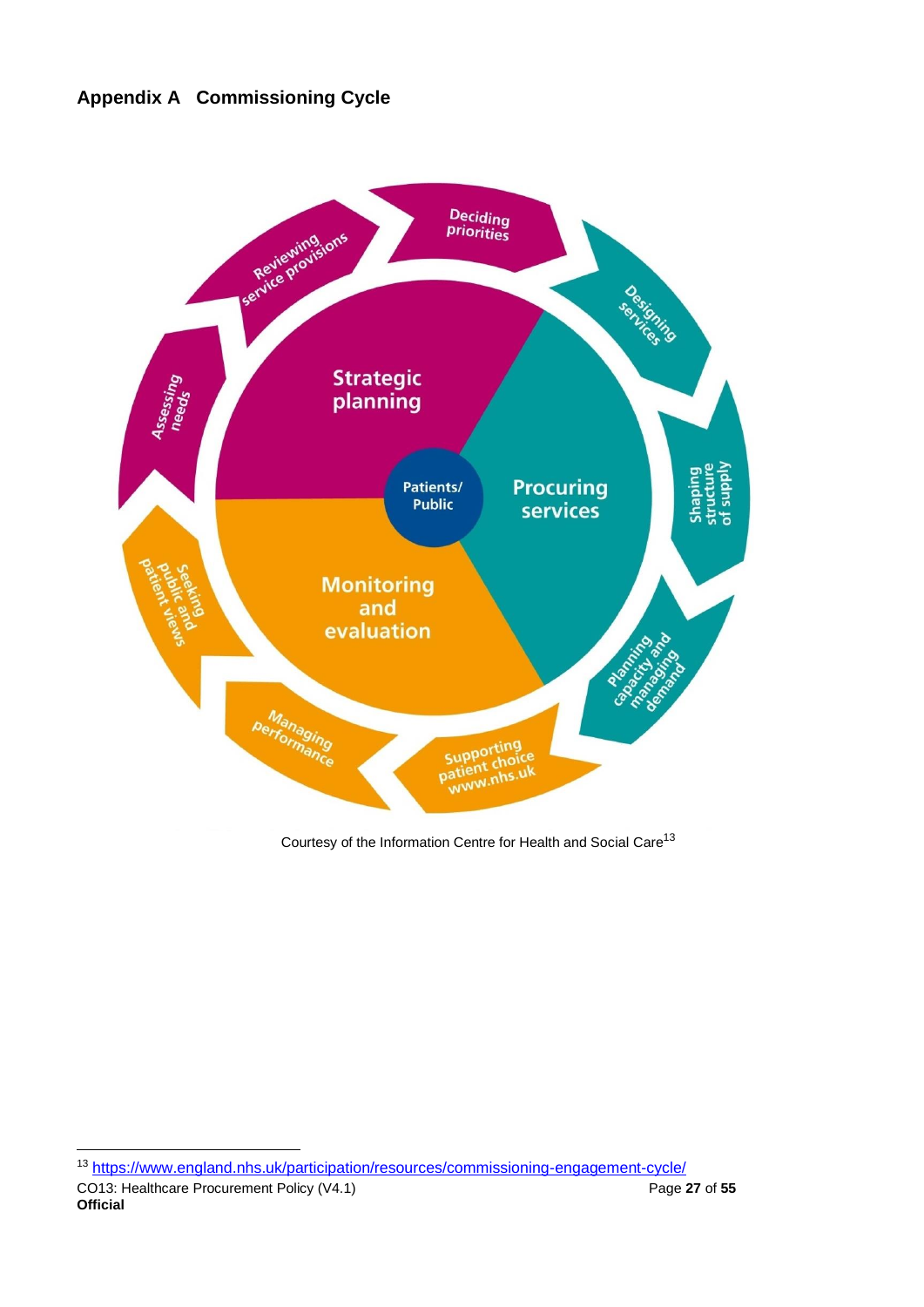# <span id="page-27-0"></span>**Appendix B Declaration of Interest Form**

**Conflict of Interest**

**[Insert service title] Service**

**Tender Reference: XXX**

**For and on behalf of: NHS [Insert Contracting Authority]**

**This form is required to be completed in accordance with the CCGs Constitution, and s140 of the NHS Act 2006 (as amended by the Health and Social Care Act 2012) and the NHS (Procurement, Patient Choice and Competition) (No.2) Regulations 2013 and related guidance.**

All Bidders including sub-contractors, members of a consortium, advisors or other associated parties (Relevant Organisation(s)) are required to identify conflicts or any potential conflicts of interest that could arise if the Relevant Organisation(s) were to take part in any Procurement process and/or provide Services under, or otherwise enter into any Contract. In the event of any identified Conflict of Interest or as soon as a Conflict of Interest becomes known the Relevant Organisation(s) must complete the information required on this form and return as an attachment via the messaging system on the eTendering portal.

### **If no Conflict of Interest exists please state none and upload the signed, scanned form to the eTendering portal with your Bid submission.**

### **Notes:**

Any changes to interests declared during the Procurement process must be notified to the Contracting Authority/**ies** by completing and signing a new Declaration form and submitting the completed form via the messaging system on the eTendering portal.

Relevant Organisation(s) and/or any person employed or engaged by or otherwise connected with a Relevant Organisation (Relevant Person) completing this Declaration form must provide sufficient detail of each interest so that the Contracting Authority lies and a member of the public would be able to understand clearly the financial or other interest the person concerned has and the circumstances in which a conflict of interest with the business or running of the Contracting Authority/ies (including the award of a Contract) might arise.

If in doubt as to whether a Conflict of Interest could arise, a Declaration of the interest should be made.

Interests that must be declared (whether such interests are those of the Relevant Person themselves or of a family member, close friend or other acquaintance of the Relevant Person), include the following:

- the Relevant Organisation(s) or Relevant Person has provided or is providing services or other work for the Contracting Authority/ies;
- a Relevant Organisation or Relevant Person is providing services or other work for any other Bidder in respect of this Procurement process; and
- the Relevant Organisation(s) or any Relevant Person has any other connection with the Contracting Authority/ies, whether personal or professional, which the public could perceive may impair or otherwise influence the Contracting Authority/ies or any of its members' or employees' judgements, decisions or actions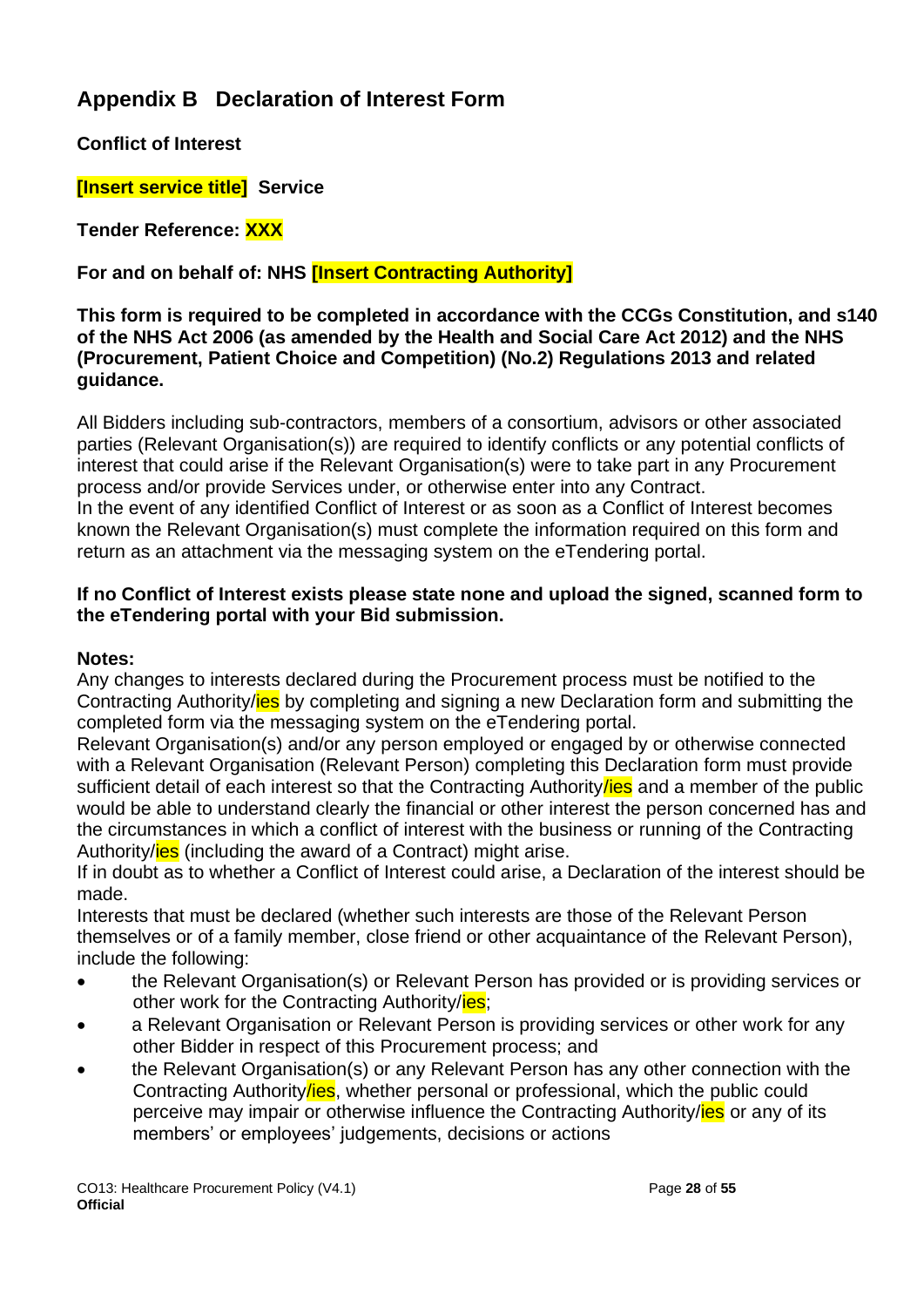## **Declarations:**

| <b>Name of Relevant</b>          |                |
|----------------------------------|----------------|
| Organisation                     |                |
| <b>Type of Interest</b>          | <b>Details</b> |
| <b>Provision of services or</b>  |                |
|                                  |                |
| other work for the               |                |
| <b>Contracting</b>               |                |
| <b>Authoritylies</b>             |                |
| <b>Provision of services or</b>  |                |
| other work for any other         |                |
| <b>Bidder in respect of this</b> |                |
| project or Procurement           |                |
| process                          |                |
| Any other connection             |                |
| with the Contracting             |                |
| <b>Authority, whether</b>        |                |
| personal or professional,        |                |
| which the public could           |                |
| perceive may impair or           |                |
| otherwise influence the          |                |
| <b>Contracting</b>               |                |
| Authority/ies or any of          |                |
| its members' or                  |                |
| employees' judgements,           |                |
| decisions or actions             |                |
| Mitigation in place to           |                |
| manage any identified            |                |
| conflicts                        |                |
| Name:                            |                |
| Title:                           |                |
|                                  |                |
| Signature:                       |                |
|                                  |                |
| Date:                            |                |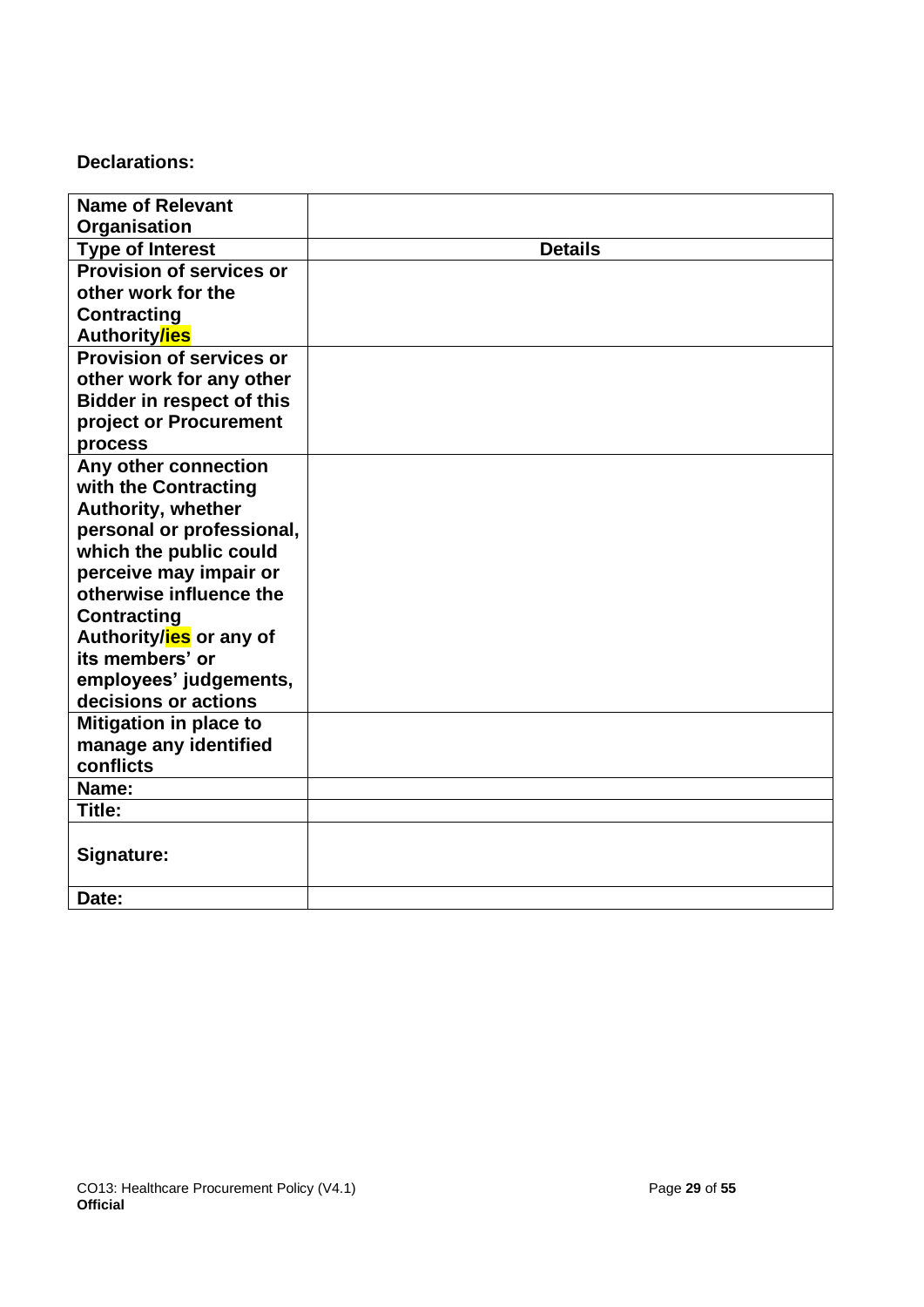| [complete for all Relevant Persons]               |          |                                                                                                      |  |  |
|---------------------------------------------------|----------|------------------------------------------------------------------------------------------------------|--|--|
| <b>Name of Relevant</b>                           |          |                                                                                                      |  |  |
| Person:                                           |          |                                                                                                      |  |  |
| <b>Type of Interest:</b>                          | Details: | <b>Personal interest</b><br>or that of a family<br>member, close<br>friend or other<br>acquaintance? |  |  |
| <b>Provision of services or</b>                   |          |                                                                                                      |  |  |
| other work for the                                |          |                                                                                                      |  |  |
| <b>Contracting</b>                                |          |                                                                                                      |  |  |
| Authority/ies                                     |          |                                                                                                      |  |  |
| Provision of services or                          |          |                                                                                                      |  |  |
| other work for any other                          |          |                                                                                                      |  |  |
| <b>Bidder in respect of this</b>                  |          |                                                                                                      |  |  |
| project or Procurement                            |          |                                                                                                      |  |  |
| process                                           |          |                                                                                                      |  |  |
| Any other connection                              |          |                                                                                                      |  |  |
| with the Contracting                              |          |                                                                                                      |  |  |
| Authority/ies, whether                            |          |                                                                                                      |  |  |
| personal or professional,                         |          |                                                                                                      |  |  |
| which the public could                            |          |                                                                                                      |  |  |
| perceive may impair or<br>otherwise influence the |          |                                                                                                      |  |  |
|                                                   |          |                                                                                                      |  |  |
| <b>Contracting</b><br>Authoritylies or any of     |          |                                                                                                      |  |  |
| its members' or                                   |          |                                                                                                      |  |  |
| employees' judgements,                            |          |                                                                                                      |  |  |
| decisions or actions                              |          |                                                                                                      |  |  |
| Name:                                             |          |                                                                                                      |  |  |
| Title:                                            |          |                                                                                                      |  |  |
|                                                   |          |                                                                                                      |  |  |
| Signature:                                        |          |                                                                                                      |  |  |
| Date:                                             |          |                                                                                                      |  |  |

The Declaration of Interest form must be signed by an authorised signatory: in the case of a Partnership it should include a signature for each partner for and on behalf of the Relevant Organisation; in the case of a limited company, by an officer duly authorised, the designation of the officer being stated, in the case of Collaboration, by the Lead Bidder and where there is a parent company the details and a signature from the Guarantor.

The Contracting Authority/ies will have the sole right to determine whether an irreconcilable conflict of interest exists or may exist. An irreconcilable conflict will result in the Bidder being unable to submit a Bid response for evaluation.

## **NB: This document must be signed and the hard copy uploaded with your submission.**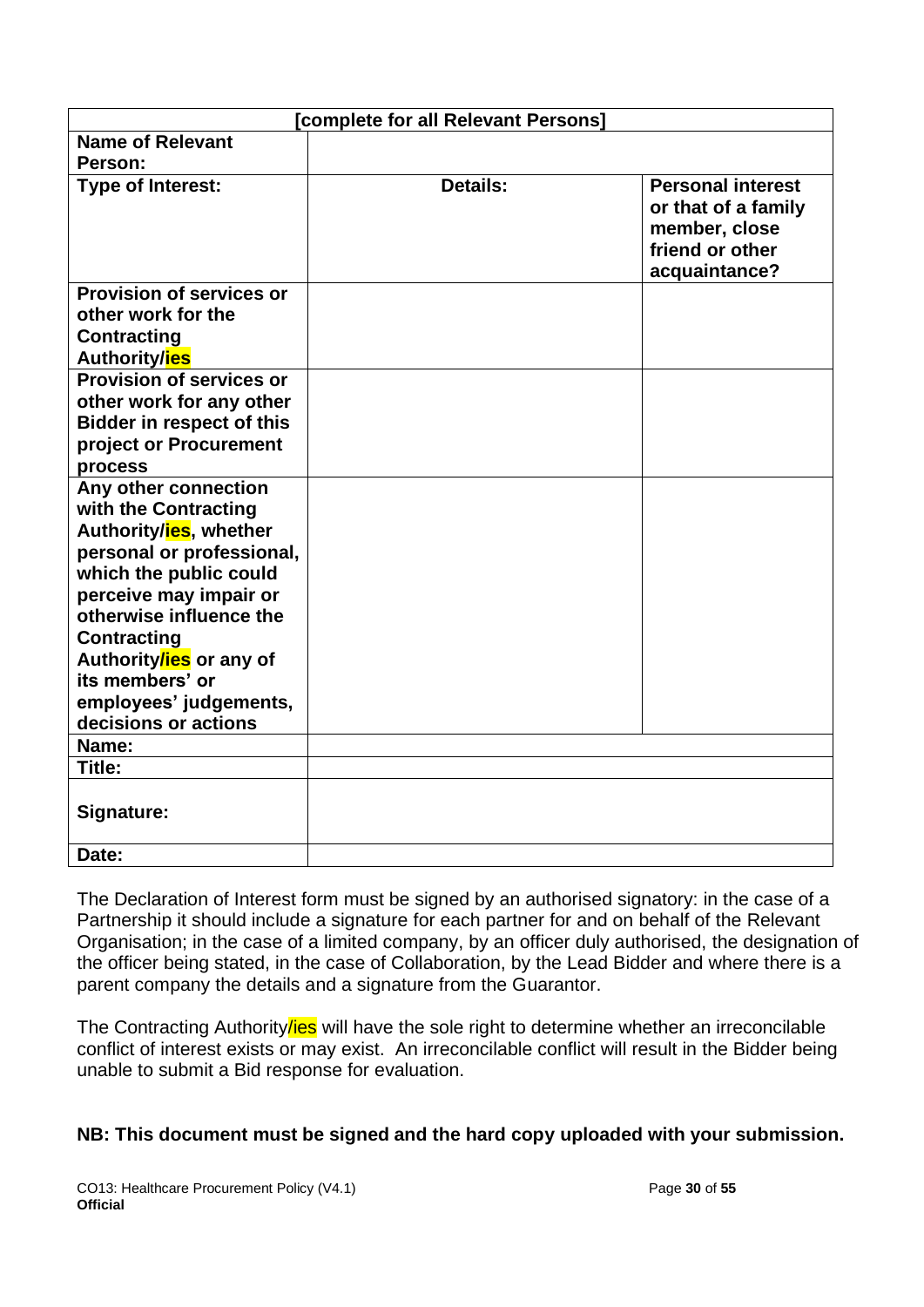## <span id="page-30-0"></span>**Appendix C Open Procedure Flow**

### Open Procedure

• All interested parties can submit a tender in response to the advertised service and all responses submitted will be entitled to assessment against published requirements.

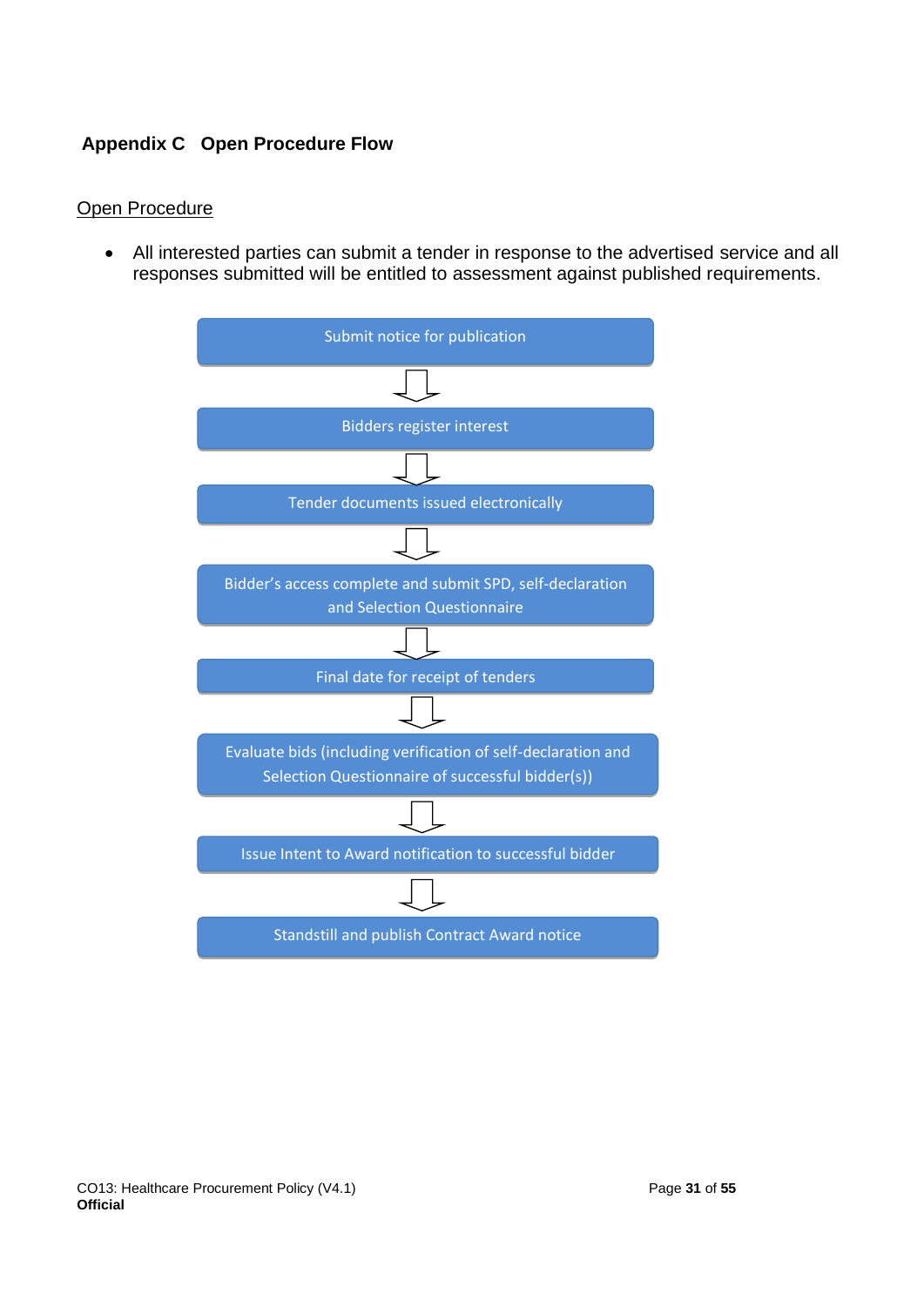## <span id="page-31-0"></span>**Appendix D Restricted Procedure Flow**

### Restricted Procedure

- All interested parties can express an interest in the service but only those providers who meet the contracting authority's selection criteria will be selected.
- The authority will provide a Selection Questionnaire (SQ) outlining the minimum requirements for participation in the tender exercise and the evaluation criteria. Bidders will be scored on their responses.
- Bidders who are successful at SQ stage will then be issued an Invitation to Tender (ITT) by the contracting authority. Those who have self-certified in the SPD will be asked to validate the certification if they are the successful bidder.

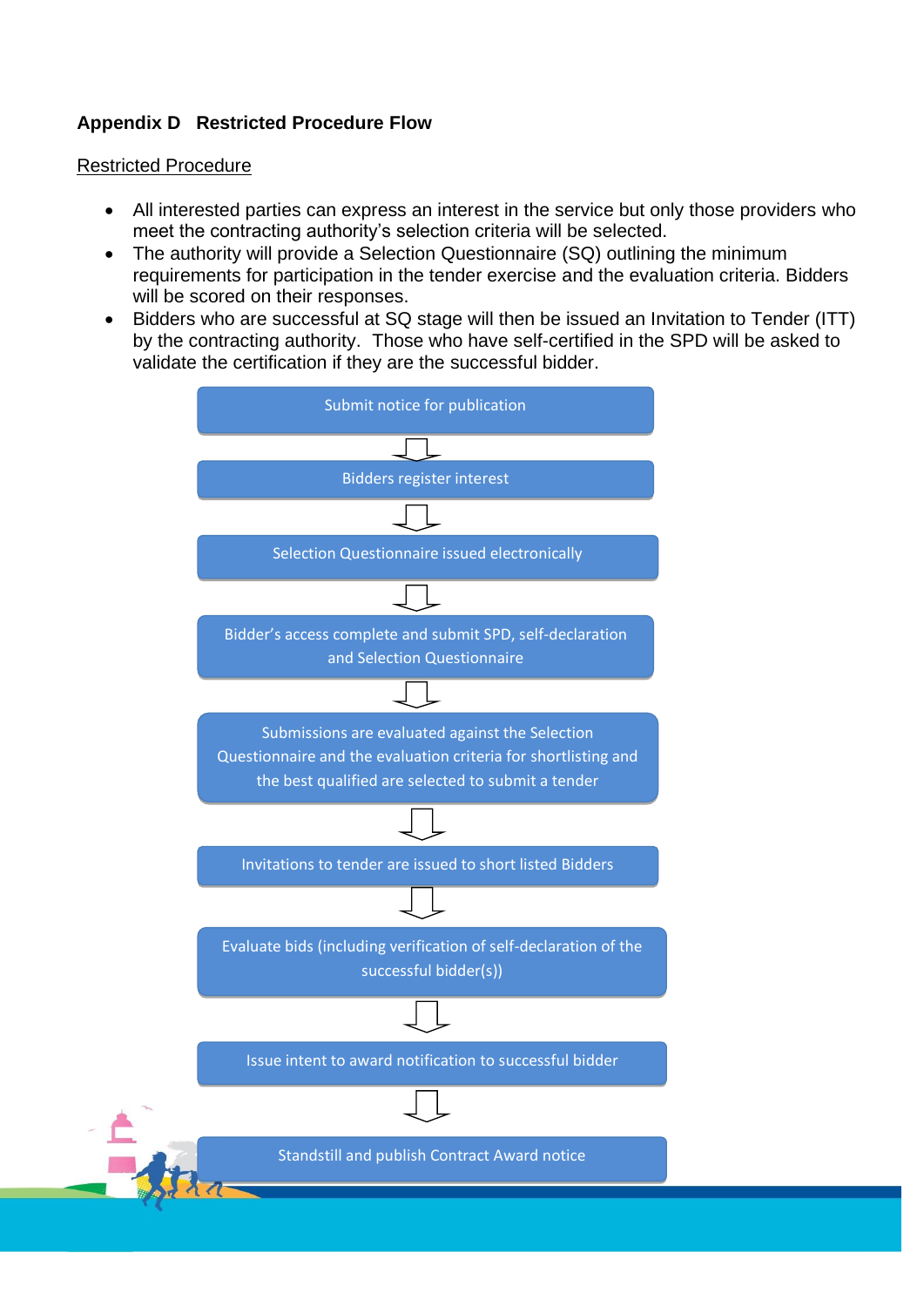# <span id="page-32-0"></span>**Appendix E Competitive Dialogue Procedure Flow**

## Competitive Dialogue

This procedure has the advantage of allowing the input of those participating in the tender process.

- All interested parties can express an interest in tendering for the contract but only those who meet the selection criteria at SQ stage will be invited to participate in dialogue. Those that have self-certified in the SPD will be asked to validate the self-certification should they be the successful bidder.
- During the dialogue, bidders are able to individually discuss aspects of the contract with the contracting authority. Solutions are worked up with each bidder on the basis of the ideas and proposals put forward.
- There can be no 'cherry-picking' by the CCG of the best bits of various and individual solutions. Once the dialogue has generated potential solutions to the CCGs requirements, the remaining bidders are invited to submit a final tender based on their individual solutions.



CO13: Healthcare Procurement Policy (V4.1) Page **33** of **55 Official**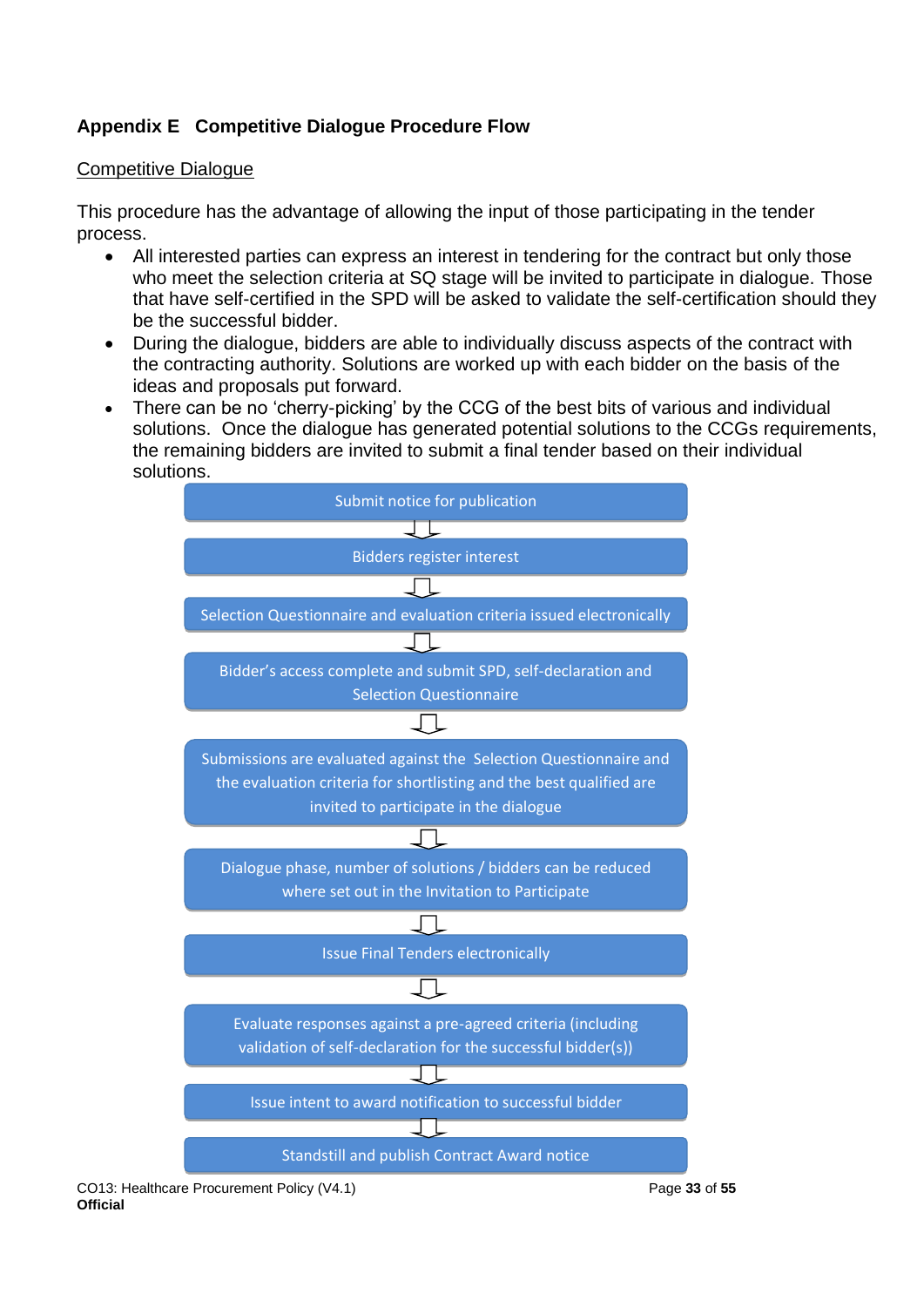# <span id="page-33-0"></span>**Appendix F Competitive Procedure with Negotiation Flow**

## Competitive Procedure with Negotiation Flow

This procedure is similar to the competitive dialogue procedure and is used for complex services when the contracting authority is not sure of the solutions that will meet the needs of the service.

- All interested parties can express an interest in tendering for the contract but only those who meet the selection criteria at SQ stage will be invited to participate in negotiation. Those that have self-certified in the SPD will be asked to validate the self-certification should they be the successful bidder.
- During the negotiation, bidders are able to individually discuss those aspects of the contract that have been identified for negotiation with the contracting authority. Solutions are worked up with each bidder on the basis of the ideas and proposals put forward.
- There can be no 'cherry-picking' by the CCG of the best bits of various and individual solutions. Once the negotiation has generated potential solutions to the CCGs requirements, the remaining bidders are invited to submit a final tender based on their individual solutions.



(continued)

CO13: Healthcare Procurement Policy (V4.1) Page **34** of **55 Official**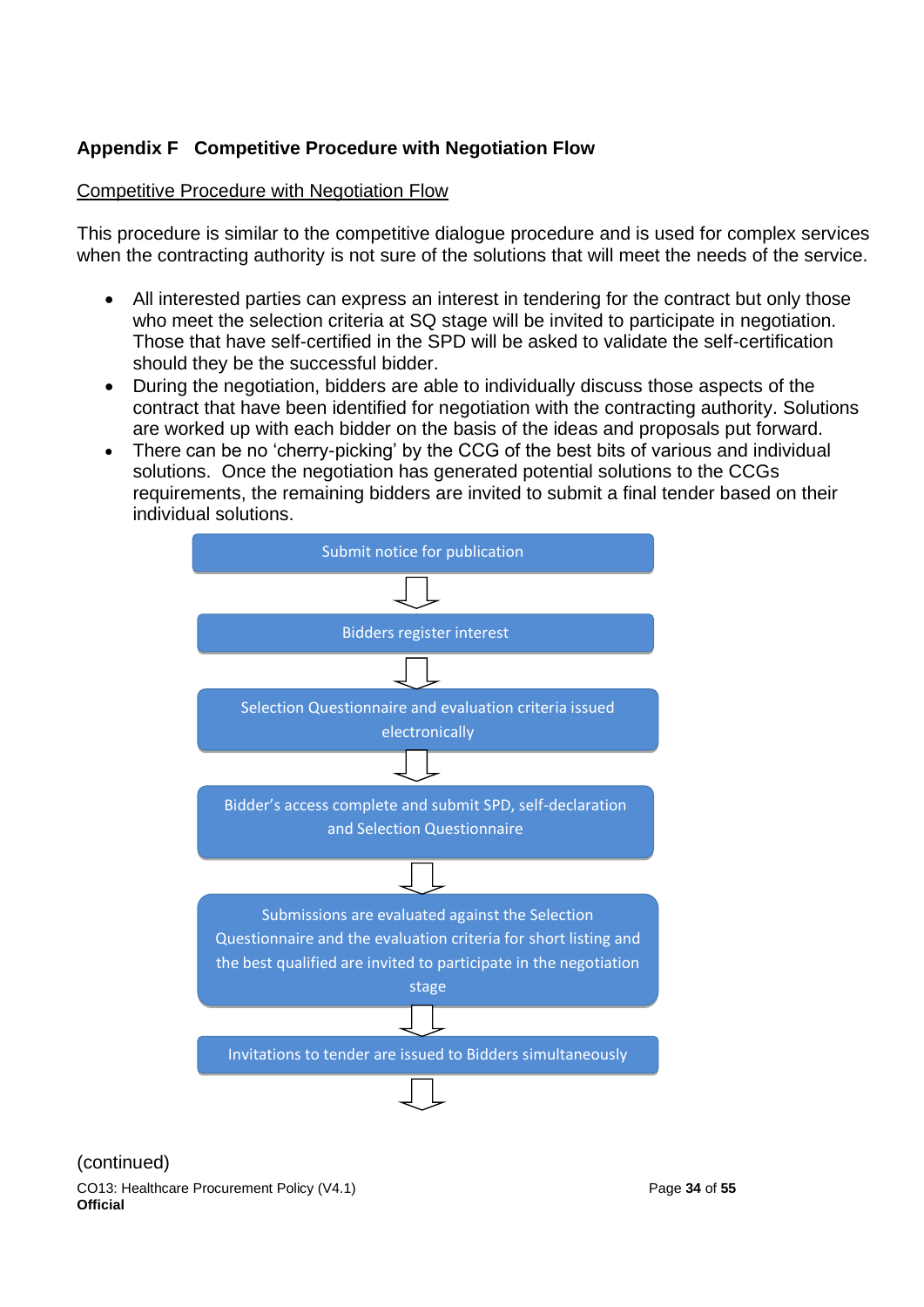# **Appendix F (Continued)**

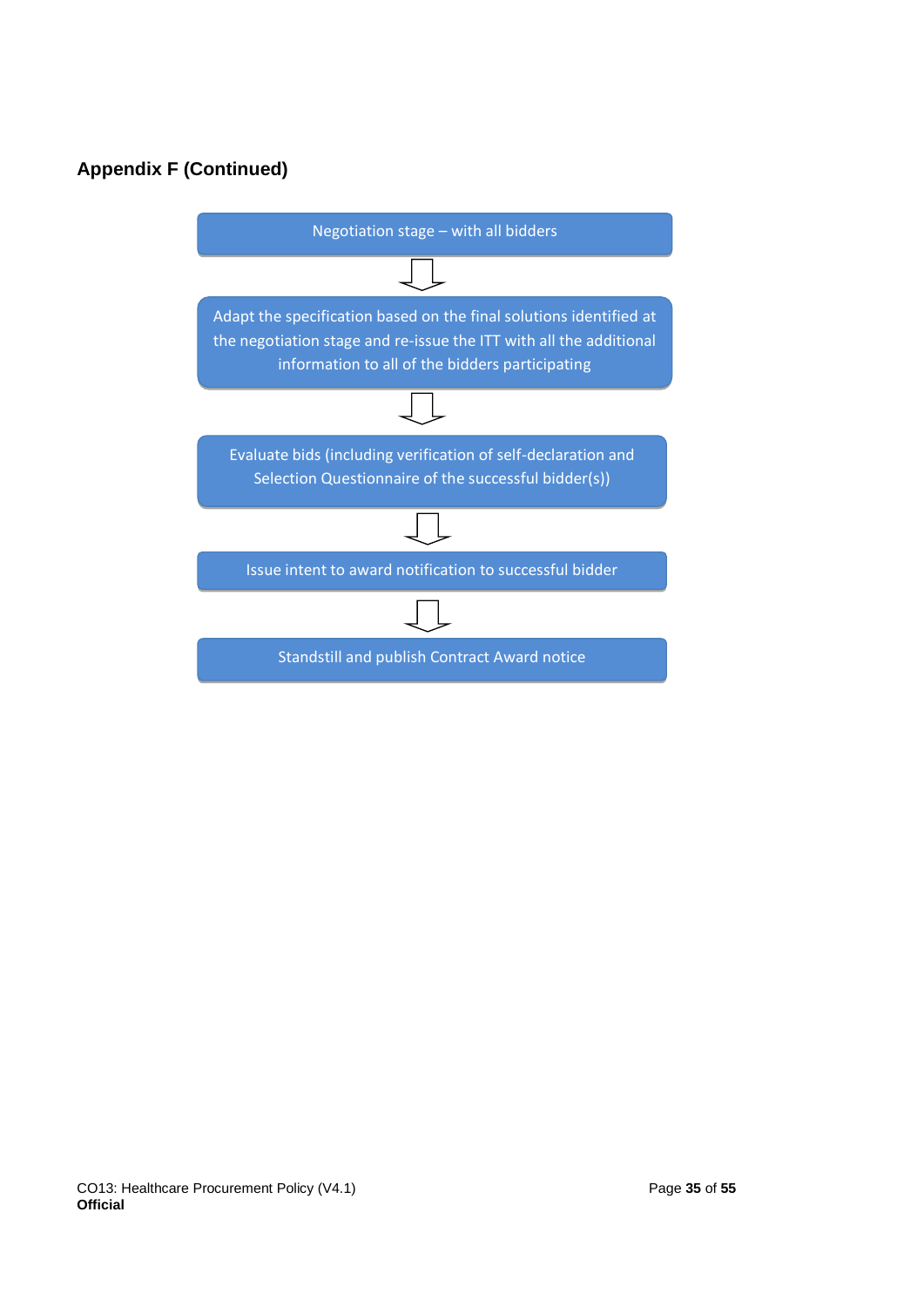## <span id="page-35-0"></span>**Appendix G Innovation Partnership Procedure Flow**

### Innovation Partnership

The Innovation Partnership procedure allows a Contracting Authority to procure an organisation to work with to research, develop and then provide a solution to service that does not already exist.

- All interested parties can express an interest in tendering for the contract but only those who meet the selection criteria at SQ stage will be invited to participate in further phases. Those that have self-certified in the SPD will be asked to validate the self-certification should they be the successful bidder.
- The Innovation Partnership must be structured in successive phases to reflect the research and development stages and to set intermediate targets.
- After each phase the partnership may be terminated or the number of partners may be reduced based on the published award criteria.

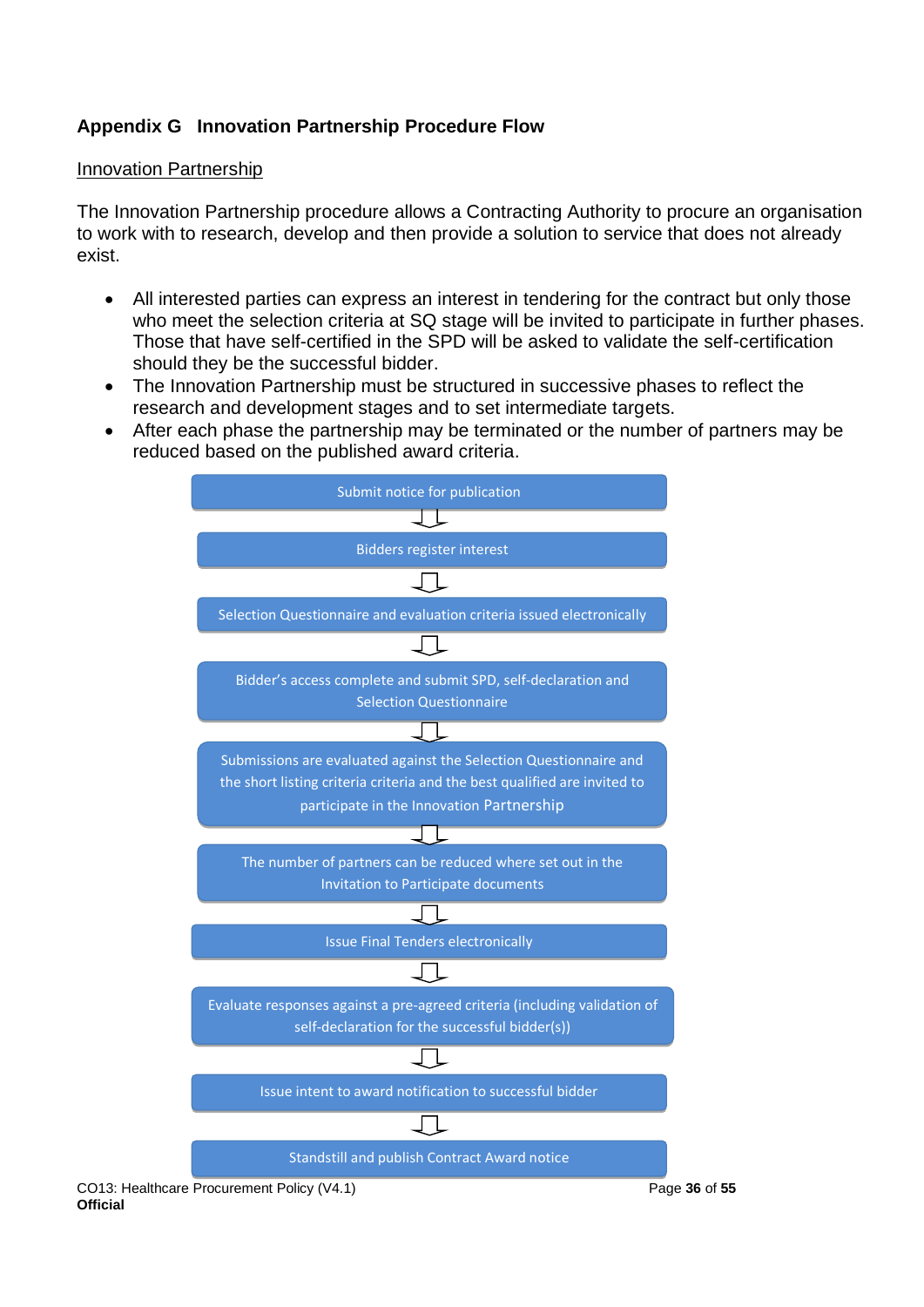## <span id="page-36-0"></span>**Appendix H Framework Flow**

## Framework

If an existing framework agreement is identified that will meet the needs and requirements of the Contracting Authority a "call off" from the framework can be made either directly or via a minicompetition (in compliance with the terms and conditions of the framework) to identify a provider, if the Contracting Authority has been detailed in the contract notice.

- There is no scope to apply selection criteria as this will have been applied when establishing the framework agreement.
- Mini competitions can be carried out from a framework agreement based on refining the initial criteria for selection to the framework.

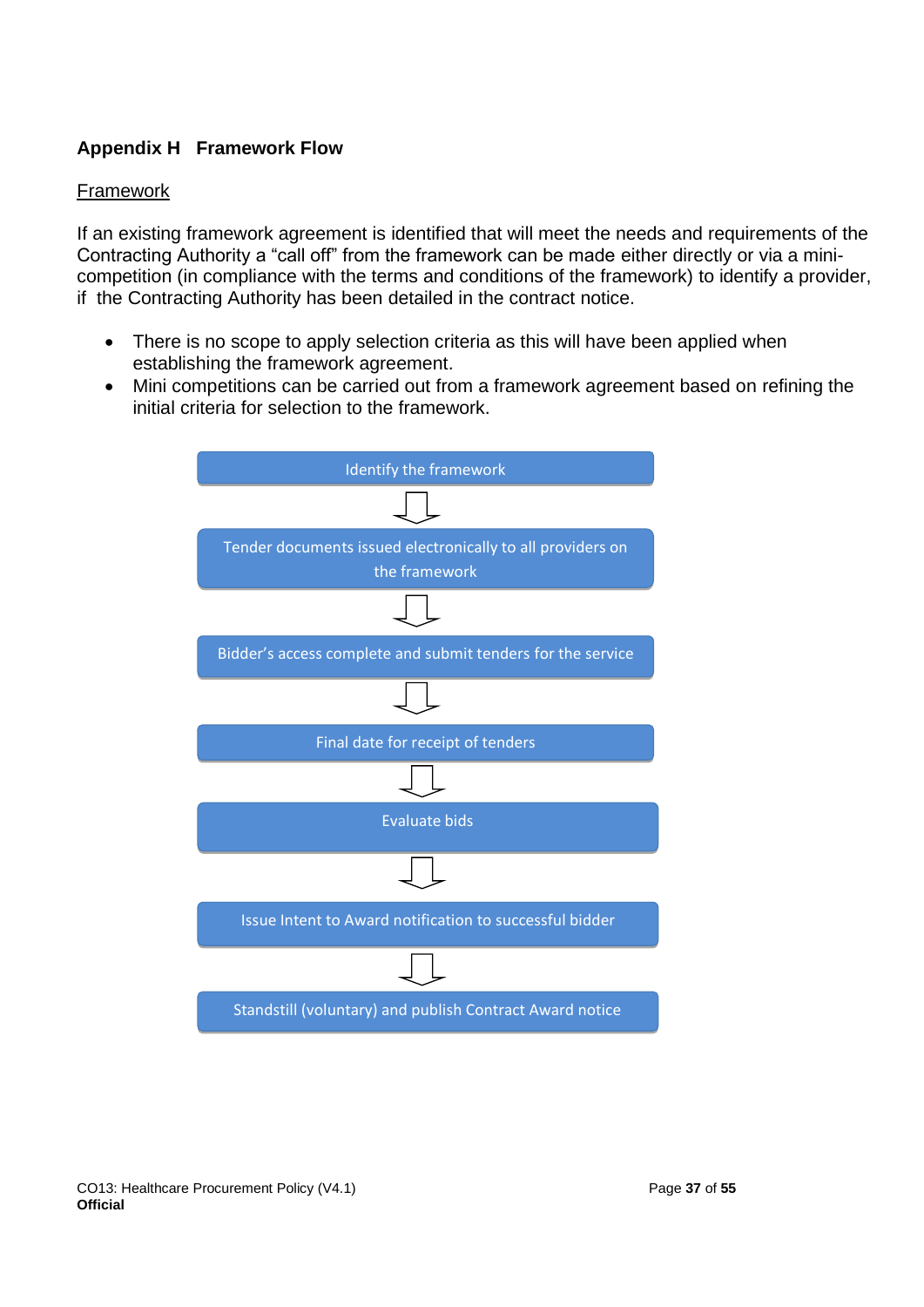## <span id="page-37-0"></span>**Appendix I Dynamic Purchasing System Procedure Flow**

A DPS reflects that of a restricted route and is a two stage process that tests the capacity, capability and technical competence of bidders in accordance with PCRs. This procedure is sometimes is known as a Pseudo Dynamic Purchasing System (PDPS). A PDPS allows flexibility under the Light Touch Regime, applicable to Healthcare Services outlined in Schedule 3 of the PCRs, specifically in terms of a flexible approach to developing a suitable procurement process and flexing timescales. The procedure reflects that of a restricted route and is a two stage process that tests the capacity, capability and technical competence of bidders. Stage 1 is the evaluation of the eligibility of the bidders against the criteria and registration on the DPS/PDPS. Stage 2 is the utilisation of the DPS/PDPS to call off and award contracts.

- All interested parties can express an interest in the service but only those providers who meet the contracting authority's selection criteria will be selected.
- The contracting authority will provide a Selection Questionnaire (SQ) outlining the minimum requirements for participation in the DPS/PDPS.
- Bidders who are successful at SQ stage will then be registered on the DPS/PDPS and the contracting authority will call of from those registered.



(continued)

**Appendix I (Continued)**

CO13: Healthcare Procurement Policy (V4.1) Page **38** of **55 Official**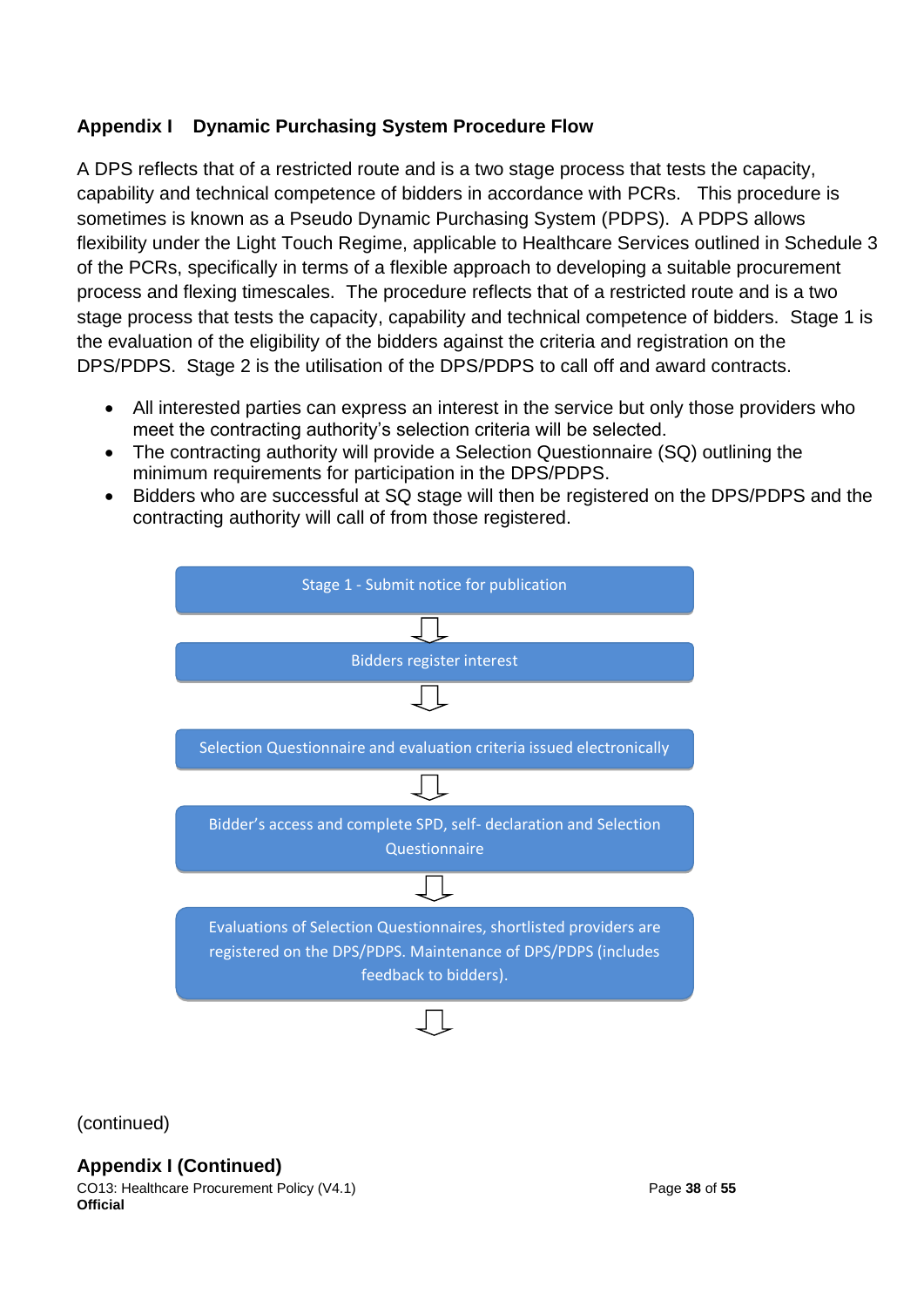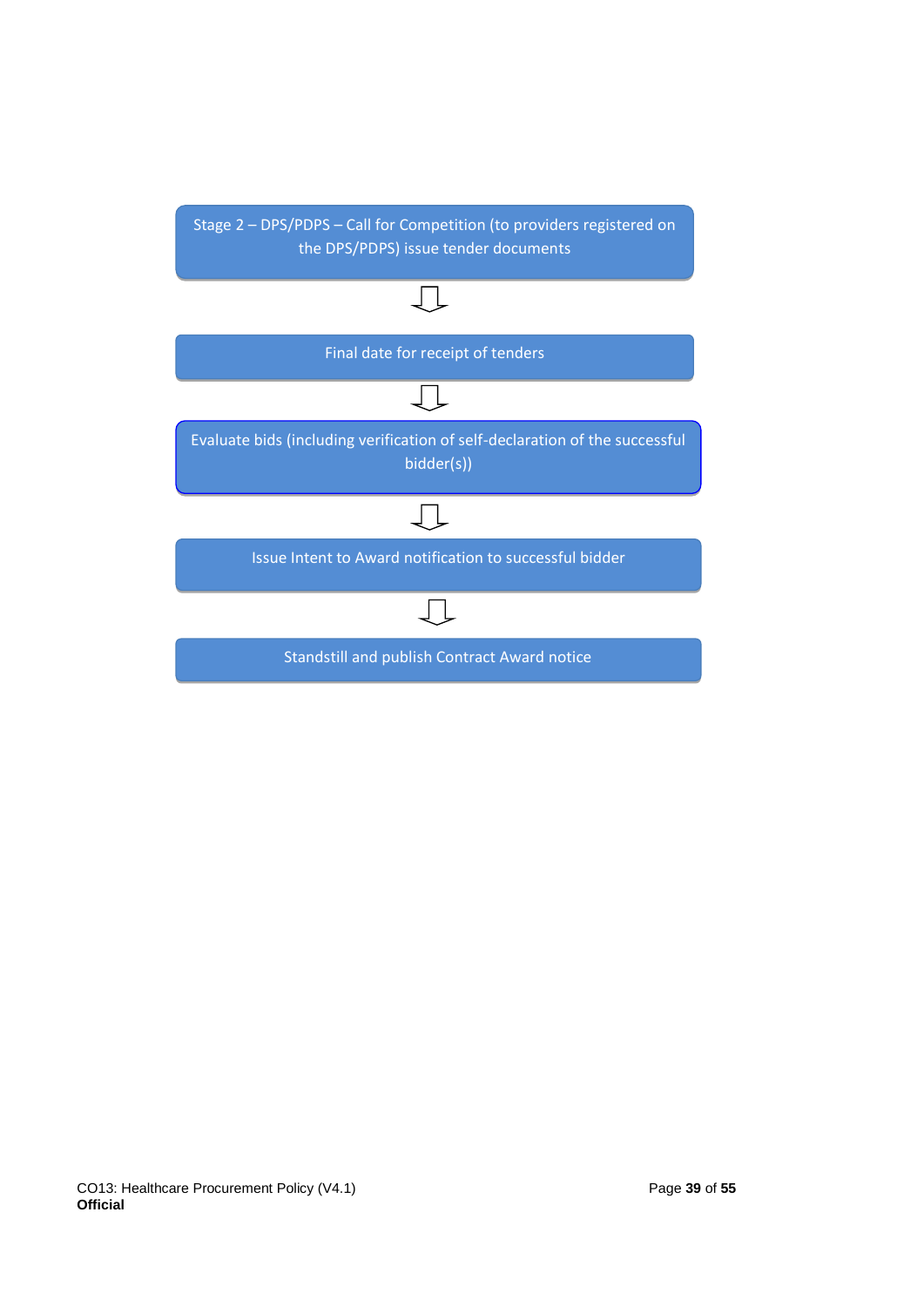## <span id="page-39-0"></span>**Appendix J Electronic Auction Flow**

### Electronic Auction

An electronic auction (eAuction) is a procurement tool that uses web-based software to allow potential providers to compete online, in real time, to provide prices for the goods/services under auction. eAuctions can be based on price alone or other criteria such as quality, delivery or service levels can also be taken into account. Potential providers compete with each other by reducing the price of the goods or services. This is referred to as a 'reverse' auction as prices are reduced rather than increased. Prices gradually reduce during the eAuction, as providers offer improved pricing in order to win the contract.

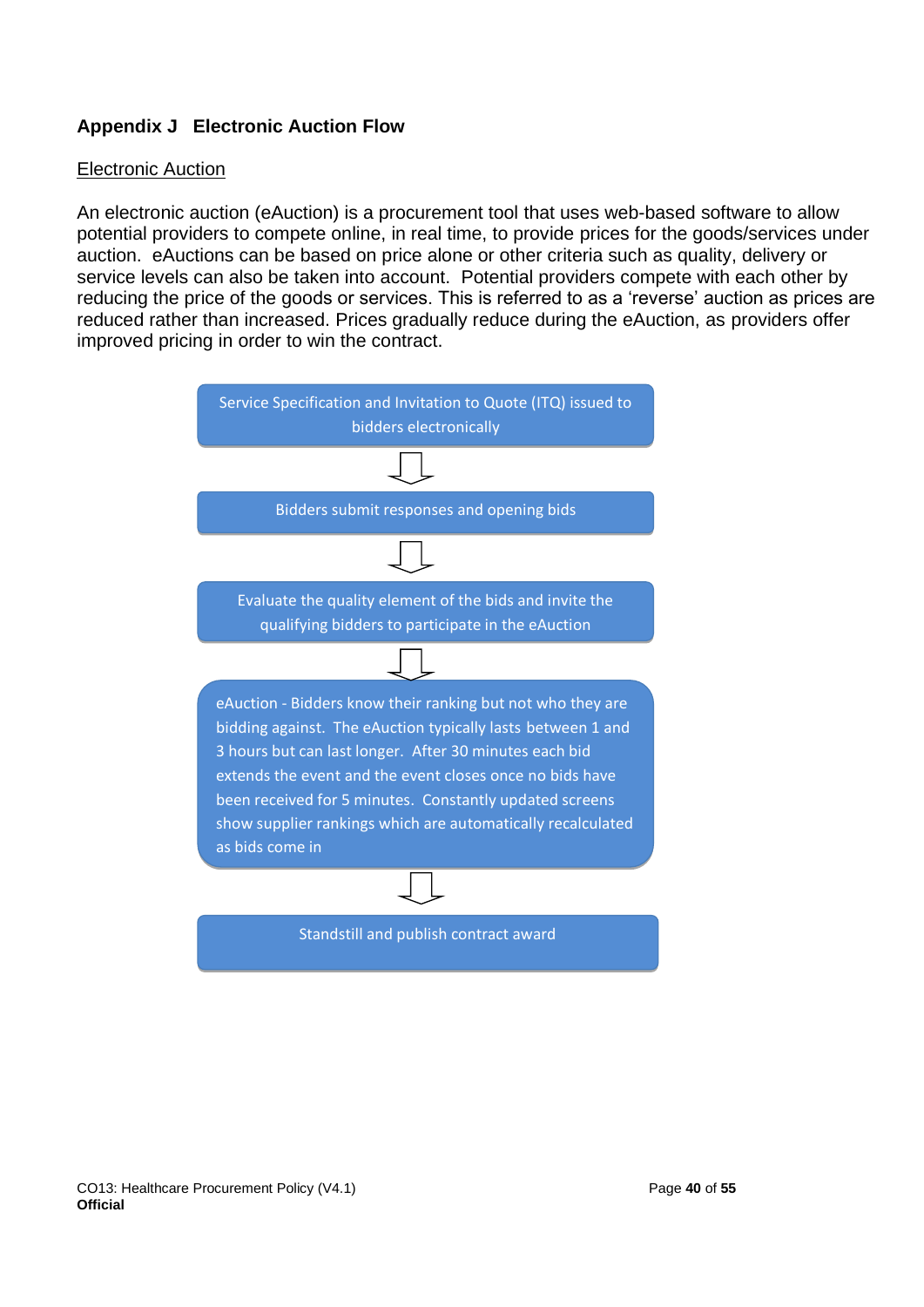## <span id="page-40-0"></span>**Appendix K Any Qualified Provider Flow**

### Any Qualified Provider

The process for AQP is the same as the process for the Open Procedure (Appendix C), however all bidders that meet the award criteria requirements for the service needs of the Contracting Authority are awarded a contract and listed as successful providers.

- The service is only provided if a patient chooses to use the provider
- Payment is only made for services provided and there is no guarantee that a patient will choose to use the provider.

| Contracts awarded to all bidders that have met the award<br>criteria following the open process detailed in Appendix C.<br>Details registered on the AQP list for patients |  |  |
|----------------------------------------------------------------------------------------------------------------------------------------------------------------------------|--|--|
|                                                                                                                                                                            |  |  |
| Patients choose the provider that they wish to use                                                                                                                         |  |  |
|                                                                                                                                                                            |  |  |
| Contracting Authority makes the payment to the provider for<br>the service provision                                                                                       |  |  |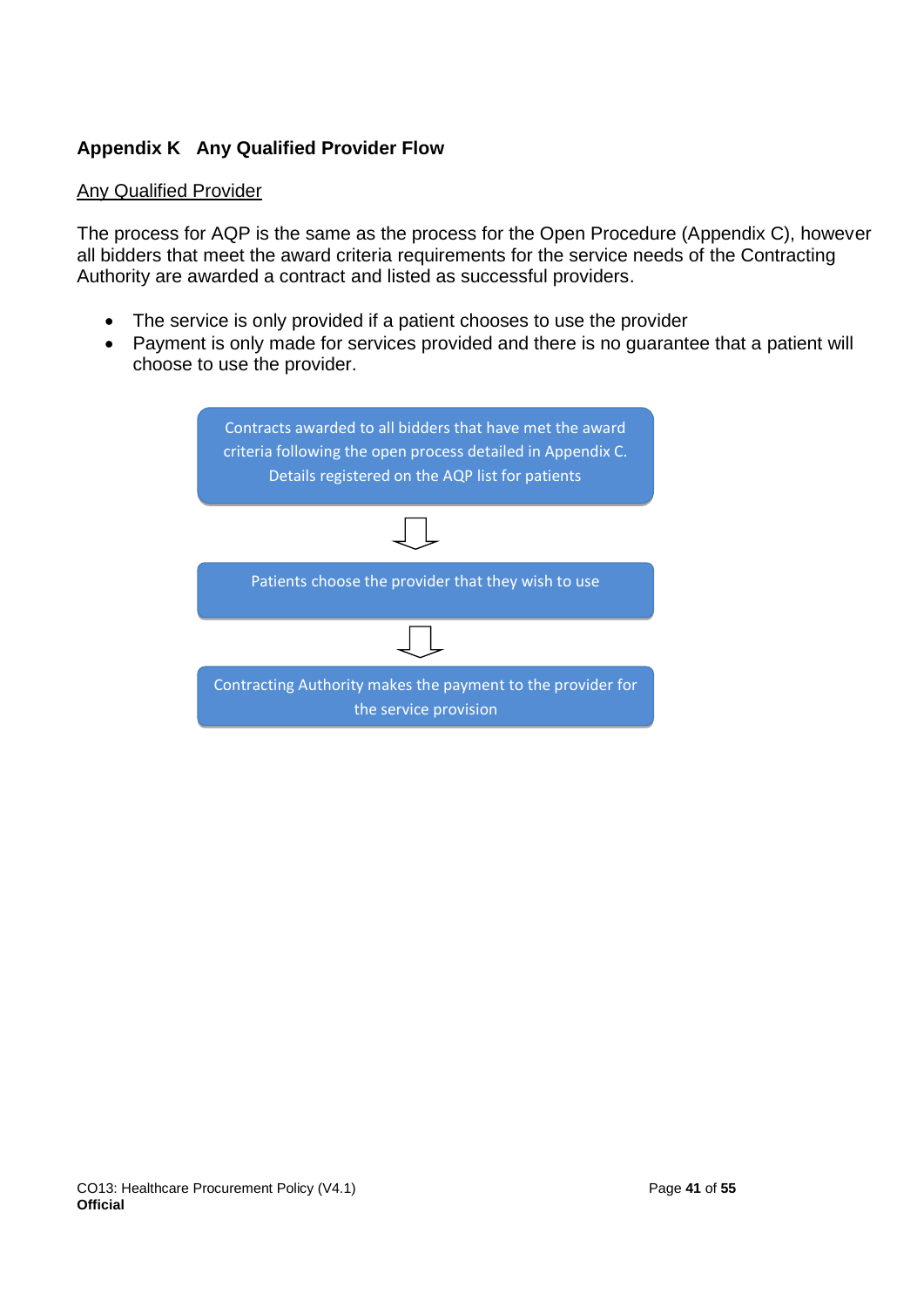# <span id="page-41-0"></span>**Appendix L Taking Account of Social Value in the Award of Central Government Contracts**

Social Value Model and Criteria

Social Value must be explicitly evaluated in all central government procurements, where the requirements are related and proportionate to the subject-matter of the contract rather than just 'considered' effective from 1st January 2021. A minimum of 10% of the total evaluation criteria must be assigned to social value (a higher weighting can be applied if applicable).

The Social Value Model provides policy themes and outcomes which must be used as part of the social value evaluation criteria. The themes applicable to the service delivery should be selected as part of the evaluation criteria.

Social value themes and policy outcome are listed below:

| <b>Themes and Outcomes</b>      |                                                                                            |                                                                                                                                                                                                                                                                                                                                                                                                                                                                                                                                                                                                                                                                                                                                                                                                                                                                                             |  |
|---------------------------------|--------------------------------------------------------------------------------------------|---------------------------------------------------------------------------------------------------------------------------------------------------------------------------------------------------------------------------------------------------------------------------------------------------------------------------------------------------------------------------------------------------------------------------------------------------------------------------------------------------------------------------------------------------------------------------------------------------------------------------------------------------------------------------------------------------------------------------------------------------------------------------------------------------------------------------------------------------------------------------------------------|--|
| <b>Theme</b>                    | <b>Policy Outcome</b>                                                                      | Delivery Objectives - what good looks like                                                                                                                                                                                                                                                                                                                                                                                                                                                                                                                                                                                                                                                                                                                                                                                                                                                  |  |
| COVID - 19<br>Recovery          | Help local<br>communities to<br>manage and<br>recover from the<br>impact of COVID<br>$-19$ | Activities that, in the delivery of the contract:<br>- Create employment, re-training and other return to<br>work opportunities for those left unemployed by<br>COVID-19, particularly new opportunities in high<br>growth sectors.<br>- Support people and communities to manage and<br>recover from the impacts of COVID-19, including those<br>worst affected or who are shielding.<br>- Support organisations and businesses to manage<br>and recover from the impacts of COVID-19, including<br>where new ways of working are needed to deliver<br>services.<br>- Support the physical and mental health of people<br>affected by COVID-19, including reducing the demand<br>on health and care services.<br>- Improve workplace conditions that support the<br>COVID-19 recovery effort including effective social<br>distancing, remote working and sustainable travel<br>solutions. |  |
| Tackling economic<br>inequality | Create new<br>businesses, new<br>jobs and new<br>skills                                    | Activities that, in the delivery of the contract:<br>- Create opportunities for entrepreneurship and help<br>new, small organisations to grow, supporting economic<br>growth and business creation.<br>- Create employment opportunities particularly for<br>those who face barriers to employment and/or who are<br>located in deprived areas.<br>- Create employment and training opportunities,<br>particularly for people in industries with known skills<br>shortages or in high growth sectors.<br>- Support educational attainment relevant to the                                                                                                                                                                                                                                                                                                                                   |  |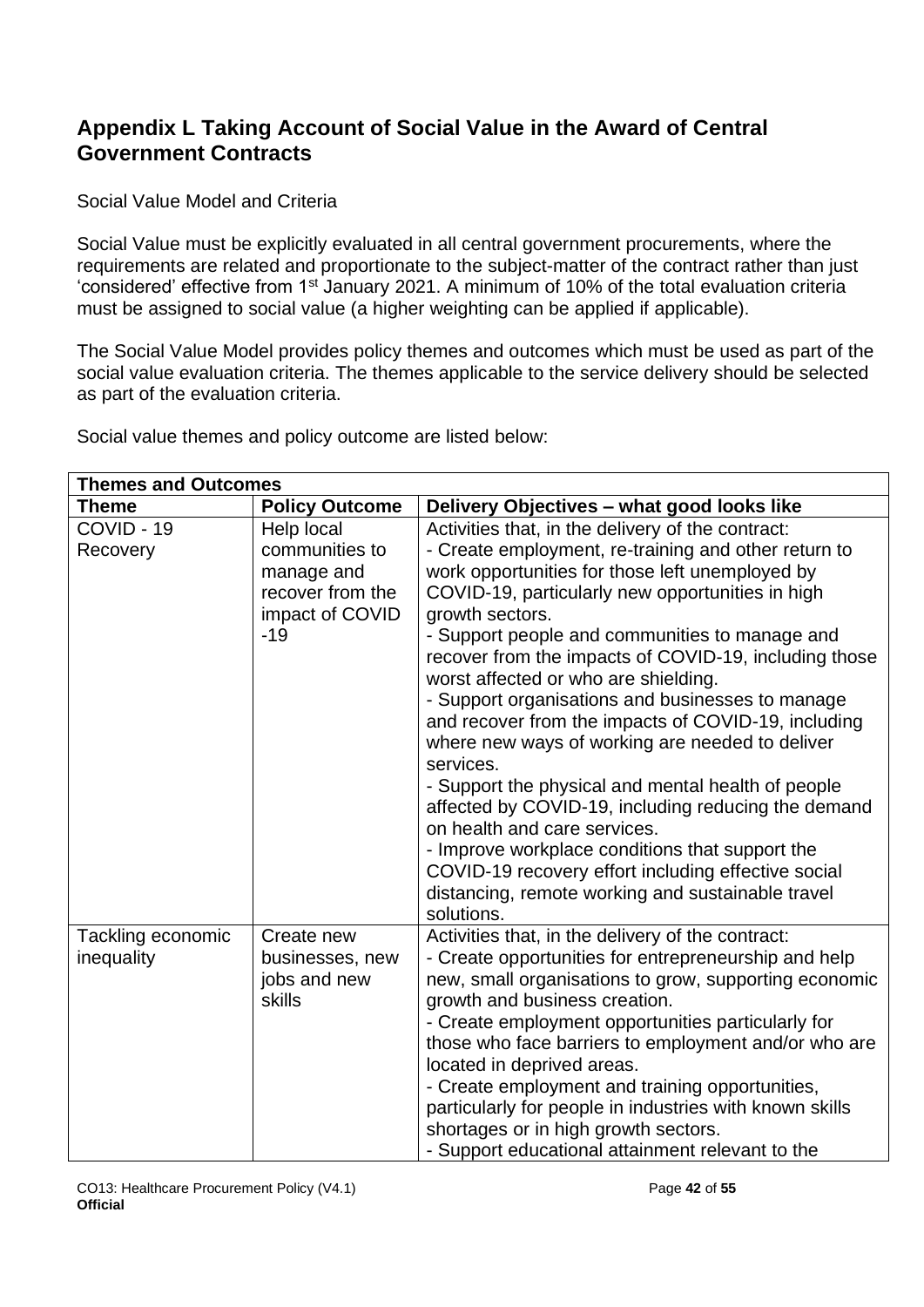|                         |                                     | contract, including training schemes that address skills                            |
|-------------------------|-------------------------------------|-------------------------------------------------------------------------------------|
|                         |                                     | gaps and result in recognised qualifications.                                       |
|                         |                                     | - Influence staff, suppliers, customers and                                         |
|                         |                                     | communities through the delivery of the contract to                                 |
|                         |                                     | support employment and skills opportunities in high                                 |
|                         |                                     | growth sectors.<br>Activities that:                                                 |
|                         | Increase supply<br>chain resilience |                                                                                     |
|                         |                                     | - Create a diverse supply chain to deliver the contract                             |
|                         | and capacity                        | including new businesses and entrepreneurs, start-<br>ups, SMEs, VCSEs and mutuals. |
|                         |                                     | - Support innovation and disruptive technologies                                    |
|                         |                                     | throughout the supply chain to deliver lower cost                                   |
|                         |                                     | and/or higher quality goods and services.                                           |
|                         |                                     | - Support the development of scalable and future-                                   |
|                         |                                     | proofed new methods to modernise delivery and                                       |
|                         |                                     | increase productivity.                                                              |
|                         |                                     | - Demonstrate collaboration throughout the supply                                   |
|                         |                                     | chain, and a fair and responsible approach to working                               |
|                         |                                     | with supply chain partners in delivery of the contract.                             |
|                         |                                     | - Demonstrate action to identify and manage cyber                                   |
|                         |                                     | security risks in the delivery of the contract including in                         |
|                         |                                     | the supply chain.                                                                   |
|                         |                                     | - Influence staff, suppliers, customers and                                         |
|                         |                                     | communities through the delivery of the contract to                                 |
|                         |                                     | support resilience and capacity in the supply chain.                                |
| <b>Fighting Climate</b> | Effective                           | <b>Activities that:</b><br>- Deliver additional environmental benefits in the       |
| Change                  | stewardship of<br>the environment   | performance of the contract including working towards                               |
|                         |                                     | net zero greenhouse gas emissions.                                                  |
|                         |                                     | - Influence staff, suppliers, customers and                                         |
|                         |                                     | communities through the delivery of the contract to                                 |
|                         |                                     | support environmental protection and improvement                                    |
| Equal opportunity       | Reduce the                          | <b>Activities that:</b>                                                             |
|                         | disability                          | - Demonstrate action to increase the representation of                              |
|                         | employment gap                      | disabled people in the contract workforce.                                          |
|                         |                                     | - Support disabled people in developing new skills                                  |
|                         |                                     | relevant to the contract, including through training                                |
|                         |                                     | schemes that result in recognised qualifications.                                   |
|                         |                                     | - Influence staff, suppliers, customers and                                         |
|                         |                                     | communities through the delivery of the contract to                                 |
|                         |                                     | support disabled people.                                                            |
|                         | Tackle workforce                    | Activities that:                                                                    |
|                         | inequality                          | - Demonstrate action to identify and tackle inequality in                           |
|                         |                                     | employment, skills and pay in the contract workforce.                               |
|                         |                                     | - Support in-work progression to help people, including                             |
|                         |                                     | those from disadvantaged or minority groups, to move                                |
|                         |                                     | into higher paid work by developing new skills relevant                             |
|                         |                                     | to the contract.                                                                    |
|                         |                                     | - Demonstrate action to identify and manage the risks                               |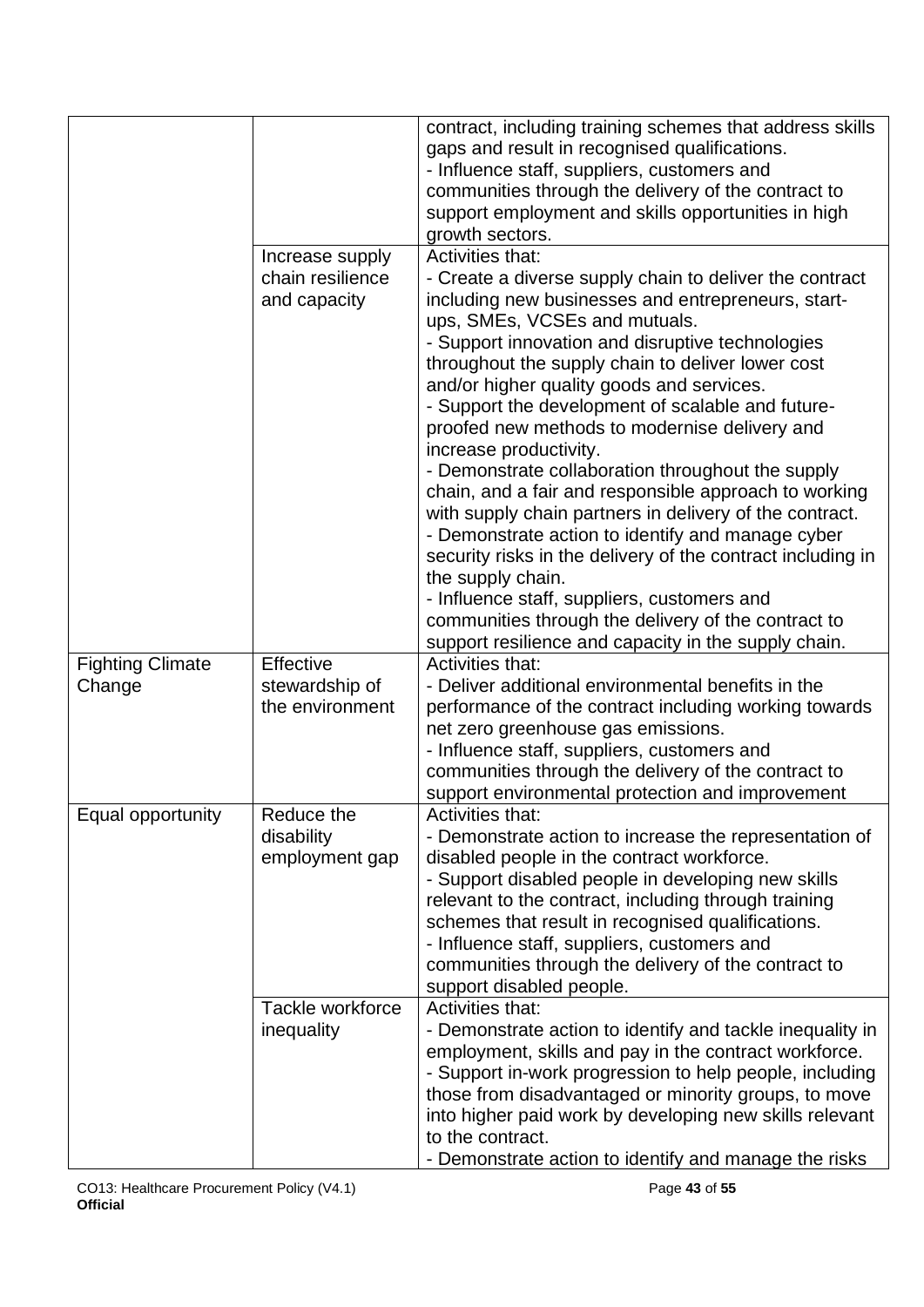|           |                                     | of modern slavery in the delivery of the contract,<br>including in the supply chain                                                                                                                                                                                                                                                  |
|-----------|-------------------------------------|--------------------------------------------------------------------------------------------------------------------------------------------------------------------------------------------------------------------------------------------------------------------------------------------------------------------------------------|
| Wellbeing | Improve health<br>and wellbeing     | Activities that:<br>- Demonstrate action to support the health and<br>wellbeing, including physical and mental health, in the<br>contract workforce.<br>- Influence staff, suppliers, customers and<br>communities through the delivery of the contract to<br>support health and wellbeing, including physical and<br>mental health. |
|           | Improve<br>community<br>integration | Activities that:<br>-Demonstrate collaboration with users and<br>communities in the codesign and delivery of the<br>contract to support strong integrated communities.<br>- Influence staff, suppliers, customers and<br>communities through the delivery of the contract to<br>support strong, integrated communities.              |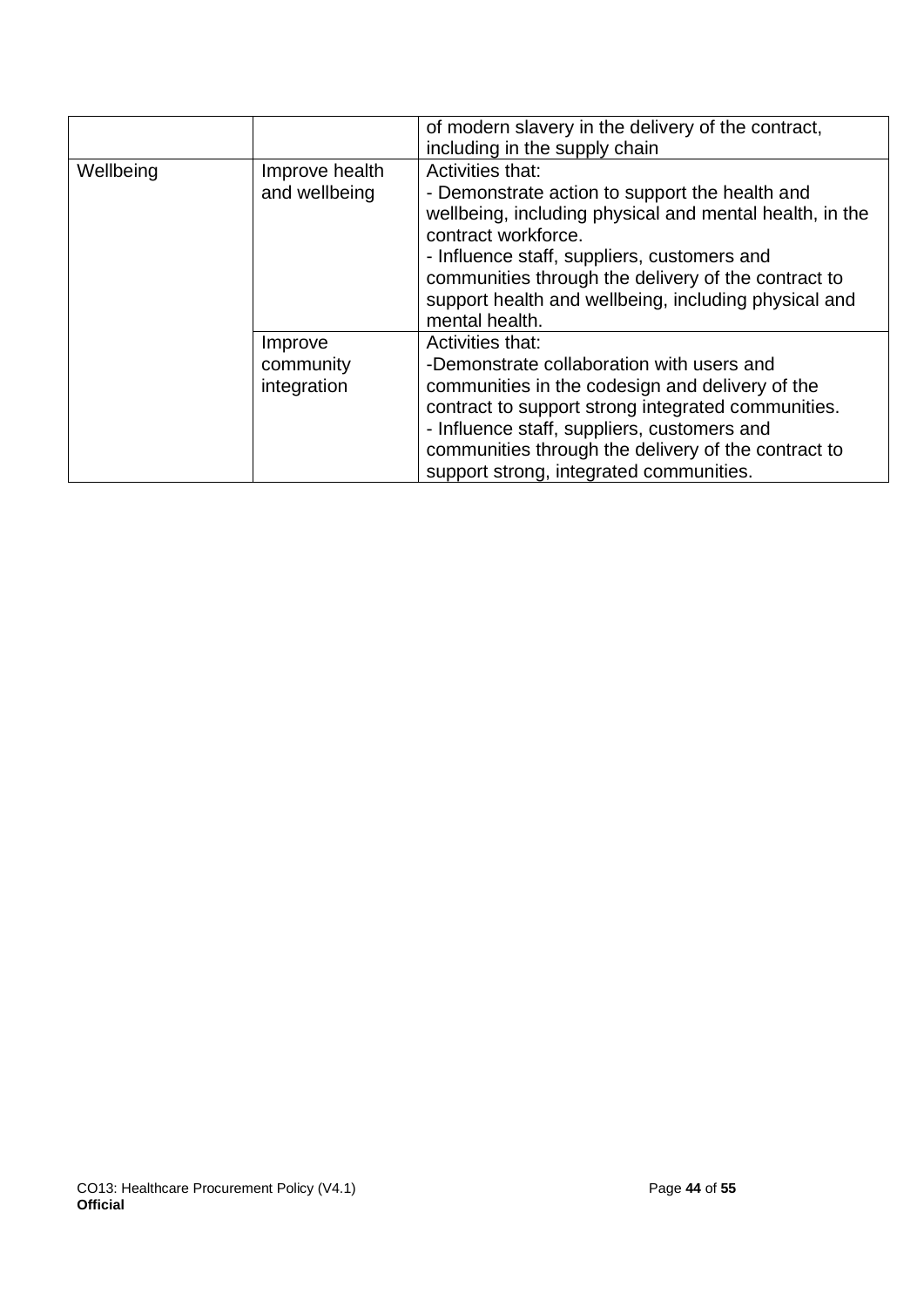# <span id="page-44-0"></span>**Appendix M Equality Impact Assessment**

#### **Equality Impact Assessment Initial Screening Assessment (STEP 1)**

As a public body organisation we need to ensure that all our current and proposed strategies, policies, services and functions, have given proper consideration to equality, diversity and inclusion, do not aid barriers to access or generate discrimination against any protected groups under the Equality Act 2010 (Age, Disability, Gender Reassignment, Pregnancy and Maternity, Race, Religion/Belief, Sex, Sexual Orientation, Marriage and Civil Partnership).

This screening determines relevance for all new and revised strategies, policies, projects, service reviews and functions.

Completed at the earliest opportunity it will help to determine:

- The relevance of proposals and decisions to equality, diversity, cohesion and integration.
- Whether or not equality and diversity is being/has already been considered for due regard to the Equality Act 2010 and the Public Sector Equality Duty (PSED).
- Whether or not it is necessary to carry out a full Equality Impact Assessment.

#### **Name(s) and role(s) of person completing this assessment:**

**Name:** Emma Dinning **Job Title:** Category Manager **Organisation:** North of England Commissioning Support Unit

**Title of the service/project or policy:** Healthcare Procurement Policy

**Is this a; Strategy / Policy** ☒ **Service Review** ☐ **Project** ☐ **Other** Click here to enter text.

**What are the aim(s) and objectives of the service, project or policy:** 

This Policy sets out:

- The approach to procurement and competitive procurement procedures and processes permitted to the CCG as a public body governed by Public Contract Regulations (2015) (as amended) and relevant statutory law applicable to procurement and competition processes.
- The approach and use of procurement rules and legislation by the CCG for clinical healthcare services.
- The approach to procurement, competition processes and NHS (Procurement, Patient Choice and Competition) (No2) Regulations 2013

#### **Who will the project/service /policy / decision impact?**

(Consider the actual and potential impact)

- **Staff ⊠**
- **Service User / Patients** ☒
- **Other Public Sector Organisations**☒
- **Voluntary / Community groups / Trade Unions** ☒
- **Others, please specify** Healthcare providers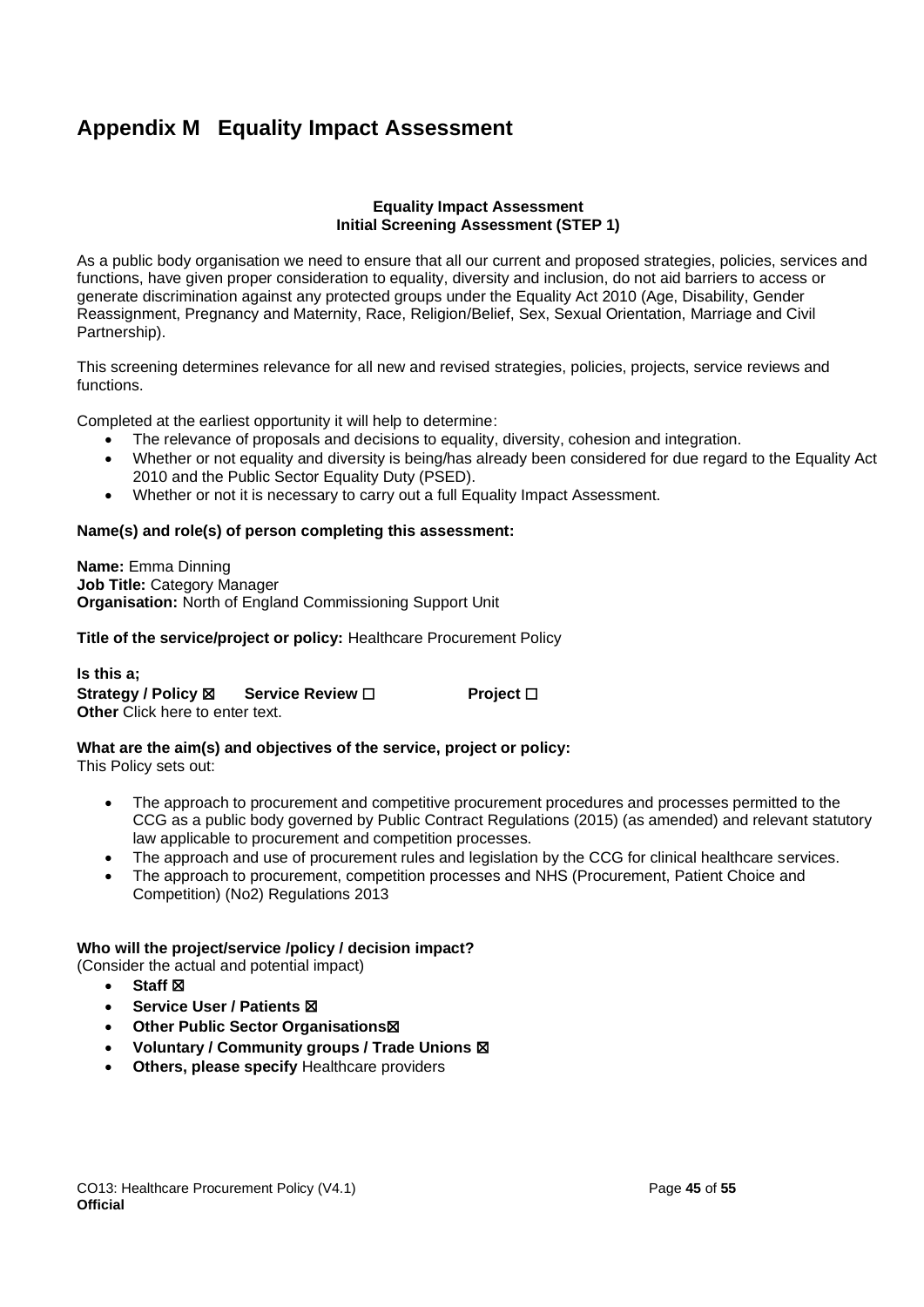| <b>Questions</b>                                                                                                                                                                                                                                                                     | Yes | No |  |
|--------------------------------------------------------------------------------------------------------------------------------------------------------------------------------------------------------------------------------------------------------------------------------------|-----|----|--|
| Could there be an existing or potential negative impact on any of the protected<br>characteristic groups?                                                                                                                                                                            |     |    |  |
| Has there been or likely to be any staff/patient/public concerns?                                                                                                                                                                                                                    |     |    |  |
| Could this piece of work affect how our services, commissioning or procurement<br>activities are organised, provided, located and by whom?                                                                                                                                           |     |    |  |
| Could this piece of work affect the workforce or employment practices?                                                                                                                                                                                                               |     |    |  |
| Does the piece of work involve or have a negative impact on:<br>Eliminating unlawful discrimination, victimisation and harassment<br>Advancing quality of opportunity<br>Fostering good relations between protected and non-protected groups in either<br>the workforce or community | П   | ⊠  |  |

#### **If you have answered no to the above and conclude that there will not be a detrimental impact on any equality group caused by the proposed policy/project/service change, please state how you have reached that conclusion below:**

Click here to enter text.

#### **If you have answered yes to any of the above, please now complete the 'STEP 2 Equality Impact Assessment' document**

| <b>Accessible Information Standard</b>                                                                                                                                   | Yes | No |
|--------------------------------------------------------------------------------------------------------------------------------------------------------------------------|-----|----|
| Please acknowledge you have considered the requirements of the Accessible<br>Information Standard when communicating with staff and patients.                            | П   | П  |
| https://www.england.nhs.uk/wp-content/uploads/2017/10/accessible-info-standard-<br>overview-2017-18.pdf                                                                  |     |    |
| Please provide the following caveat at the start of any written documentation:                                                                                           |     |    |
| "If you require this document in an alternative format such as easy read, large text, braille or<br>an alternative language please contact (ENTER CONTACT DETAILS HERE)" |     |    |
| If any of the above have not been implemented, please state the reason:                                                                                                  |     |    |
| Click here to enter text.                                                                                                                                                |     |    |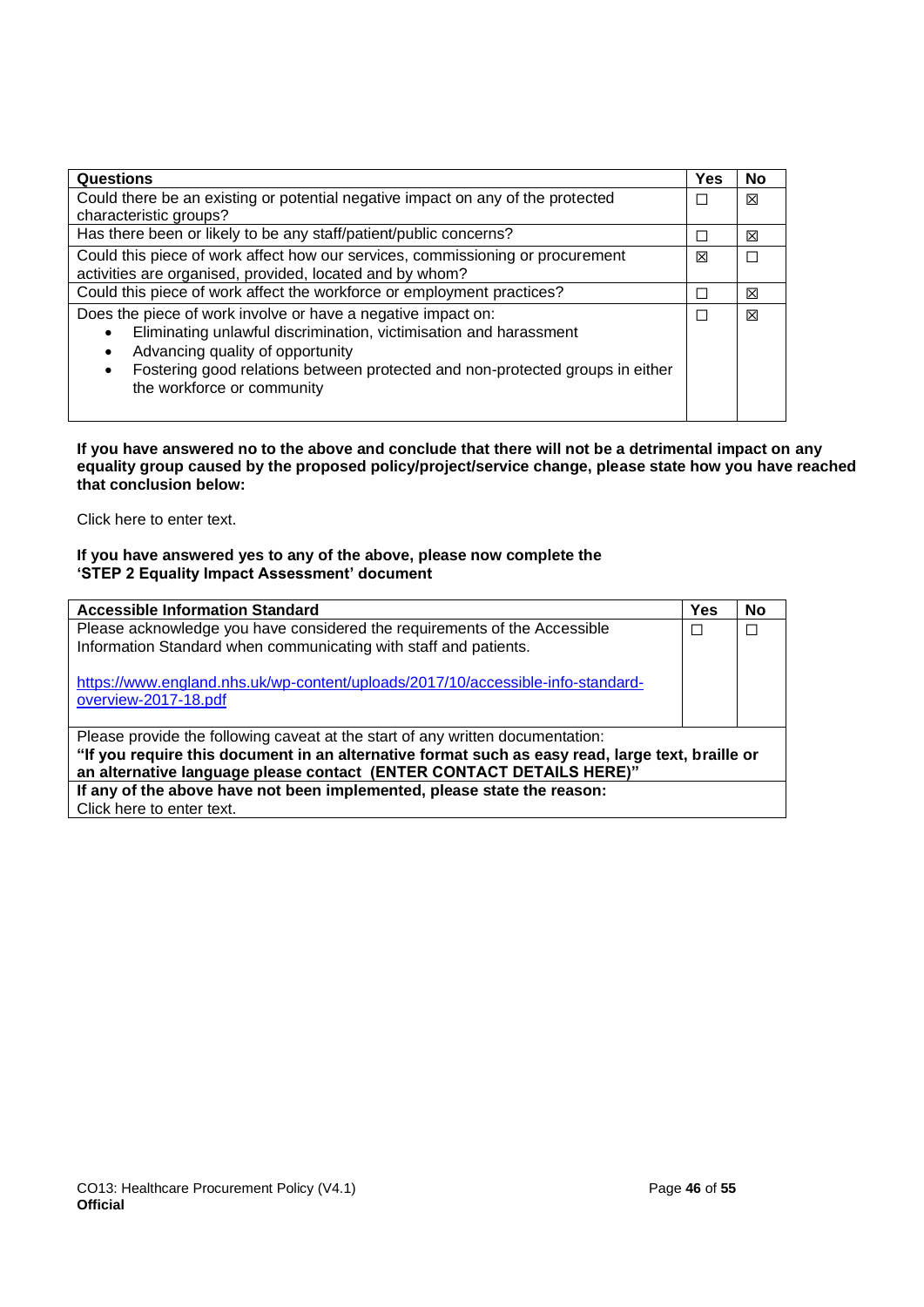### **Governance, ownership and approval**

| Please state here who has approved the actions and outcomes of the screening |                  |          |  |
|------------------------------------------------------------------------------|------------------|----------|--|
| <b>Name</b>                                                                  | Job title        | Date     |  |
| Emma Dinning                                                                 | Category Manager | 26.01.21 |  |

#### **Publishing**

This screening document will act as evidence that due regard to the Equality Act 2010 and the Public Sector Equality Duty (PSED) has been given.

If you are not completing 'STEP 2 - Equality Impact Assessment' this screening document will need to be approved and published alongside your documentation.

**Please send a copy of this screening documentation to: [NECSU.Equality@nhs.net](mailto:NECSU.Equality@nhs.net) for audit purposes.**

### **Equality Impact Assessment: Policy – Strategy – Guidance (STEP 2)**

This EIA should be undertaken at the start of development of a new project, proposed service review, policy or process guidance to assess likely impacts and provide further insight to reduce potential barriers/discrimination. The scope/document content should be adjusted as required due to findings of this assessment.

This assessment should then be updated throughout the course of development and continuously updated as the piece of work progresses.

Once the project, service review, or policy has been approved and implemented, it should be monitored regularly to ensure the intended outcomes are achieved.

This EIA will help you deliver excellent services that are accessible and meet the needs of staff, patients and service users.

### **This document is to be completed following the STEP 1 – Initial Screening Assessment**

### **STEP 2 EVIDENCE GATHERING**

#### **Name(s) and role(s) of person completing this assessment:**

**Name:** Emma Dinning **Job Title:** Category Manager **Organisation:** North of England Commissioning Support Unit

**Title of the service/project or policy:** Healthcare Procurement Policy

### **Existing** ☐ **New / Proposed** ☐ **Changed** ☒

#### **What are the intended outcomes of this policy/ service / process? (Include outline of objectives and aims;**  This Policy sets out:

- The approach to procurement and competitive procurement procedures and processes permitted to the CCG as a public body governed by Public Contract Regulations (2015) (as amended) and relevant statutory law applicable to procurement and competition processes.
- The approach and use of procurement rules and legislation by the CCG for clinical healthcare services.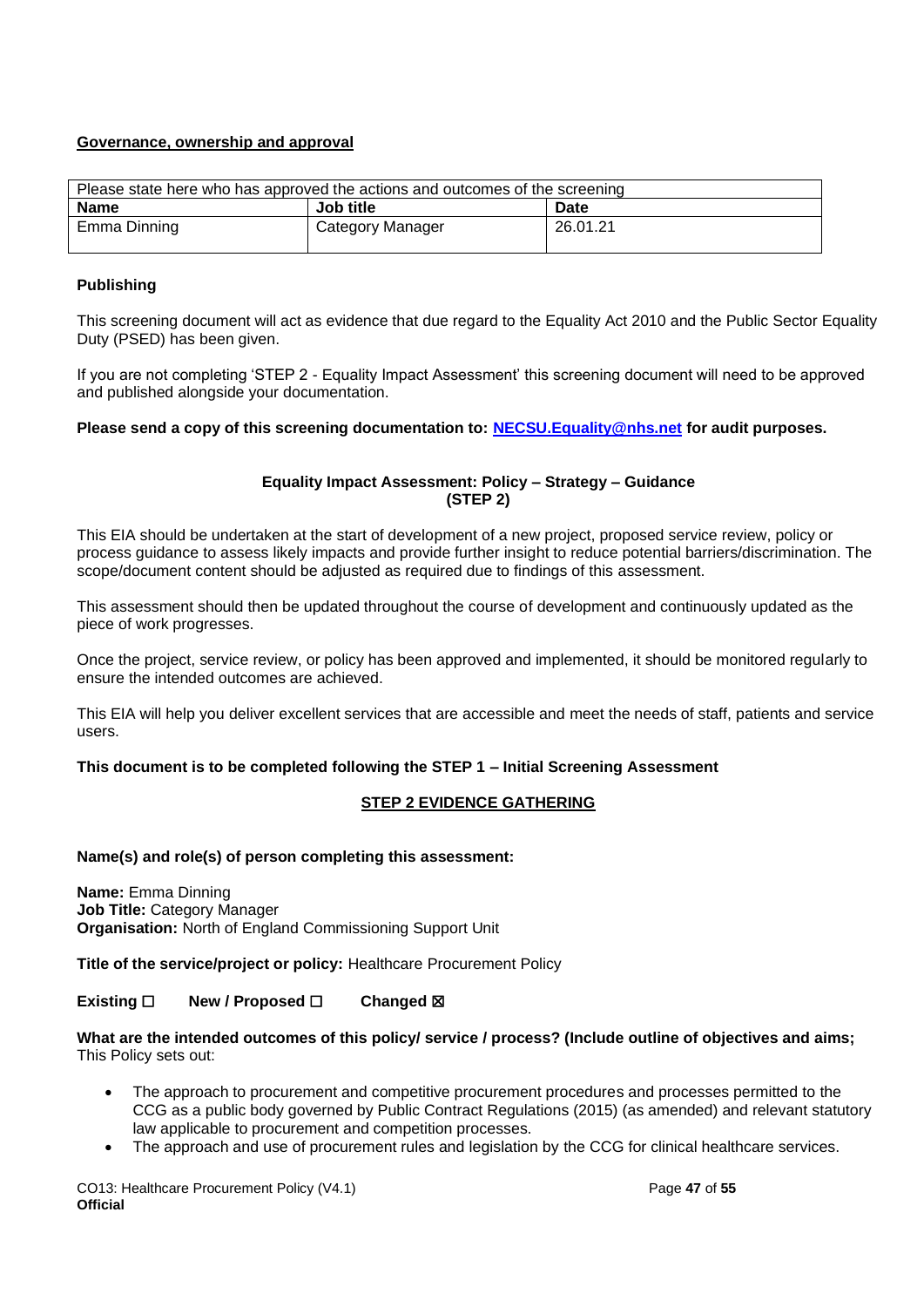• The approach to procurement, competition processes and NHS (Procurement, Patient Choice and Competition) (No2) Regulations 2013

### **Who will the project/service /policy / decision impact?**

(Consider the actual and potential impact)

- **Consultants** ☐
- **Nurses** ☐
- **Doctors** □
- **Staff** ☒
- **Service User / Patients** ☒
- **Others, please specify** Healthcare Providers

| <b>Current Evidence / Information held</b>                                                                                                                                                                                                                     | Outline what current data / information is held<br>about the users of the service / patients / staff<br>/ policy / guidance? Why are the changes<br>being made?                                                                                                                         |
|----------------------------------------------------------------------------------------------------------------------------------------------------------------------------------------------------------------------------------------------------------------|-----------------------------------------------------------------------------------------------------------------------------------------------------------------------------------------------------------------------------------------------------------------------------------------|
| (Census Data, Local Health Profile data,<br>Demographic reports, workforce reports, staff<br>metrics, patient/service users/data, national<br>reports, guidance , legislation changes, surveys,<br>complaints, consultations/patient/staff feedback,<br>other) | Feedback is provided by:<br>CCG as the Contracting Authority<br>Subject matter experts involved in the<br>procurement process<br>3. Bidders<br>4.<br>Law<br>Public Contract Regulations (2015) have been<br>updated to take into account changes following<br>the UKs exit from the EU. |

### **STEP 3: FULL EQUALITY IMPACT ASSESSMENT**

### **PLEASE NOTE THE INFORMATION OUTLINED IN THE TEXT BOXES LISTS PROMPTS FOR GUIDANCE PURPOSES. PLEASE INPUT INFORMATION OR DELETE AS APPROPRIATE.**

#### **The Equality Act 2010 covers nine 'protected characteristics' on the grounds upon which discrimination and barriers to access is unlawful.**

Outline what impact (or potential impact) the new policy/strategy/guidance will have on the following protected groups:

#### **Age**

*A person belonging to a particular age*

### **Guidance Notes**

- Provide/link the data/metrics/demographics held relating to this particular protected group (as appropriate).
- Could the policy discriminate, directly or indirectly against people of a particular age?

*<https://www.equalityhumanrights.com/en/advice-and-guidance/age-discrimination>*

- Has the content within the document been checked for any potential offensive/discriminatory language of this particular group?
- Are there any discriminatory practices/processes outlined within the document?
- If training is required for this policy/strategy/guidance/process outline what considerations have been mad for an older workforce i.e. accessibility considerations, venues, travel etc.
- Outline if appropriate methods of communication have been carefully considered to ensure they reach all age groups. Is documentation available in alternative formats as required?
- If there is an adverse impact, can it be justified on the grounds of promoting equality of opportunity for another legitimate reason? If so, outline the reason(s).
- What mitigations can be put in place to reduce actual or potential impacts? **If you are unsure,**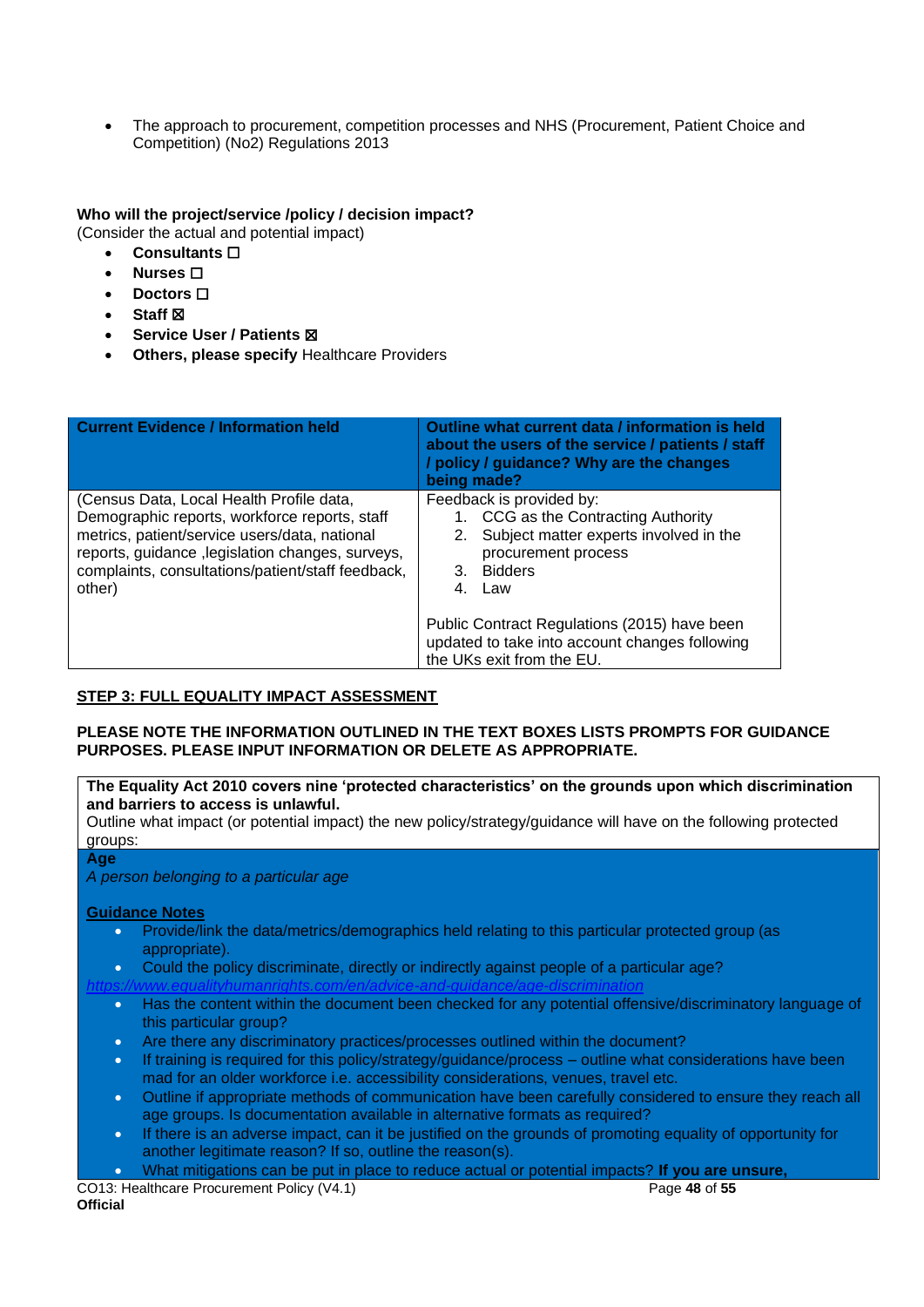#### **consultation/engagement**

No impact - specific equality impact assessment to be undertaken at the design stage of each procurement

#### **Disability**

*A person who has a physical or mental impairment, which has a substantial and long-term adverse effect on that person's ability to carry out normal day-to-day activities*

#### **Guidance Notes**

- Provide/link the data/metrics/demographics held relating to this particular protected group (as appropriate).
- Could the policy discriminate, directly or indirectly against people with a disability?
- https://www.equalityhumanrights.com/en/advice-and-guidance/disability-discrimination
	- What steps are being taken to make reasonable adjustments to ensure processes/practices set out are 'accessible to all'?
	- Has the content within the document been checked for any potential offensive/discriminatory language of this particular group?
	- Are there any discriminatory practices/processes outlined within the document that may impact this group?
	- If training is required for this policy/strategy/guidance/process outline what considerations have been made for people with a disability and/or sensory need i.e accessibility considerations, venues, travel, parking etc.
	- Outline if appropriate methods of communication have also been carefully considered for people with a disability or sensory need. Is documentation available in alternative formats as required? Such as easy read, large font, audio and BSL interpretation as required.
	- Are websites accessible for all and/or have information available stating how people can access information in alternative formats if required?
	- Has the Accessible Information Standard been considered? https://www.england.nhs.uk/ourwork/accessibleinfo/
	- If there is an adverse impact, can it be justified on the grounds of promoting equality of opportunity for another legitimate reason? If so, outline the reason(s).
	- What mitigations can be put in place to reduce actual or potential impacts? If you are unsure, *consultation/engagement with stakeholders from this particular protected group is recommended (STEP 4).*

No impact - specific equality impact assessment to be undertaken at the design stage of each procurement

#### **Gender reassignment (including transgender) and Gender Identity**

*Medical term for what transgender people often call gender-confirmation surgery; surgery to bring the primary and secondary sex characteristics of a transgender person's body into alignment with his or her internal self perception.*

#### **Guidance Notes**

- Provide/link the data/metrics/demographics held relating to this particular protected group (as appropriate).
- Could the policy discriminate, directly or indirectly against people who have this characteristic?
- *<https://www.equalityhumanrights.com/en/advice-and-guidance/gender-reassignment-discrimination>*
	- Has the content within the document been checked for any potential offensive/discriminatory language of this particular group?
	- Please see useful terminology website for info: [https://www.transgendertrend.com/transgender](https://www.transgendertrend.com/transgender-terminology/)*[terminology/](https://www.transgendertrend.com/transgender-terminology/)*
	- Are there any discriminatory practices/processes outlined within the document that may impact this protected group?
	- If there is an adverse impact, can it be justified on the grounds of promoting equality of opportunity for another legitimate reason? If so, outline the reason(s).
	- What mitigations can be put in place to reduce actual or potential impacts? **If you are unsure, consultation/engagement with stakeholders from this particular protected group is recommended (STEP 4).**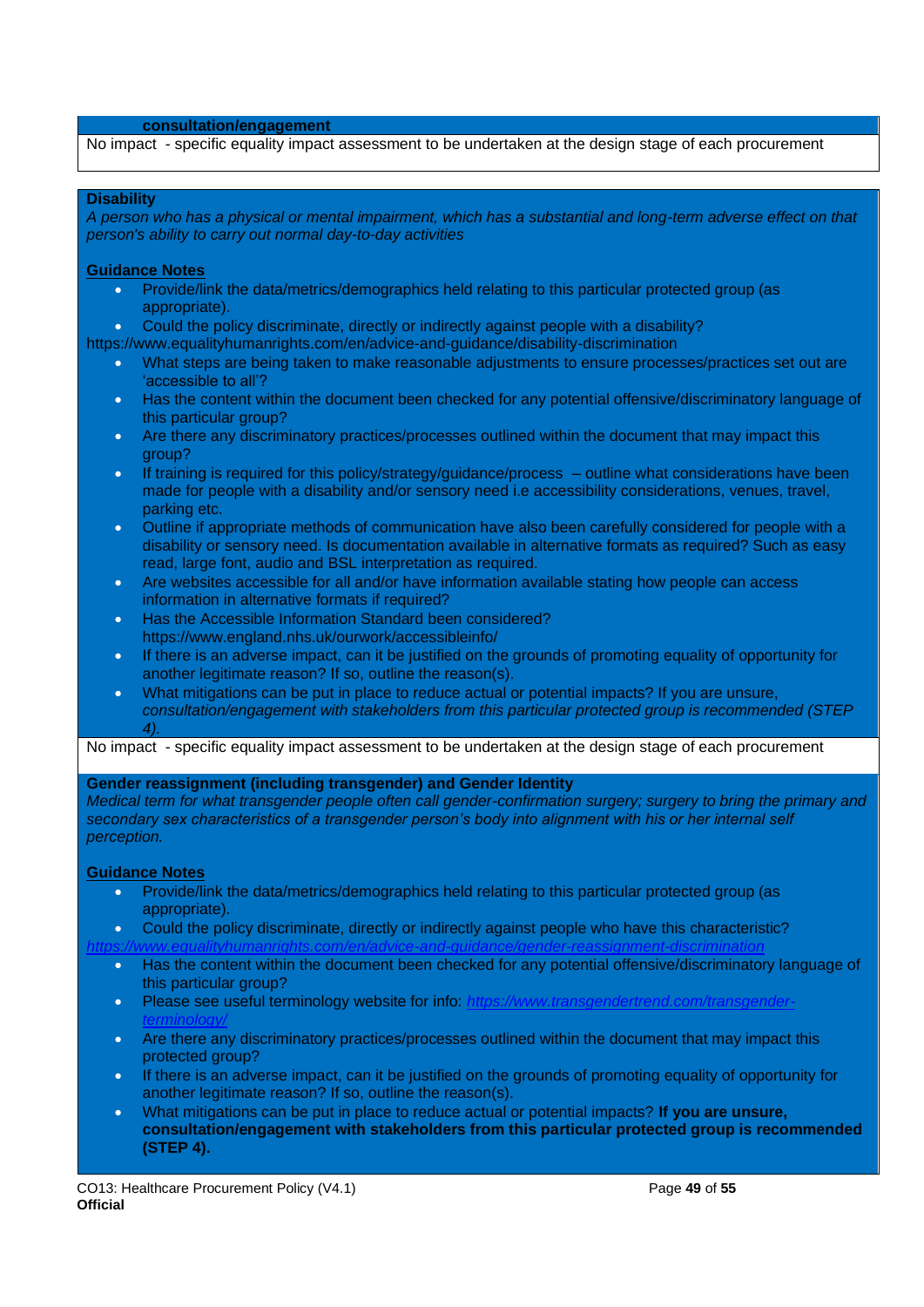| No impact - specific equality impact assessment to be undertaken at the design stage of each procurement                                                                                                                     |
|------------------------------------------------------------------------------------------------------------------------------------------------------------------------------------------------------------------------------|
| <b>Marriage and civil partnership</b>                                                                                                                                                                                        |
| Marriage is defined as a union of a man and a woman or two people of the same sex as partners in a relationship.                                                                                                             |
| Civil partners must be treated the same as married couples on a wide range of legal matters                                                                                                                                  |
| <b>Guidance Notes</b>                                                                                                                                                                                                        |
| Provide/link the data/metrics/demographics held relating to this particular protected group (as<br>$\bullet$                                                                                                                 |
| appropriate).                                                                                                                                                                                                                |
| Could the policy discriminate, directly or indirectly against people who have this characteristic?<br>$\bullet$                                                                                                              |
| marriage-and-ci                                                                                                                                                                                                              |
| Has the content within the document been checked for any potential offensive/discriminatory language of<br>$\bullet$<br>this particular group?                                                                               |
| Are there any discriminatory practices/processes outlined within the document that may impact this<br>$\bullet$<br>protected group?                                                                                          |
| Do all procedures treat both single and married and civil partnerships equally?<br>$\bullet$                                                                                                                                 |
| Is there equal access to recruitment, personal development, promotion and retention for staff?<br>$\bullet$                                                                                                                  |
| If there is an adverse impact, can it be justified on the grounds of promoting equality of opportunity for<br>$\bullet$                                                                                                      |
| another legitimate reason? If so, outline the reason(s).                                                                                                                                                                     |
| What mitigations can be put in place to reduce actual or potential impacts? If you are unsure,<br>$\bullet$                                                                                                                  |
| consultation/engagement with stakeholders from this particular protected group is recommended                                                                                                                                |
| (STEP 4).                                                                                                                                                                                                                    |
| No impact - specific equality impact assessment to be undertaken at the design stage of each procurement                                                                                                                     |
| <b>Pregnancy and maternity</b>                                                                                                                                                                                               |
| Pregnancy is the condition of being pregnant or expecting a baby. Maternity refers to the period after the birth,                                                                                                            |
| and is linked to maternity leave in the employment context.                                                                                                                                                                  |
|                                                                                                                                                                                                                              |
| <b>Guidance Notes</b>                                                                                                                                                                                                        |
| Provide/link the data/metrics/demographics held relating to this particular protected group (as<br>$\bullet$<br>appropriate).                                                                                                |
| Could the policy discriminate, directly or indirectly against people who have this characteristic?<br>$\bullet$                                                                                                              |
| Has the content within the document been checked for any potential offensive/discriminatory language of<br>$\bullet$<br>this particular group?                                                                               |
| Are there any discriminatory practices/processes outlined within the document that may impact this<br>$\bullet$<br>group?                                                                                                    |
| Any scheduling of training for the policy should take into consideration part time working arrangements for<br>$\bullet$                                                                                                     |
| staff as well as any caring responsibilities. Training should be scheduled at appropriate times with wash-                                                                                                                   |
| up sessions available for staff on maternity that may not be able to attend scheduled training.                                                                                                                              |
| Will the processes outlined impact on anyone who is pregnant, on maternity leave or have caring<br>$\bullet$                                                                                                                 |
| responsibilities? For example impact on flexible working arrangements etc.                                                                                                                                                   |
| Is there equal access to recruitment, personal development, promotion and retention for staff?<br>$\bullet$                                                                                                                  |
| Are processes in place to update people that may currently be on maternity leave on their return?<br>$\bullet$<br>If there is an adverse impact, can it be justified on the grounds of promoting equality of opportunity for |
| $\bullet$<br>another legitimate reason? If so, outline the reason(s).                                                                                                                                                        |
| What mitigations can be put in place to reduce actual or potential impacts? If you are unsure,<br>$\bullet$                                                                                                                  |
| consultation/engagement with stakeholders from this particular protected group is recommended                                                                                                                                |
| (STEP 4).                                                                                                                                                                                                                    |
| No impact - specific equality impact assessment to be undertaken at the design stage of each procurement                                                                                                                     |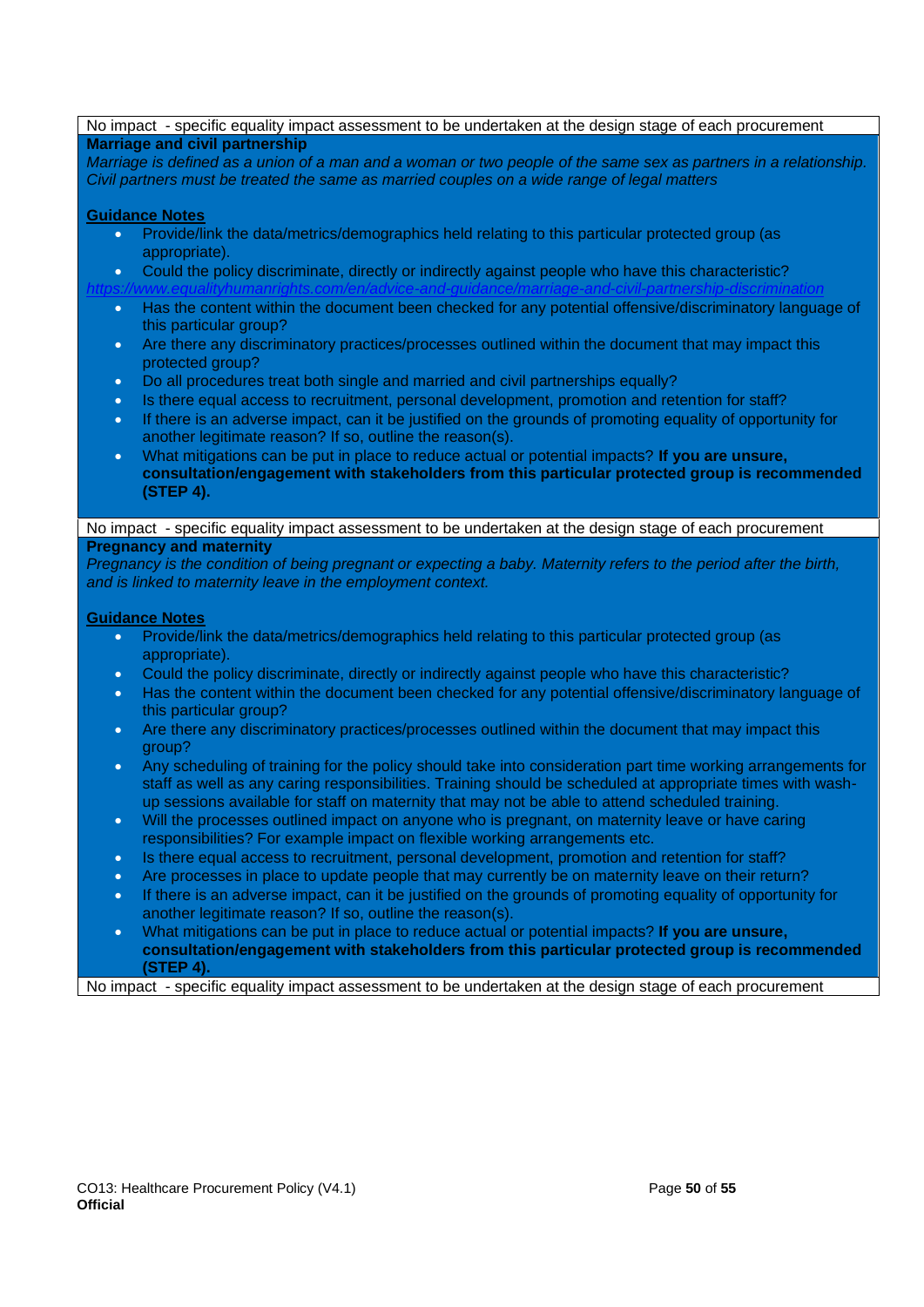#### **Race**

*It refers to a group of people defined by their race, colour, and nationality, ethnic or national origins, including travelling communities.*

#### **Guidance Notes**

- Provide/link the data/metrics/demographics held relating to this particular protected group (as appropriate).
- Could the policy discriminate, directly or indirectly against people who have a particular race?
- https://www.equalityhumanrights.com/en/advice-and-guidance/race-discrimination
	- Has the content within the document been checked for any potential offensive/discriminatory language of people form a particular race?
	- Are there any discriminatory practices/processes outlined within the document that may impact a particular race?
	- If there is an adverse impact, can it be justified on the grounds of promoting equality of opportunity for another legitimate reason? If so, outline the reason(s).
	- What mitigations can be put in place to reduce actual or potential impacts? If you are unsure, consultation/engagement with stakeholders from this particular protected group is recommended (STEP  $\Delta$

#### No impact - specific equality impact assessment to be undertaken at the design stage of each procurement **Religion or Belief**

*Religion is defined as a particular system of faith and worship but belief includes religious and philosophical beliefs including lack of belief (e.g. Atheism). Generally, a belief should affect your life choices or the way you live for it to be included in the definition.*

#### **Guidance Notes**

- Provide/link the data/metrics/demographics held relating to this particular protected group (as appropriate).
- Could the policy discriminate, directly or indirectly against people who have this characteristic?
- https://www.equalityhumanrights.com/en/advice-and-guidance/religion-or-belief-discrimination
- Has the content within the document been checked for any potential offensive/discriminatory language of this particular group?
- Are there any discriminatory practices/processes outlined within the document that may impact a particular religion or belief?
- If there is an adverse impact, can it be justified on the grounds of promoting equality of opportunity for another legitimate reason? If so, outline the reason(s).
- What mitigations can be put in place to reduce actual or potential impacts? If you are unsure, consultation/engagement with stakeholders from this particular protected group is recommended (STEP  $\vert$

### No impact - specific equality impact assessment to be undertaken at the design stage of each procurement **Sex/Gender**

*A man or a woman.*

### **Guidance Notes**

- Provide/link the data/metrics/demographics held relating to this particular protected group (as appropriate).
- Could the policy discriminate, directly or indirectly against either men or women?
- https://www.equalityhumanrights.com/en/advice-and-guidance/sex-discrimination
- Has the content within the document been checked for any potential offensive/discriminatory language against men and/or women?
- Are there any discriminatory practices/processes outlined within the document that may impact men or women?
- Does someone of a particular sex fair less or receive less favourable treatment as a result of this policy/strategy/ guidance?
- Are men or women treated differently as a result of the information set out within the document?
- If there is an adverse impact, can it be justified on the grounds of promoting equality of opportunity for another legitimate reason? If so, outline the reason(s).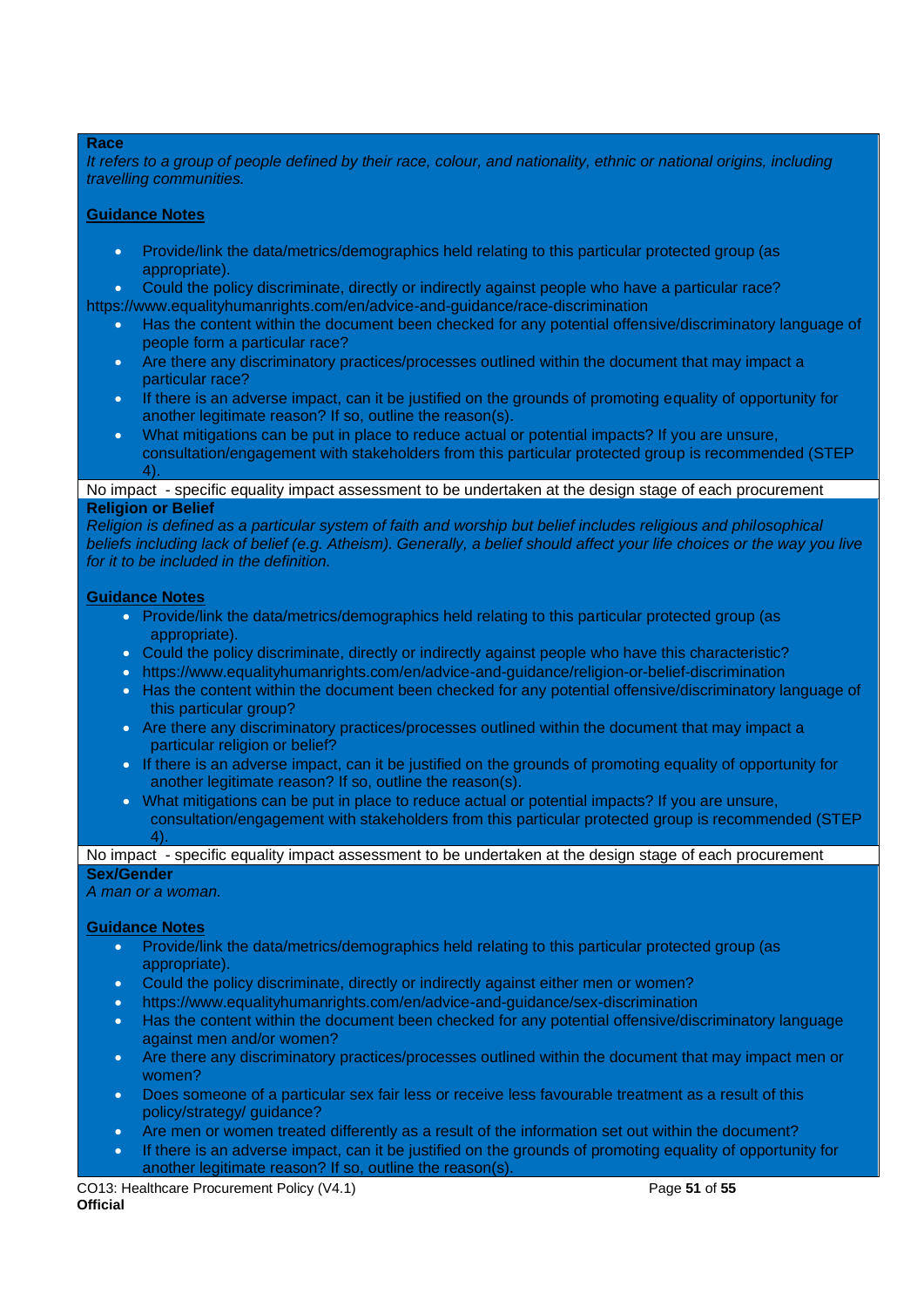| What mitigations can be put in place to reduce actual or potential impacts? If you are unsure,<br>$\bullet$                                                                         |
|-------------------------------------------------------------------------------------------------------------------------------------------------------------------------------------|
| consultation/engagement with stakeholders from this particular protected group is recommended (STEP<br>4).                                                                          |
| No impact - specific equality impact assessment to be undertaken at the design stage of each procurement                                                                            |
| <b>Sexual orientation</b>                                                                                                                                                           |
|                                                                                                                                                                                     |
| Whether a person's sexual attraction is towards their own sex, the opposite sex or to both sexes                                                                                    |
|                                                                                                                                                                                     |
| <b>Guidance Notes</b>                                                                                                                                                               |
| • Provide/link the data/metrics/demographics held relating to this particular protected group (as<br>appropriate).                                                                  |
| • Could the policy discriminate, directly or indirectly against people who have this characteristic?                                                                                |
| https://www.equalityhumanrights.com/en/advice-and-guidance/sexual-orientation-discrimination                                                                                        |
| . Has the content within the document been checked for any potential offensive/discriminatory language of                                                                           |
| people with a particular sexual orientation?                                                                                                                                        |
| • Are there any discriminatory practices/processes outlined within the document that may impact this<br>group?                                                                      |
| . NHS Employers guide: https://www.nhsemployers.org/your-workforce/plan/diversity-and-inclusion/policy-<br>and-guidance/sexual-orientation                                          |
| Sexual orientation monitoring guidance (to be used as appropriate):                                                                                                                 |
| $\bullet$                                                                                                                                                                           |
| https://www.england.nhs.uk/about/equality/equality-hub/sexual-orientation-monitoring-information-<br>standard/                                                                      |
| • If there is an adverse impact, can it be justified on the grounds of promoting equality of opportunity for                                                                        |
| another legitimate reason? If so, outline the reason(s).                                                                                                                            |
| . What mitigations can be put in place to reduce actual or potential impacts? If you are unsure,                                                                                    |
|                                                                                                                                                                                     |
| consultation/engagement with stakeholders from this particular protected group is recommended (STEP                                                                                 |
|                                                                                                                                                                                     |
|                                                                                                                                                                                     |
| No impact - specific equality impact assessment to be undertaken at the design stage of each procurement                                                                            |
| <b>Carers</b>                                                                                                                                                                       |
|                                                                                                                                                                                     |
| A family member or paid helper who regularly looks after a child or a sick, elderly, or disabled person                                                                             |
|                                                                                                                                                                                     |
| <b>Guidance Notes</b>                                                                                                                                                               |
| Provide/link the data/metrics/demographics held relating to this particular protected group (as<br>$\bullet$                                                                        |
| appropriate).                                                                                                                                                                       |
| Could the policy discriminate, directly or indirectly against people who have this characteristic?<br>$\bullet$                                                                     |
| Has the content within the document been checked for any potential offensive/discriminatory language of<br>$\bullet$<br>this particular group?                                      |
| $\bullet$                                                                                                                                                                           |
| Are there any discriminatory practices/processes outlined within the document that may impact this<br>group?                                                                        |
| Any scheduling of training for the policy should take into consideration part time working arrangements for<br>$\bullet$                                                            |
| staff as well as any caring responsibilities. Training should be scheduled at appropriate times with wash-                                                                          |
| up sessions available for staff that may not be able to attend scheduled training.                                                                                                  |
| If there is an adverse impact, can it be justified on the grounds of promoting equality of opportunity for<br>$\bullet$<br>another legitimate reason? If so, outline the reason(s). |
| What mitigations can be put in place to reduce actual or potential impacts? If you are unsure,<br>$\bullet$                                                                         |
| consultation/engagement with stakeholders from this particular protected group is recommended (STEP                                                                                 |

No impact - specific equality impact assessment to be undertaken at the design stage of each procurement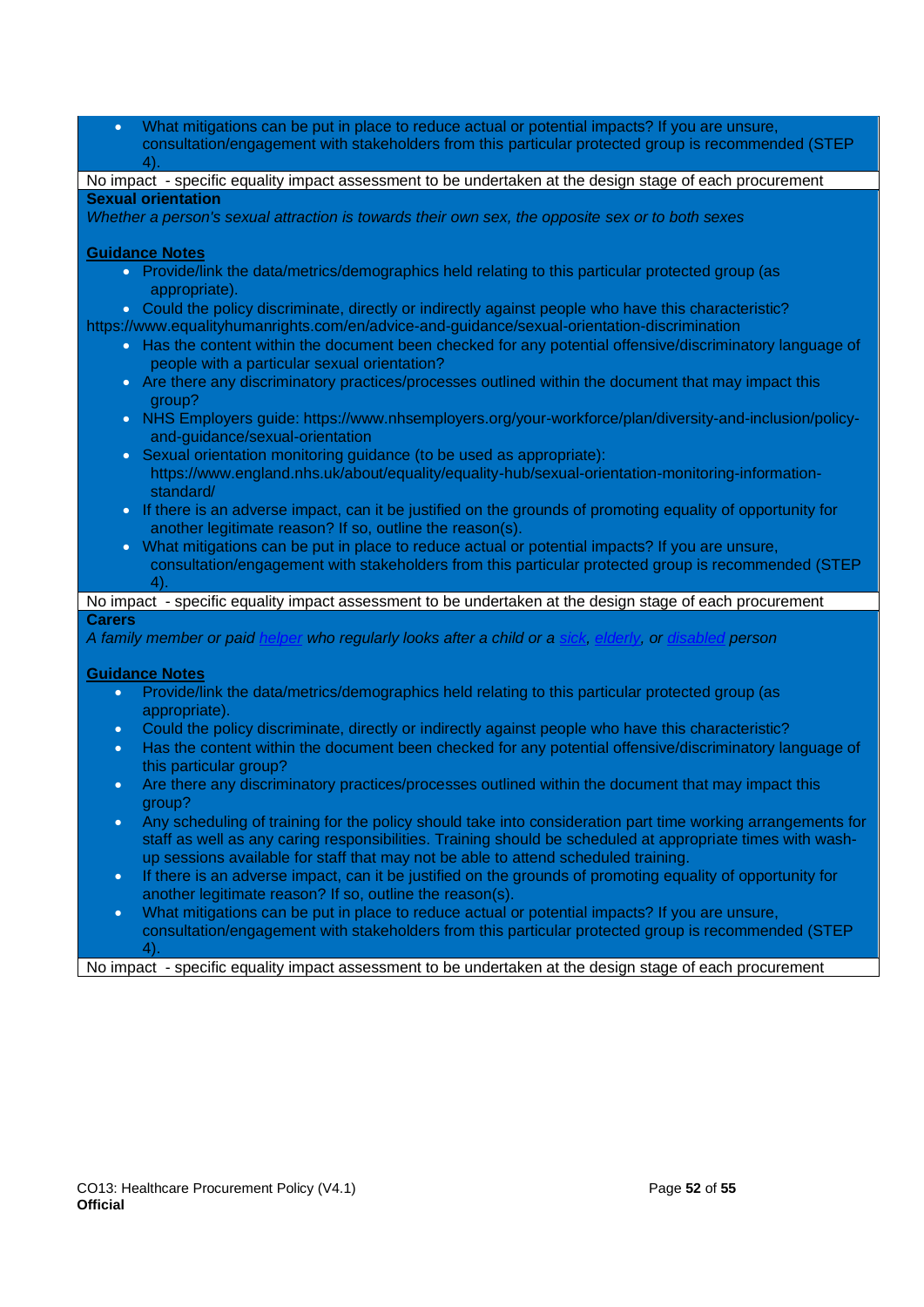### **Other identified groups relating to Health Inequalities**

*such as deprived socio-economic groups, rural areas, armed forces, people with substance/alcohol abuse and sex workers.*

*(Health inequalities have been defined as "Differences in health status or in the distribution of health determinants between different population groups."*

*Health inequalities can therefore occur across a range of social and demographic indicators, including socioeconomic status, occupation, geographical locations.)*

#### **Guidance Notes**

- Provide/link the data/metrics/demographics held relating to this particular protected group (as appropriate).
- Could the policy discriminate, directly or indirectly against people who have this characteristic?
- Has the content within the document been checked for any potential offensive/discriminatory language of this particular group?
- Are there any discriminatory practices/processes outlined within the document that may impact this group?
- If there is an adverse impact, can it be justified on the grounds of promoting equality of opportunity for another legitimate reason? If so, outline the reason(s).
- What mitigations can be put in place to reduce actual or potential impacts? If you are unsure, consultation/engagement with stakeholders from this particular protected group is recommended (STEP  $\Delta$

No impact - specific equality impact assessment to be undertaken at the design stage of each procurement

### **STEP 4: ENGAGEMENT AND INVOLVEMENT**

Have you engaged stakeholders in testing the policy/guidance or process proposals including the impact on protected characteristics?

### **Guidance Notes**

- List the stakeholders engaged
- What was their feedback?
- List changes/improvements made as a result of their feedback
- List the mitigations provided following engagement for potential or actual impacts identified in the impact assessment.

No - specific equality impact assessment to be undertaken at the design stage of each procurement

If no engagement has taken place, please state why

Engagement will be undertaken via feedback provided from those involved in a procurement process and training / awareness sessions provided.

### **STEP 5: METHODS OF COMMUNICATION**

What methods of communication do you plan to use to inform service users/staff about the policy/strategy/guidance?

- $\boxtimes$  Verbal meetings  $\Box$  Verbal Telephone
- 

☐ Written – Letter ☐ Written – Leaflets/guidance booklets

☒ Written - Email ☒ Internet/website ☐ Intranet page

☒ Other

If other please state: Training and / or awareness sessions

### **Step 6 – Accessible Information Standard Check**

From 1st August 2016 onwards, all organisations that provide NHS care and / or publicly-funded adult social care are legally required to follow the Accessible Information Standard. The Standard sets out a specific, consistent approach to identifying, recording, flagging, sharing and meeting the information and communication support needs of patients, service users, carers and parents with a disability, impairment or sensory loss.

<https://www.england.nhs.uk/wp-content/uploads/2017/10/accessible-info-standard-overview-2017-18.pdf>

### **Tick to confirm you have you considered an agreed process for:**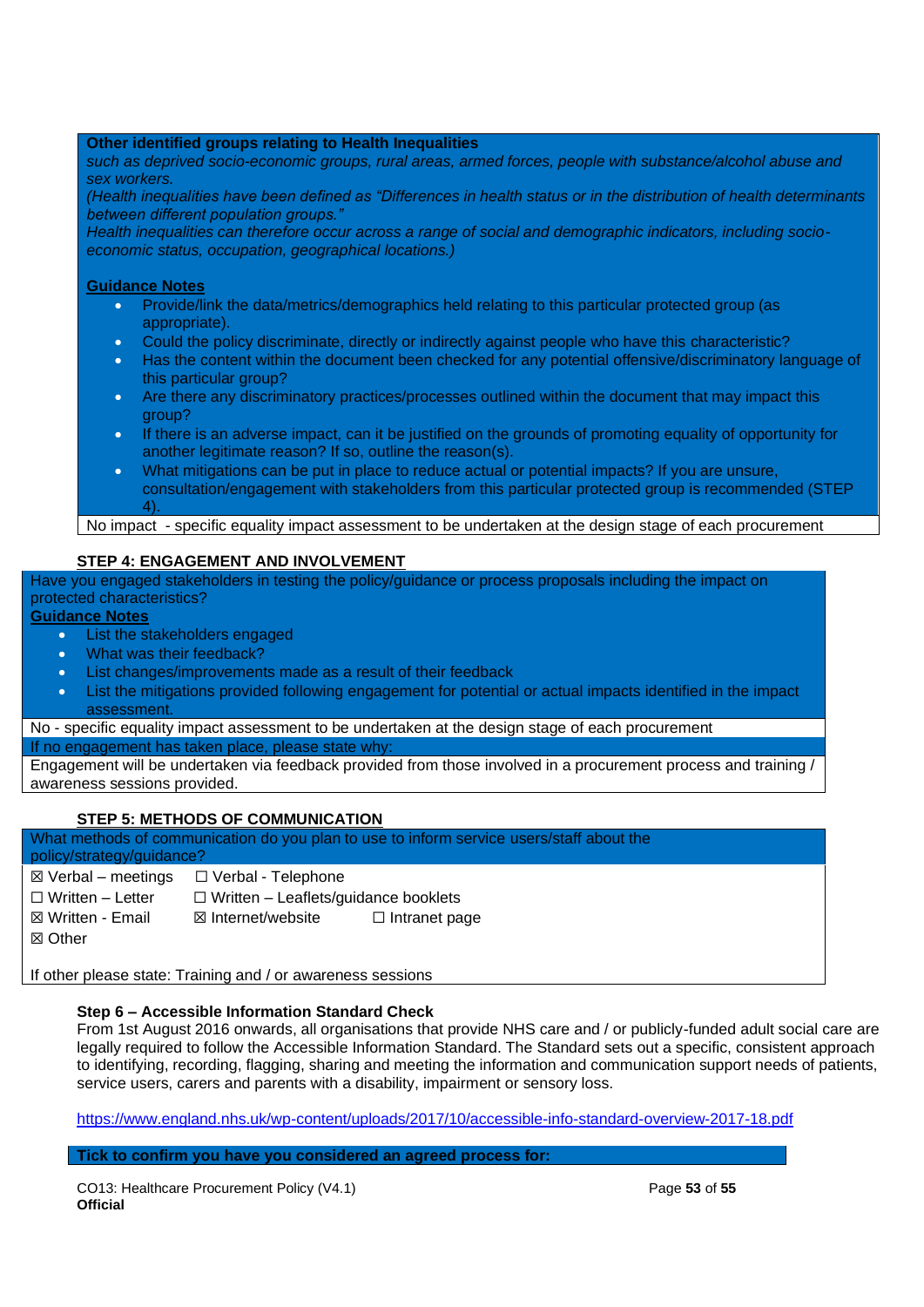☒ Asking people if they have any information or communication needs, and find out how to meet their needs.

☒ Have processes in place that ensure people receive information which they can access and understand, and receive communication support they need it.

### **Please provide the following caveat at the start of any written documentation'**

**"If you require this document in an alternative format, such as easy read, large text, braille or an alternative language please contact xxxxxxxx"** 

If any of the above have not been implemented, please state the reason: Click here to enter text.

### **STEP 7: POTENTIAL IMPACTS IDENTIFED; ACTION PLAN**

| Ref no.                      | Potential/actual<br>Impact identified | Protected<br>Group<br>Impacted | Action(s) required           | <b>Expected</b><br><b>Outcome</b> | Action<br>Owner                           | Timescale/<br>Completion date |
|------------------------------|---------------------------------------|--------------------------------|------------------------------|-----------------------------------|-------------------------------------------|-------------------------------|
|                              | None identified                       | Click here to<br>enter text.   | Click here to enter<br>text. | Click here to<br>enter text.      | <b>Click</b><br>here to<br>enter<br>text. | Click here to enter<br>text.  |
| Click here to<br>enter text. | Click here to enter<br>text.          | Click here to<br>enter text.   | Click here to enter<br>text. | Click here to<br>enter text.      | <b>Click</b><br>here to<br>enter<br>text. | Click here to enter<br>text.  |